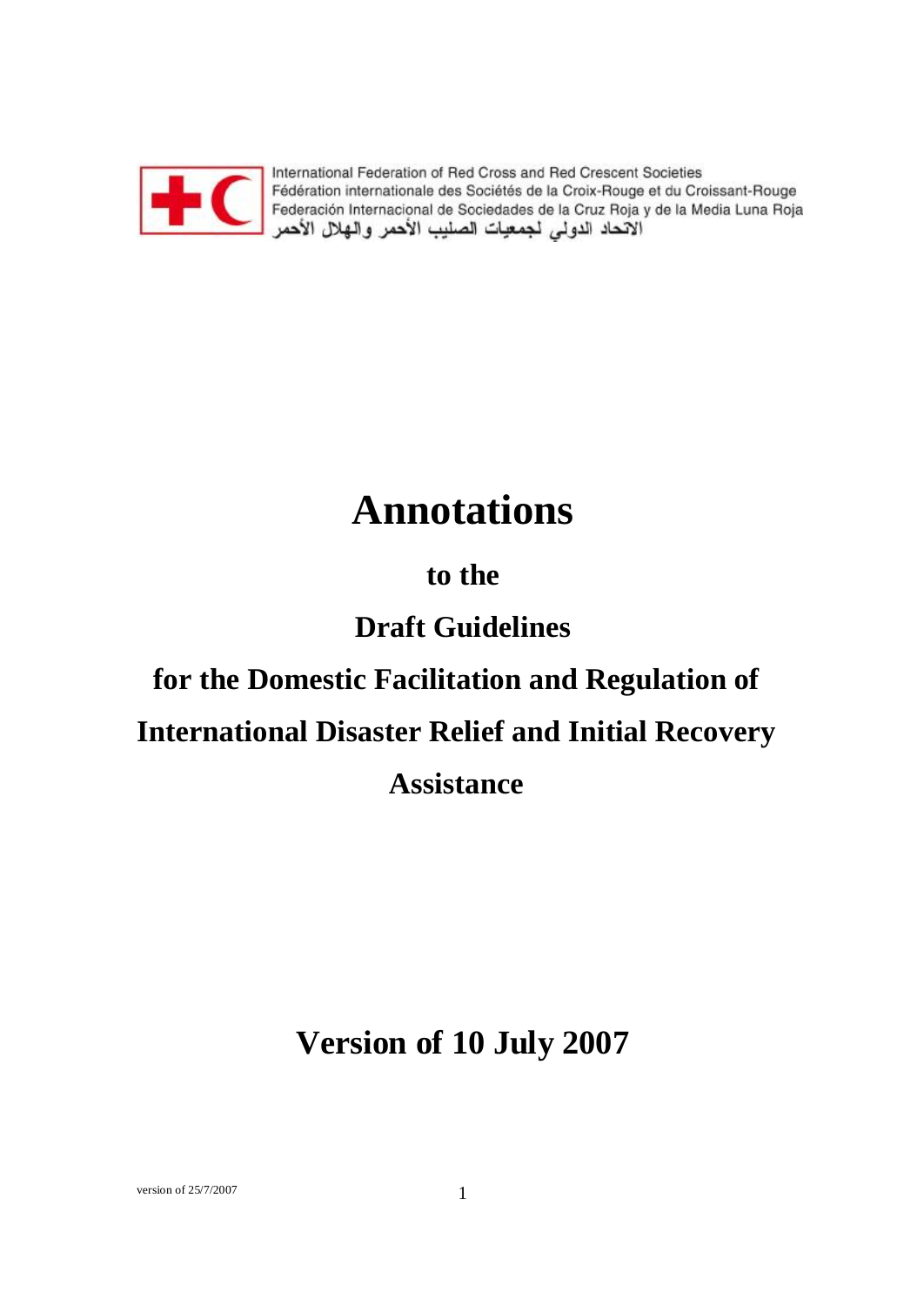# **Annotations on the Draft Guidelines for the Domestic Facilitation and Regulation of International Disaster Relief and Initial Recovery Assistance**

# **Table of Contents**

| Part II:                                                                           |  |
|------------------------------------------------------------------------------------|--|
|                                                                                    |  |
|                                                                                    |  |
| Article 9 Regional and International Support for Domestic Capacity22               |  |
| Part III: Initiation and Termination of International Disaster Relief and Recovery |  |
|                                                                                    |  |
|                                                                                    |  |
|                                                                                    |  |
|                                                                                    |  |
|                                                                                    |  |
|                                                                                    |  |
|                                                                                    |  |
|                                                                                    |  |
|                                                                                    |  |
|                                                                                    |  |
|                                                                                    |  |
|                                                                                    |  |
|                                                                                    |  |
|                                                                                    |  |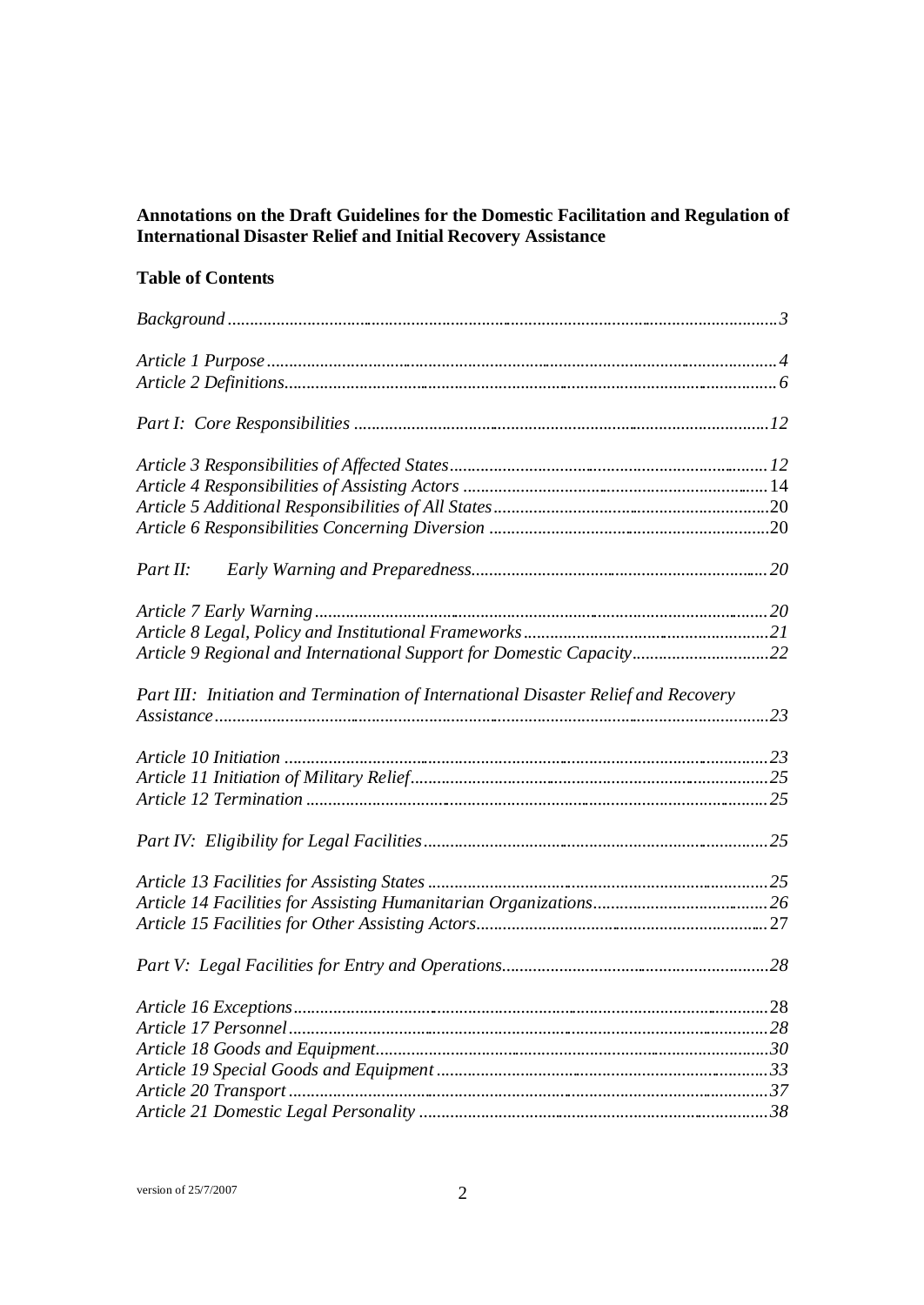# **Background**

In 2003, Final Goal 3.2.6 of the 28th International Conference of the Red Cross and Red Crescent called on the International Federation of Red Cross and Red Crescent Societies' (IFRC) to study existing norms relevant to international disaster response, identify gaps, develop models, tools and guidelines, and report back to the 30th International Conference in November 2007. In its studies and consultations since that time, the IFRC's "International Disaster Response Laws, Rules and Principles" (IDRL) programme has identified gaps in (1) the scope and geographic coverage of existing international law, (2) the knowledge and application of existing international norms, and especially (3) the preparedness of domestic law for the common legal issues in international disaster relief and recovery operations. As a result, a common set of legal problems have consistently surfaced in major international disaster operations, including administrative barriers to entry and operation, and gaps in the regulation of the quality and coordination of international relief and recovery activities.

As one step toward addressing these issues, and through formal consultations with States, national societies, and other humanitarian organizations and stakeholders, including in formal regional forums held in Africa, Asia-Pacific, the Americas, Europe and the Middle East in 2006-2007, the IDRL programme has developed draft guidelines compiling existing norms and addressing key problem areas, to be proposed to the  $30<sup>th</sup>$ International Conference.

These annotations summarize the legal precedents upon which the provisions of this draft text are based. The factual rationales behind the measures recommended will be elaborated in a separate desk study analysing existing norms and operational experiences, to be made available in 2007. The text of the Guidelines is listed here in italics and the commentary is in standard type.

Please note that the full text of the instruments cited in these annotations is available on the IDRL Programme's online database at http://www.ifrc.org/idrl.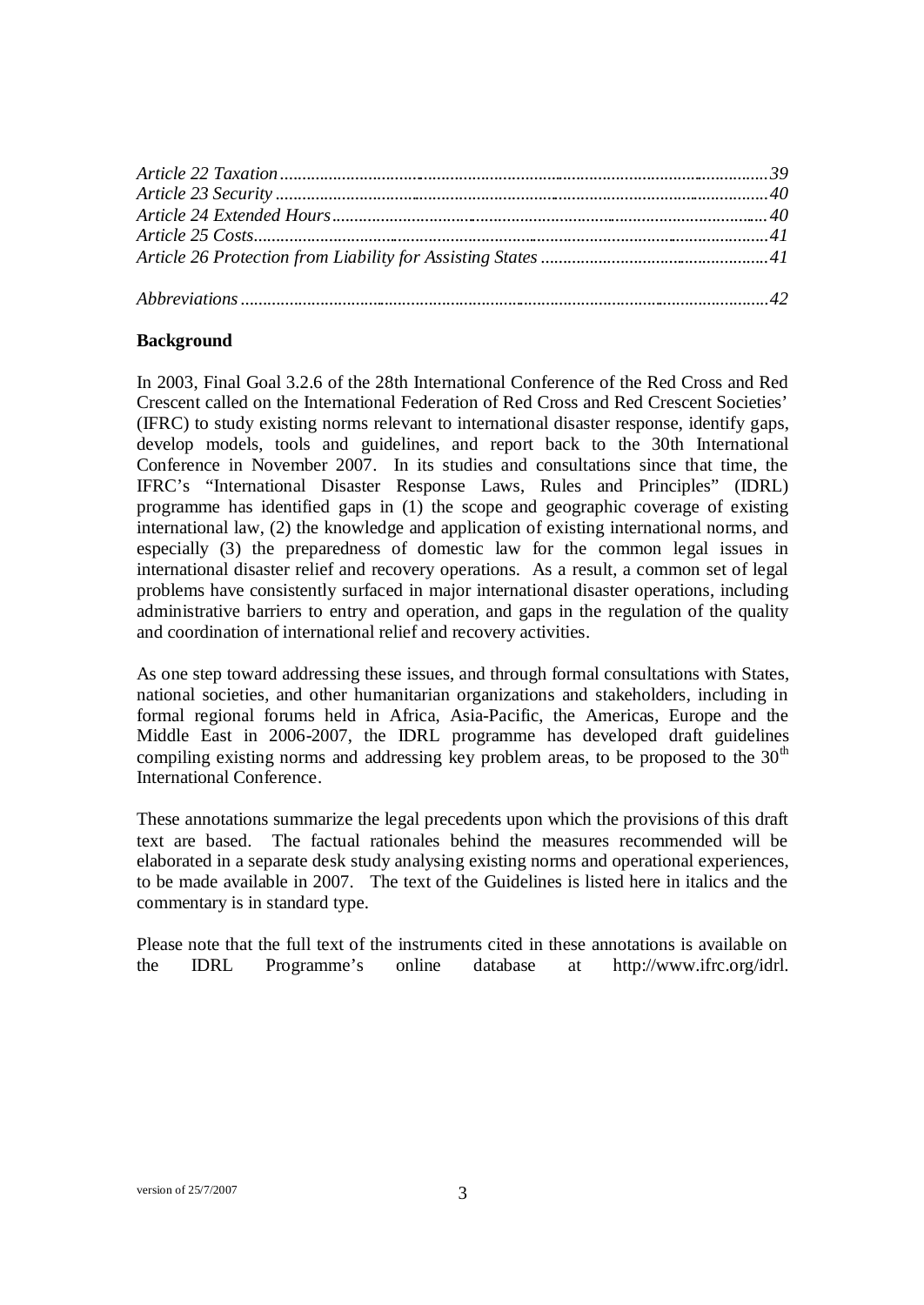#### *Introduction*

#### *Article 1 Purpose*

*1. These Guidelines are non binding. Their purpose is to contribute to national legal preparedness by providing guidance to States interested in improving their domestic legal, policy and institutional frameworks concerning international disaster relief and initial recovery assistance.* 

These Guidelines are not a treaty and are not intended to be legally binding. Rather, by drawing on existing international norms and practical experiences, they aim to express the international consensus on the best steps States can take to improve their domestic regulatory frameworks to ensure that if international help is needed, the right assistance arrives in time without displacing domestic relief and recovery efforts.

The International Conference has previously adopted a "Declaration of Principles for International Humanitarian Relief to the Civilian Population in Disaster Situations" (1969), a set of "Principles and Rules for Red Cross and Red Crescent Disaster Relief" (1969 and as subsequently amended), and a set of "Measures to Expedite Emergency Relief" (1977). Likewise, the United Nations General Assembly adopted a set of "Guiding Principles" for emergency humanitarian assistance in Resolution 46/182 of 1991. This initiative draws on these and many other past instruments (notably a similar initiative by National Societies in the Balkans States that resulted in the development of a set of "Recommended Rules and Practices" for the regulation of disaster relief in 2004), to set out in some detail how national law can best facilitate and regulate international disaster relief and initial recovery activities.

Because these Guidelines are intended as non binding, the term "should" is used throughout the document rather than more mandatory language, although many of the provisions restate elements from existing binding international law. This should not, therefore, be seen as modifying the provisions of existing international law in any way, as noted in paragraph 3.

*2. While affirming the principal role of domestic authorities and actors, these Guidelines recommend minimum legal facilities that should be provided to assisting States and to assisting humanitarian organizations that are willing and able to comply with minimum standards of coordination, quality and accountability. These Guidelines will enhance the quality and efficiency of international disaster relief and initial recovery assistance in order to better serve disaster-affected persons.* 

At the heart of these Guidelines is the realization that the international disaster relief community has grown enormously, both in the numbers of actors and their diversity. Whereas a century ago there were only a handful of states and humanitarian actors regularly involved in disaster response, large disasters today can attract hundreds of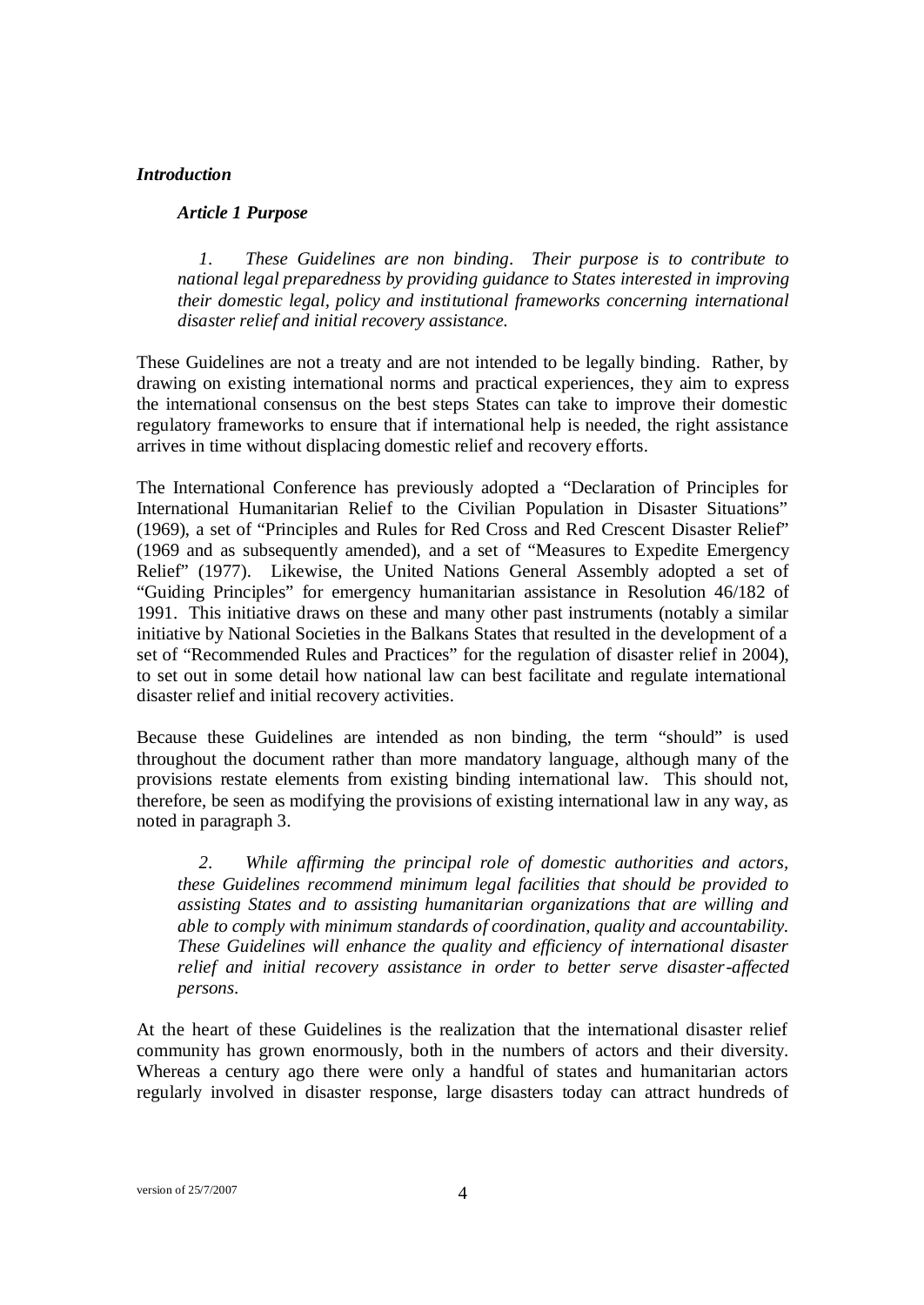international responders, ranging from states and humanitarian organizations to private companies and individuals.

This change has many positive aspects, bringing new energy, funding and approaches to the service of affected persons. However, from a regulatory standpoint, it creates more complications, not least with regard to professionalism and quality. Whereas it might have been more possible to work out regulatory problems informally in the past, this approach is becoming less and less manageable. We thus find in any single operation, bureaucratic bottlenecks in some areas and a lack of effective oversight in others.

The Guidelines set out minimal legal facilities that should be provided to assisting States and assisting humanitarian actors but also recommend that they be tied to guarantees of compliance with internationally-accepted standards.

*3. These Guidelines are not intended to af ect existing international law, or agreements, in particular:* 

*(a) International humanitarian, human rights and refugee law;*

*(b) The legal personality and status of States, inter-governmental organizations, the International Federation of Red Cross and Red Crescent Societies and the International Committee of the Red Cross;*

*(c) International law related to privileges and immunities;* 

*(d) The Statutes and regulations of the International Red Cross and Red Crescent Movement and existing legal arrangements between the individual components of the Movement and States; and*

*(e) Other existing agreements between States or between States and assisting actors.*

While not technically necessary, given that the Guidelines are designed as a non-binding instrument, it is important to make clear that there is no intention to upset any existing international law or agreements. In particular, the Guidelines do not directly address the rights of affected persons, inasmuch as they are primarily of a technical nature, designed to address a discrete set of common regulatory problems in international operations. Existing human rights, humanitarian and refugee law are thus important additional sources for States developing disaster relief and recovery preparedness laws and policies.

Moreover, many of the legal facilities provided in Part V should already be guaranteed to diplomatic and consular staff of States, and officials of inter-governmental organizations and the international components of the International Red Cross and Red Crescent Movement by operation of international law. For example, both positive and customary law guarantees that international organizations must enjoy a domestic legal personality allowing them to undertake certain legal actions, such as entering into contracts and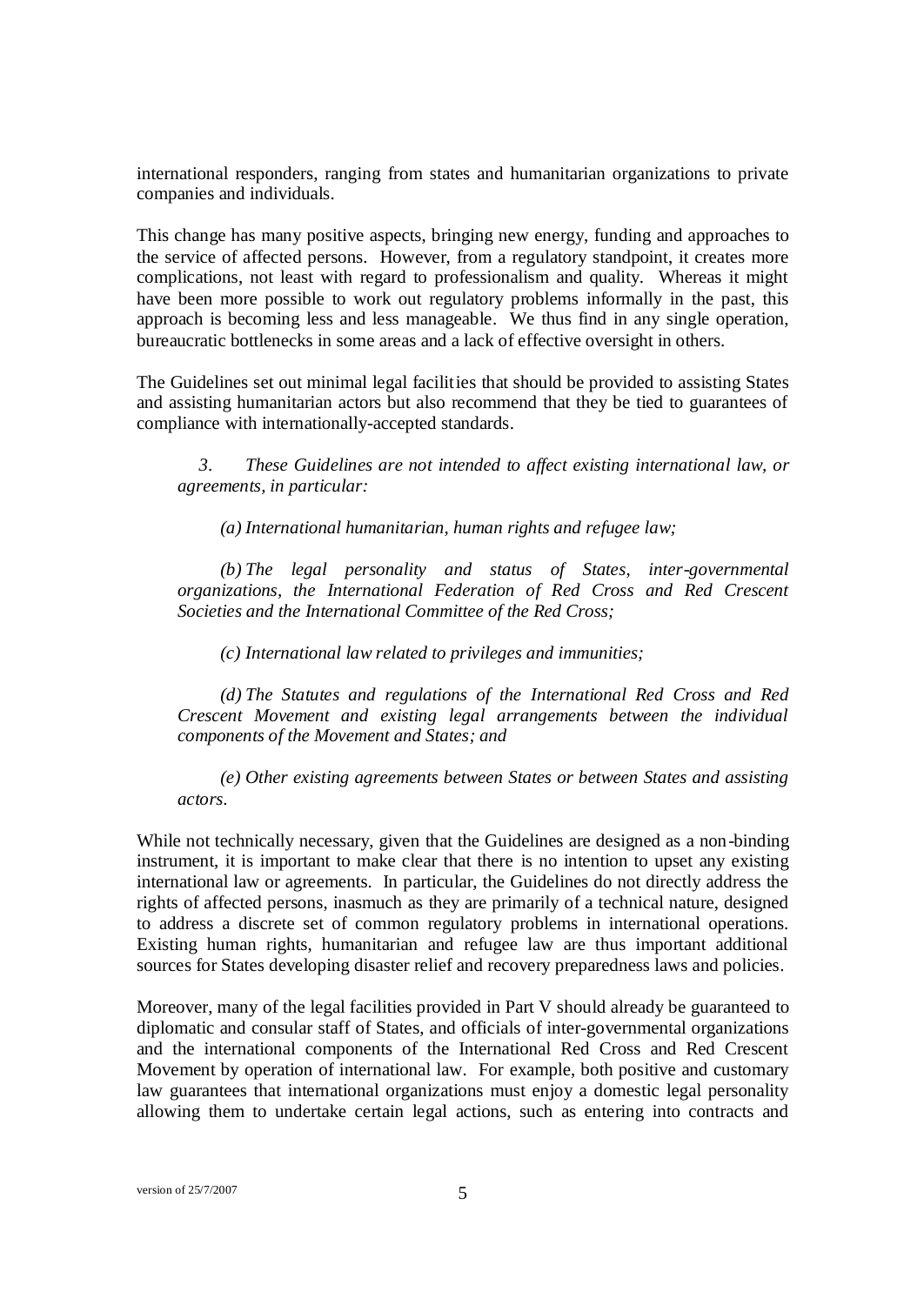initiating legal proceedings. Likewise, the law of privileges and immunities provides its subjects with rights in the area of visas, customs, taxation, and security. While privileges and immunities do not generally apply to relief or initial recovery personnel of foreign governments (as noted by the commentary to the UNITAR Model Rules, rule 14), numerous bilateral treaties and other agreements specifically grant it to them for disaster relief activities.

As noted above, the International Red Cross and Red Crescent Movement has a number of its own agreements, practices and regulations, some of which have been approved by States through adoption at the International Conference. These Guidelines neither restrict nor modify these rules and regulations or the rights and obligations they create. Finally, many States have entered into agreements with inter-governmental and nongovernmental actors setting out certain rights and responsibilities applicable to disaster relief and initial recovery and these should not be deemed abrogated or modified just because of the adoption of these Guidelines.

### *Article 2 Definitions*

*For the purposes of these Guidelines,*

*1. "Disaster" means a serious disruption of the functioning of society which exceeds national coping capacities and poses a significant, widespread threat to human life, health, property or the environment, whether arising from accident, nature or human activity, whether developing suddenly or as the result of long-term processes, but excluding armed conflict.* 

The term "disaster" has been defined in nearly as many different ways as there are international instruments on the topic. The political difficulties in defining the term have led some to abandon the effort entirely (see, e.g., the annotations to the Max Planck Draft Guidelines, deciding instead to refer only to "humanitarian assistance"; and the Inter-American Convention, offering no definition). Because these Draft Guidelines are meant to apply only to disasters and not to all situations in which humanitarian assistance may be required (i.e. armed conflict as discussed below), it is deemed important for this Draft to offer a definition of disaster.

Like this one, a number of definitions of disaster in international instruments have limited the term to situations that exceed national capacities (e.g., 1984 Draft Convention, art. 1(b); Department of Humanitarian Affairs, International Agreed Glossary of Basic Terms Related to Disaster Management (1992)). This serves to highlight that international assistance is secondary to national mechanisms of response.

Most of the remainder of this definition is drawn from article 1(6) of the Tampere Convention, which is one of the most recent multilateral treaties in this area. (It is also similar to the definition adopted by the ASEAN Agreement on Disaster Management and Emergency Response of 2005, art. I(3) (defining "disaster" as "a serious disruption of the functioning of a community or a society causing widespread human, material, economic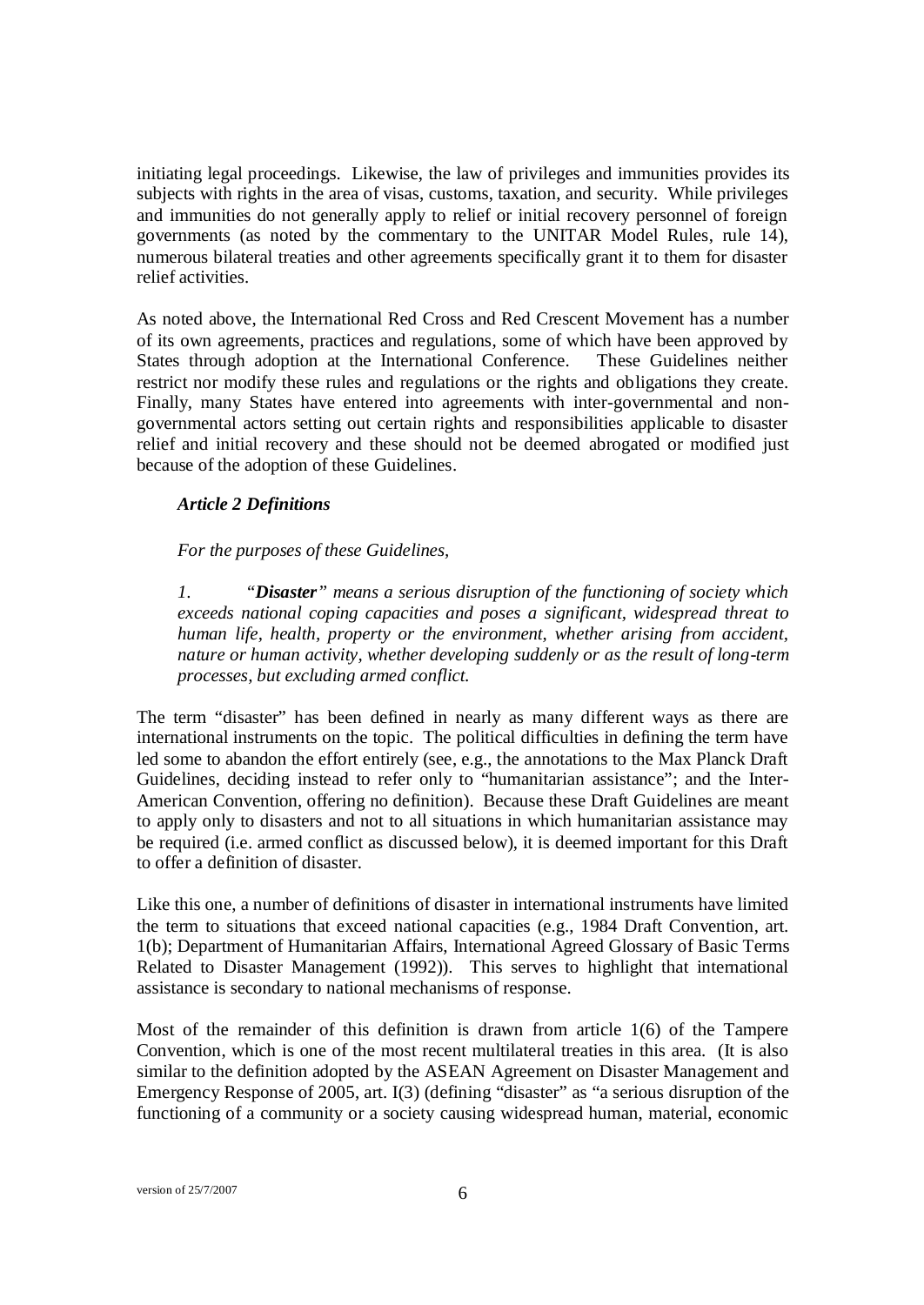or environmental losses")). This broad definition extends not only to obvious catastrophes such as earthquakes, but to equally damaging but gradual events, such as droughts and HIV crises. Unlike in Tampere, however, the definition in these Guidelines specifically excludes armed conflict situations to which international humanitarian law (IHL) applies. It draws this distinction for several reasons.

First, IHL provides greater and more explicit rights and duties to international humanitarian assistance than existing disaster assistance instruments, and draws a direct, unambiguous and nearly unconditional link, not present in other international law, between persons in need and international humanitarian actors (see, e.g., Fourth Geneva Convention of 1949 arts. 30 and 59; Additional Protocol I to the Geneva Conventions (1977), art. 70 (& commentary); Additional Protocol II to the Geneva Conventions (1977), art. 18 (& commentary)). It is crucial that any development of norms or standards in the area of disaster response not impinge upon the full application of IHL. Inasmuch as disasters arising in the context of armed conflict should also be covered by IHL, there is no need for these Guidelines to address those situations (cf. Balkans National Societies Recommended Rules and Practices of 2004, section A.2, excluding disaster in times of conflict for the same reason).

Second, disaster settings are politically and operationally different from armed conflicts. Conflict settings are inherently more politically sensitive than pure disaster situatio ns. Unjustified refusals to allow the entry of humanitarian relief are unfortunately common. In contrast, it is well accepted that domestic actors should have the primary role in responding to disasters; international assistance is only justified when domestic capacities are exceeded. When international help is needed, access is normally granted (at least at a political level). Thus, although the imperative of affected persons to receive relief and recovery assistance is equal no matter what type of crisis has created the need, there is a practical basis for some differentiation in the way external relief is regulated as between conflict and disasters.

# 2. *"Disaster relief" means goods and services provided to meet the immediate needs of disaster-affected persons*.

This definition of disaster relief is similar to those used by many other instruments, though different primary terms have been used (see, e.g., Measures to Expedite, para. 4, defining "international relief," BSEC Agreement, art. 2, defining "assistance"; Max Planck Draft Guidelines, para. 2(a), defining "humanitarian assistance"). Relief is meant to encompass not only relief goods, but also services provided to disaster-affected persons.

3. *"Initial recovery assistance" means goods and services designed to restore or improve, to a defined level, the pre-disaster living conditions of disasteraffected persons, including initiatives to increase resilience and reduce risk, provided for an initial period of time set by the affected State.*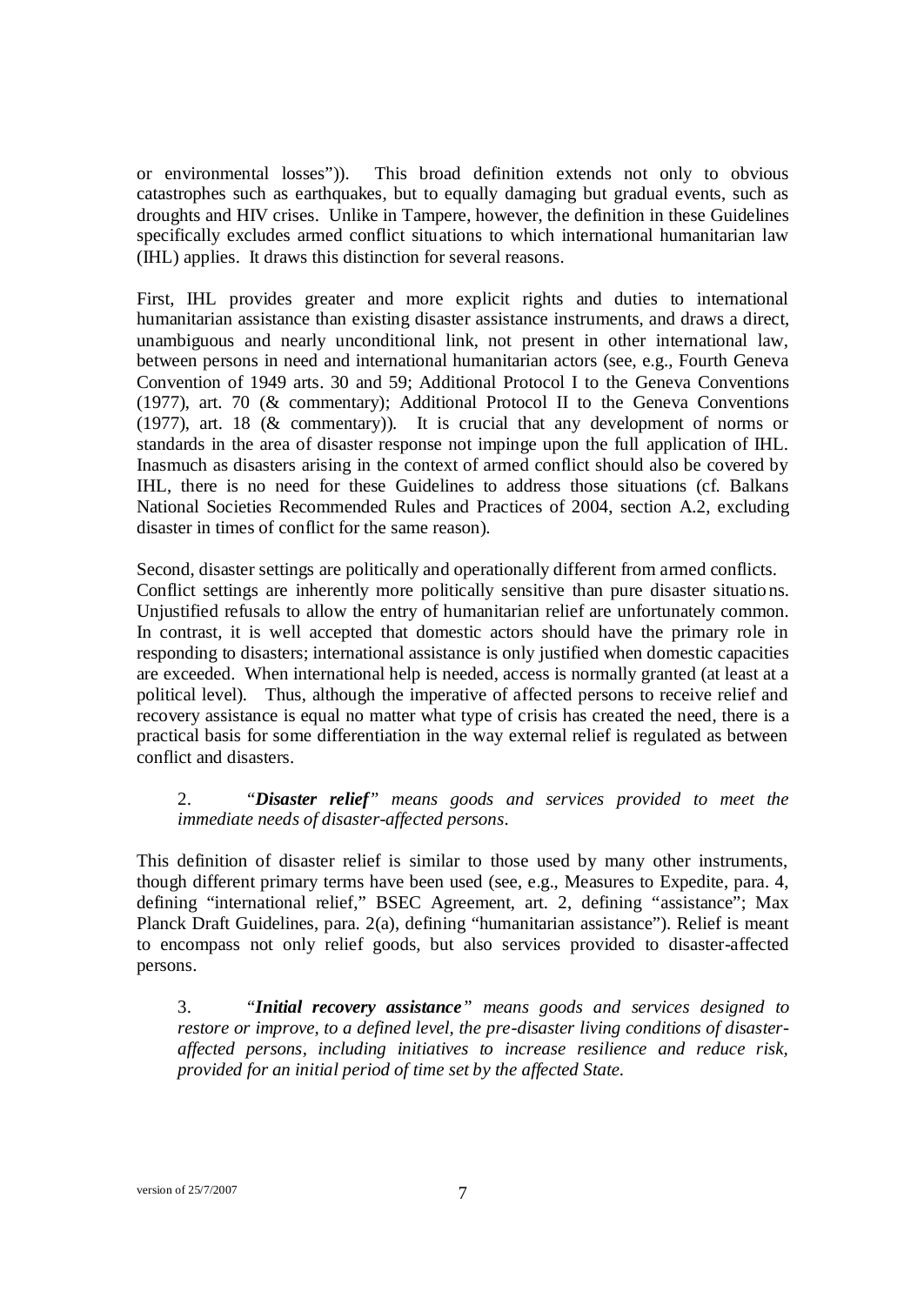The IDRL programme's studies and consultations indicate that many of the most challenging legal issues tend to arise several months into a disaster response operation. Unfortunately, many existing international instruments in this area focus solely on the immediate relief period.

The wording of this definition draws upon the definition of "recovery" offered by the UNISDR in its "Terminology: Basic Terms of Disaster Risk Reduction" (available at http://www.unisdr.org), which follows the growing international consensus that it makes little programmatic sense to entirely separate relief and recovery. Thus, some modern instruments have sought to address both relief and recovery activities. These include UN GA Res. 46/182 (1991), annex para. 9, which highlights the "clear relationship between emergency, rehabilitation and development" and emphasizes the need for measures to ensure smooth transitions "in ways that will be supportive of recovery and long-term development," as well as the recent ASEAN Agreement, art. 1, which defines "Disaster Management" to cover the full range of activities from relief to recovery.

On the one hand, the definition here takes a broad approach to recovery, including not only efforts to "restore" the status quo ante, but also those to improve the situation of stricken communities to a level defined in coordination with the affected State, and to make them more resilient to future disasters. This is in line with the strategic goal of the Hyogo Framework of Action (2005), para. 12(c), to encourage "[t]he systematic incorporation of risk reduction approaches into the design and implementation of emergency preparedness, response and recovery programmes in the reconstruction of affected communities."

On the other hand, this definition also restricts itself to "initial recovery" which should have a limited time period relevant to the circumstances as determined by the affected State. This is because full "recovery" from a major disaster may take many years and even decades to achieve. While operational experiences clearly show that many of the facilities in Part V are needed in the medium term to ensure effective international recovery assistance operations, many States would find it difficult to extend them indefinitely (cf., e.g., Treatment of Donor-Financed Projects, U.N. Doc. E/C.18/2006/5, approved by the Economic and Social Council's Committee of Experts on International Cooperation in Tax Matters on October 3, 2006, noting that normal taxation of development activities is considered appropriate, whereas special exemptions should be applied for disaster response activities).

In order to provide some measure of predictability to assisting States and assisting humanitarian organizations as to the duration of the facilities they will receive, this time period should be determined by the affected State as soon as possible in the aftermath of a disaster. Of course, if circumstances warrant, the period should also be extended as appropriate by the affected State.

Still, not all of the legal facilities provided by existing instruments for disaster relief make equal sense, even in the initial recovery context. Thus, Part V distinguishes between the facilities that should be provided both for disaster relief and early recovery,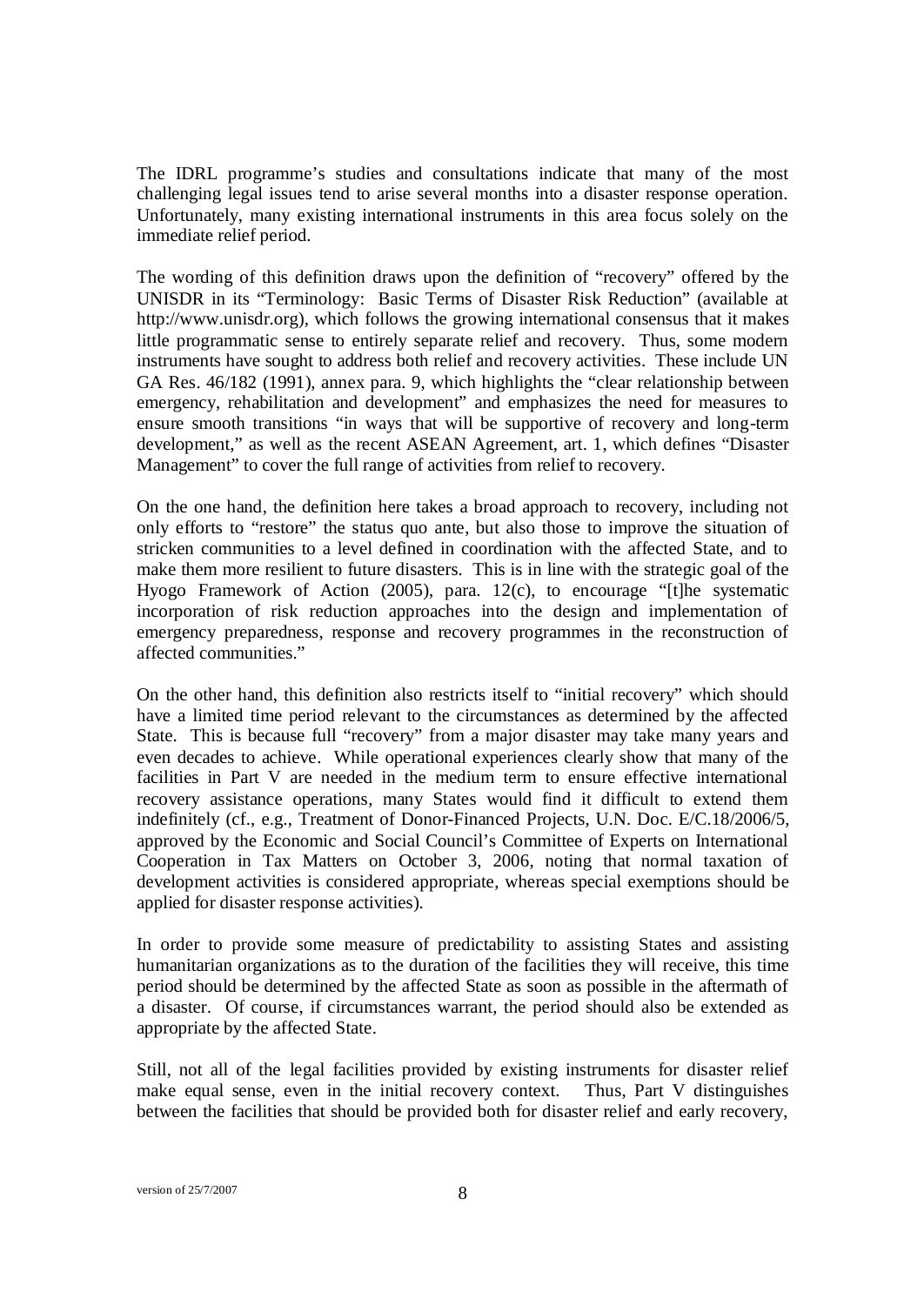and those that should remain specific to disaster relief. A chart illustrating which facilities apply in relief and initial recovery is attached to this document as appendix 1.

4. *"Goods" means the supplies intended to be provided to the disasteraffected persons for their relief or initial recovery*.

5. **"Services"** means activities (such as rescue and medical care) undertaken by disaster relief and initial recovery personnel on behalf of disaster-affected persons.

6. *"Equipment" means the physical items (such as vehicles and radios) other than goods necessary to undertake disaster relief or initial recovery operations*.

Existing disaster assistance instruments tend to define relief and recovery goods quite broadly, as items necessary for operations. Thus, for example, the Oslo Guidelines of 2006 define "Military and civil defence assets" as relief personnel, equipment, supplies and services provided by foreign military and civil defence organizations for [international disaster response assistance]" (para.3). Likewise, the NATO MOU on "Vital Civil Cross Border Transport" defines "material" as "any equipment, means of transport and goods to be used with regard to civil co-operation in the framework of coping with the consequences of a disaster, including equipment, vehicles, and items needed for the relief personnel's own use" (para. 1(3)).

A number of existing instruments also distinguish between "goods" and "equipment", with the former described as items destined for distribution and or use of affected persons and the latter described as items needed by relief providers to carry out their work, but provide both the same treatment in terms of customs privileges, etc. For example, Specific Annex J.5 of the Revised Kyoto Convention provides the following definition for "relief consignments":

- blankets, tents, prefabricated houses, water purifying and water storage items, or other goods of prime necessity, forwarded as aid to those affected by disaster; and

- all equipment, vehicles and other means of transport, specially trained animals, provisions, supplies, personal effects and other goods for disaster relief personnel in order to perform their duties and to support them in living and working in the territory of the disaster throughout the duration of their mission.

Similar definitions can be found in the Istanbul Convention, Annex B.9, art.1, and a number of bilateral agreements (e.g., the Convention between the French Republic and the Federal Republic of Germany on Mutual Assistance in the Event of Disasters or Serious Accidents (1977), art. 5).

7. *"Personnel" means the staff and volunteers providing disaster relief or initial recovery assistance*.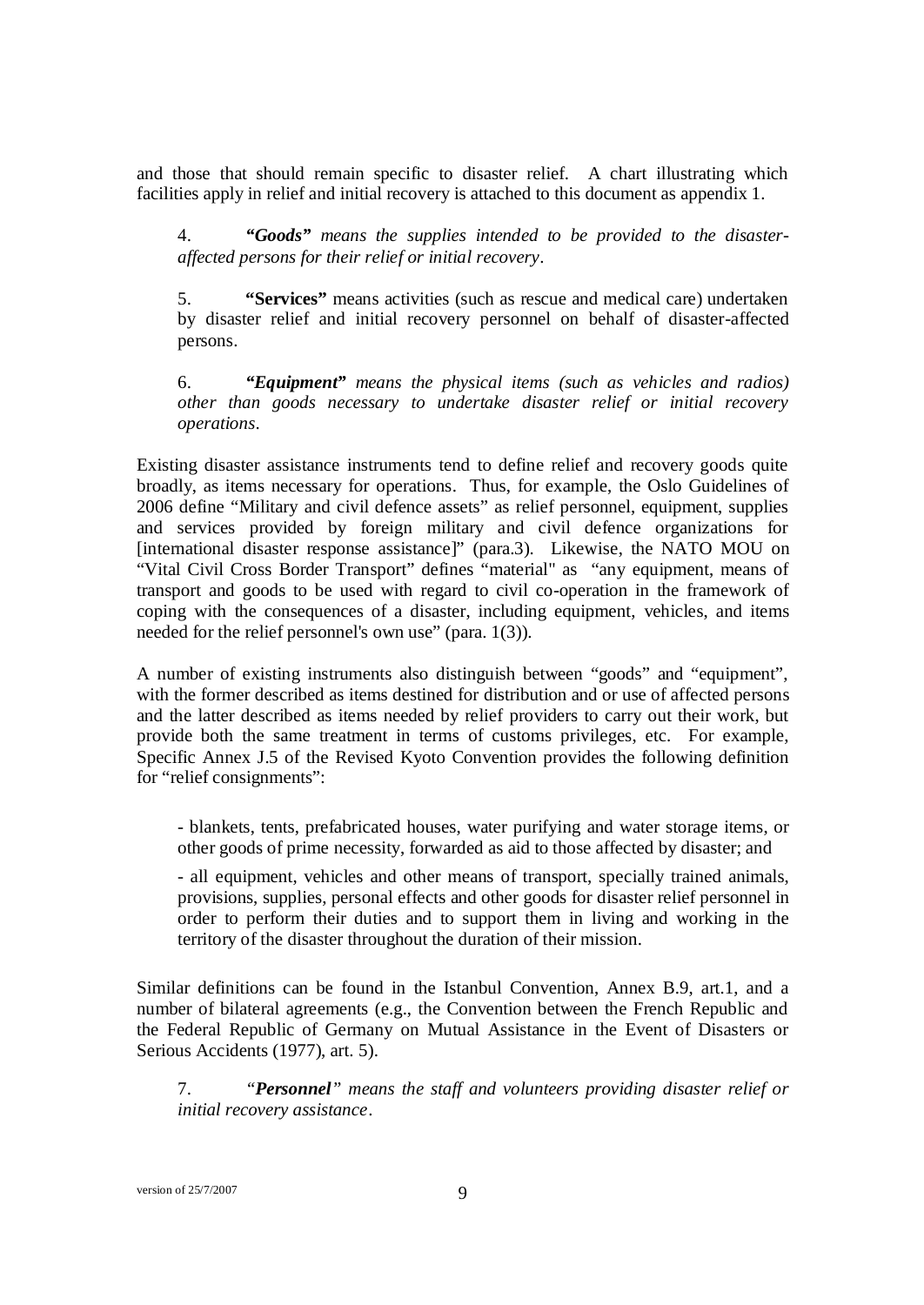This definition includes not only paid staff but also the volunteers. However, independent contractors hired to provide a service to an assisting actor would normally not be covered by this definition. A separate provision of Article 20 addresses visas for independent transport personnel acting under contract to transport relief goods, equipment or personnel.

*8. "Affected State" means the State upon whose territory persons or property are affected by a disaster.*

International instruments have used a variety of terms to refer to the State affected by a disaster. For instance, some use the term "receiving" State or party (e.g., UNITAR Model Rules (1982), para. A.2; ASEAN Agreement (2006), art. 1(11)) and others refer to the "requesting" State or party (e.g., Tampere Convention (1998), art. 1(3); BSEC Agreement, art. 2), or "beneficiary State" (e.g., Framework Convention, art. 1(e)).

The term "affected State" and its variants as used by some other instruments (e.g., UN GA Res. 46/182 annex para. 4 & Res. 57/150 p.p. 4; Institute of International Law's Resolution on Humanitarian Assistance (2003), art. 1(5); RC/NGO Code of Conduct, annex I) is preferred here. While "Requesting State" serves the purpose of emphasizing the sovereignty of the State requiring disaster assistance, it will not always be directly applicable, for example, when States delegate the task of formulating international appeals to the United Nations. In these Draft Guidelines, the primary role of the affected State is reaffirmed in Article 3 and the requirement for its consent to the initiation of disaster relief and initial recovery is reflected in article 10, making such a semantic signal unnecessary. "Receiving State" also implies that it is the government or the country that "receives" disaster assistance. While this is partly true when relief goods and equipment are consigned directly to the government, a great deal of international disaster assistance is operated and/or disseminated directly by international actors. Moreover, the real intended recipients are the persons affected by the disaster. "Affected State" appears the most neutral and descriptive term.

*9. "Assisting State" means a State providing disaster relief or initial recovery assistance, whether through civil or military components.*

The term "assisting State" is nearly uniformly used in existing instruments on international disaster response. The present definition also recognizes that foreign governmental assistance may be provided through either civilian or military means. Many of the same considerations and legal needs pertain to assistance efforts by these types of government actors. However, as noted in the annotations to Article 11, the use of military actors generates particular concerns and in accordance with the Revised Oslo Guidelines, States have therefore been recommended to limit their involvement.

10. *"Originating State" means the State from which disaster relief and initial recovery personnel, goods and equipment begin travel to the af ected State.*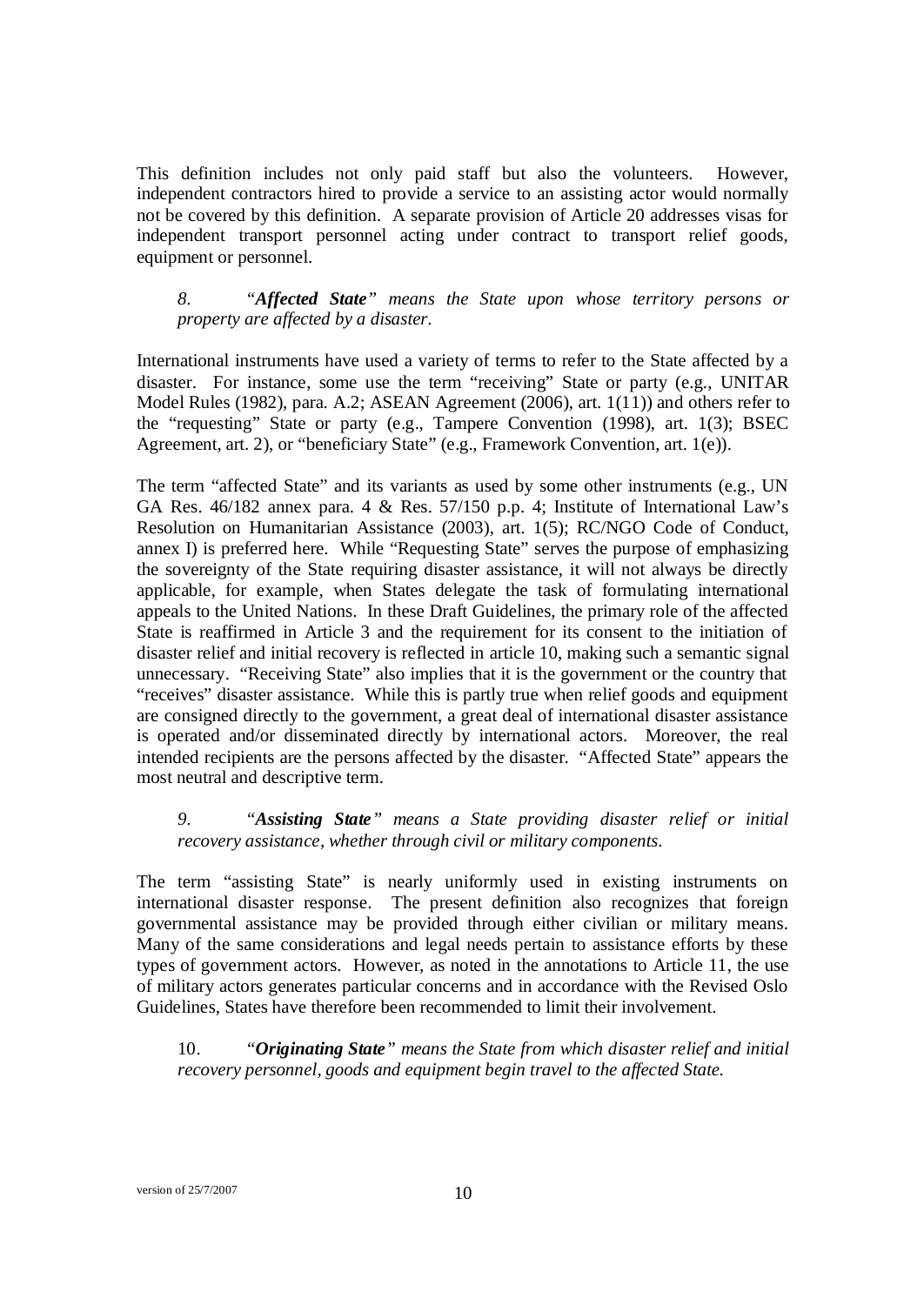Regulatory barriers to the delivery of international disaster relief and recovery can arise even before it begins to move toward the affected State. Host state restrictions on the export of certain goods and equipment or exit visa requirements can impede the ability of assisting humanitarian actors to provide timely and effective assistance. This was recognized, for example, in the Measures to Expedite, which recommended the waiver of exit visas (Recommendation E). Originating State regulatory barriers also appear to be included within the scope of art. 9 of the Tampere Convention, inasmuch as it applies to all "State Parties" and refers to "export" and "exit" of goods and equipment and "movement" of personnel.

*11. "Transit State" means the State through whose territorial jurisdiction disaster relief or initial recovery assistance passes on its way to or from the affected State in connection with disaster relief or initial recovery operations.*

A number of previous international disaster assistance instruments have acknowledged that restrictions on visas and customs in transit States can hamper disaster assistance from reaching those in need in the affected State. Thus, a number of existing instruments have specified commitments to be undertaken by transit states, including the Nuclear Assistance Convention, art. 9, Tampere Convention, art. 9(2)(d), UN GA Resolution 46/182, the UNITAR Model Rules, and the Measures to Expedite. The "territorial jurisdiction" referred to here is meant in the broadest sense to extend to all areas over which a particular State might exercise regulatory authority that might affect the movement of disaster relief and/or initial recovery shipments or personnel.

*12. "Assisting humanitarian organization" means foreign or international non-state, non-profit entities whose mandate and activities are primarily focused on humanitarian relief, recovery or development.* 

Though used with great ease in field and policy discussions, the term "humanitarian organization" is rarely defined in international legal instruments. In contrast to the Geneva Conventions – which reserve a number of important facilities and rights to humanitarian organizations – most existing international instruments on disaster response make no distinction between humanitarian and other actors, assuming that all are entirely equal when it comes to providing disaster relief and recovery assistance. For example, article 1(10) of the Tampere Convention includes both private sector entities and humanitarian NGOs in its definition of "Non-Governmental Organization," and provides all of them similar facilities. Likewise, Specific Annex J.5 of the Revised Kyoto Convention and Annex B.9 of the Istanbul Convention refer to special facilities for relief consignments regardless of their source.

For the purpose of these Guidelines, however, there are relevant differences in the operations and approach between humanitarian organizations and other actors. While all foreign actors providing disaster relief and initial recovery assistance can and should be required to abide by minimum standards, organizations that are expressly founded upon and motivated by humanitarian principles and that specialize in humanitarian or development assistance should be recognized as such and provided appropriate facilities.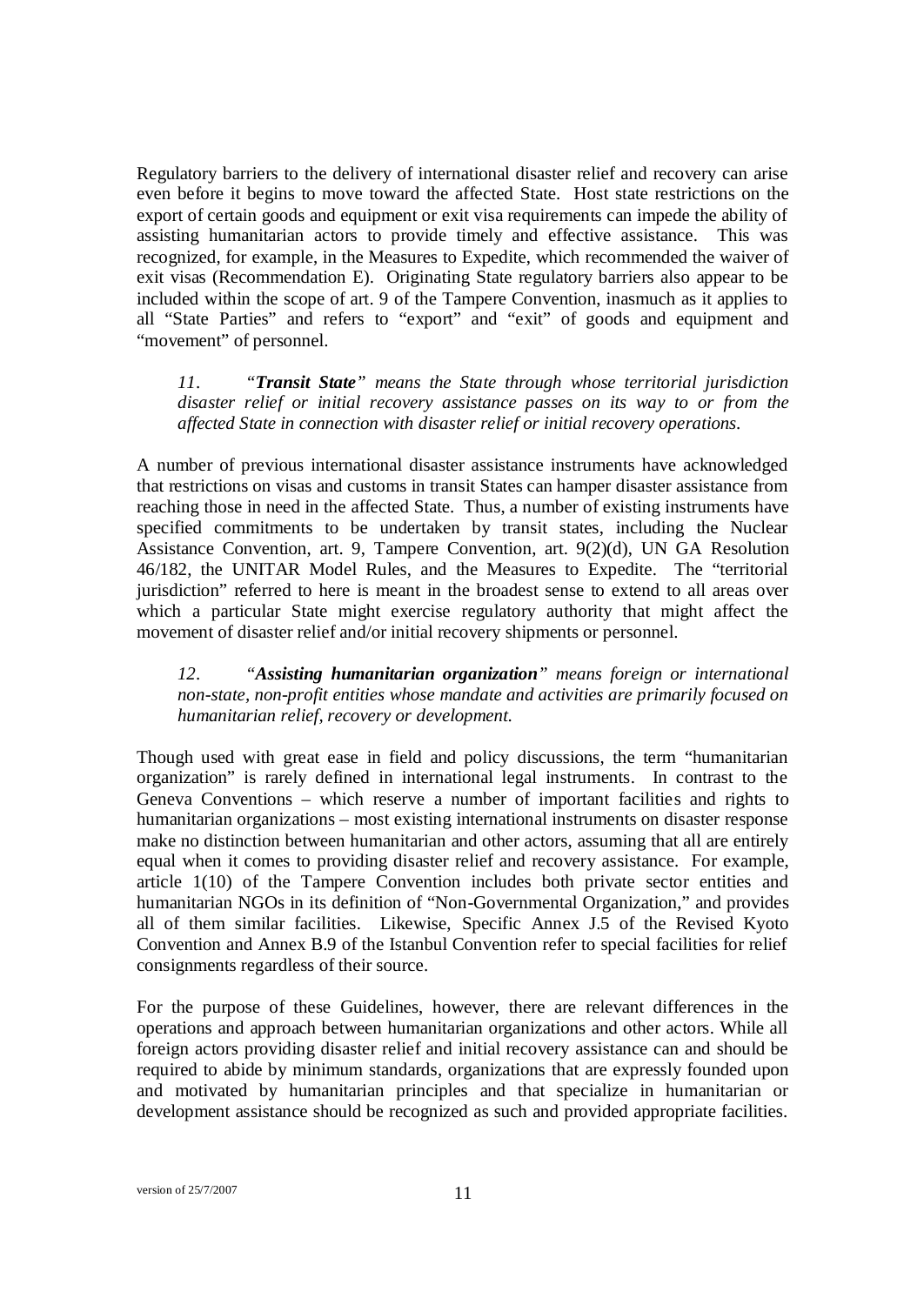In particular, funds donated to them to alleviate the suffering of affected persons by States and the general public should not be lost to unnecessary administrative delays, barriers or charges. As noted in Annex 1 to the RC/NGO Code of Conduct, "If [nongovernmental humanitarian agencies"] are to act in full compliance with their humanitarian principles, they should be granted rapid and impartial access to disaster victims, for the purpose of delivering humanitarian assistance."

In order to fall under the definition of "assisting humanitarian organization" given here, both an organization's mandate and its activities should have, as a primary focus, humanitarian relief, recovery or development. This would, for example, exclude commercial actors, whose primary mandate, regardless of their activities, would be profit generation. Nothing prevents affected states from providing private sector and other nonhumanitarian actors certain legal facilities as well. Doing so however, should not be to the detriment of assisting humanitarian organizations. Organizations whose primary activities and mandate focused on development (like CARE, Oxfam and Worldvision) are included in this list because they frequently become involved in disaster relief and initial recovery assistance due to existing capacity in the affected State and/or relevant expertise and their underlying mandates and principles are similar to those of relief-oriented actors. However, the legal facilities discussed in these Guidelines would only apply to their relief and initial recovery activities.

*13. "Assisting actor" means any assisting humanitarian organization, assisting State or other foreign entity or person responding to a disaster on the territory of the affected State or sending in-kind or cash donations.*

The diversity and breadth of international actors becoming involved in major disasters has been increasing for a number of years. In addition to more "classic" actors such as other States, the International Red Cross and Red Crescent Movement, UN agencies and NGOs, more private sector entities, community organizations and individuals are becoming involved. Many international actors work primarily or partly through domestic counterparts, but others direct their assistance themselves. Domestic regulation of international relief and initial recovery must, therefore, take this into account. In particular, all international actors should be held to certain minimum standards in providing their disaster relief and initial recovery assistance (see article 4 below). However, as also discussed in Article 15, a differentiation can and should be made as to how different types of actors are regulated and facilitated.

#### **Part I: Core Responsibilities**

#### *Article 3 Responsibilities of Affected States*

*1. Affected States have the primary responsibility to provide or arrange for disaster risk reduction, relief and initial recovery assistance on their territory. National Red Cross and Red Crescent Societies, as auxiliaries to the public authorities in the humanitarian field, and other domestic civil society actors, play a key supporting role at the domestic level.*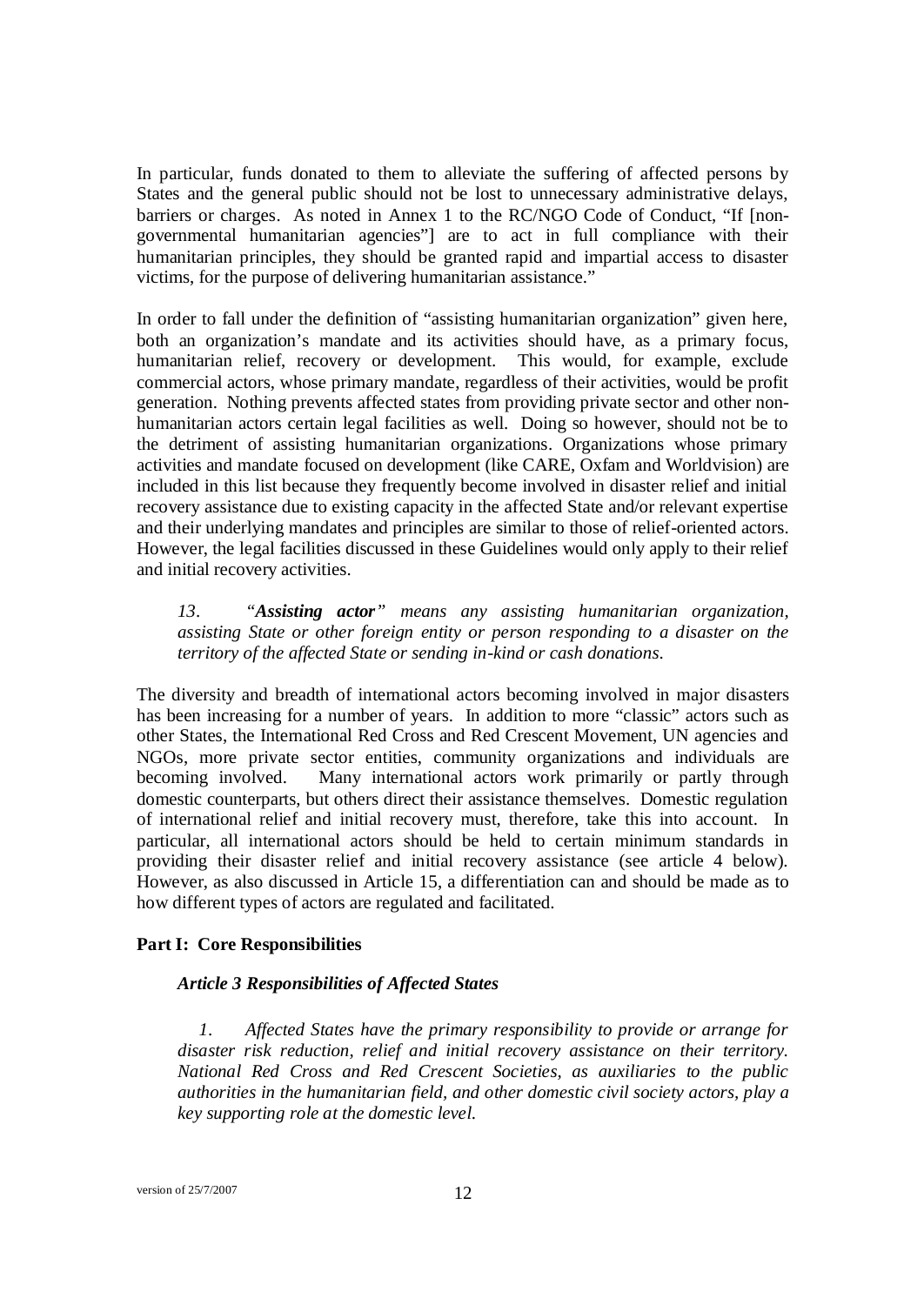The United Nations General Assembly has repeatedly affirmed that each State has the "responsibility first and foremost to take care of the victims of natural disasters and other emergencies occurring on its territory" (see, e.g., GA Res. 46/182, annex para. 4; 57/150 p.p. 5). Likewise the Hyogo Declaration of 2005 "affirm[ed] that that States have the primary responsibility to protect the people and property on their territory from hazards" (para. 4). Article 3(1) also points out that States can meet their responsibility either by directly providing assistance or by arranging it for it be provided by other actors (whether domestic or international).

With respect to the latter point, the second sentence highlights the unique auxiliary role of National Red Cross and Red Crescent societies, affirmed in the Statutes of the Red Cross/Red Crescent Movement (art. 4(3)) (accepted by all State parties to the Geneva Conventions as well as the components of the Movement) and in domestic legislation recognizing each national society. It also notes the important supporting role of other domestic civil society actors.

# *2. In order to ensure that the needs of affected persons are met, af ected States should seek international or regional assistance, when a disaster situation exceeds national coping capacities.*

Article 3(2) elaborates on the responsibility described in Article 3(1). It is consistent with the Hyogo Framework for Action's (2005) call on States to "ensure rapid and effective disaster response in situations that exceed national coping capacities" (para. 20(c)), and GA Res. 46/182's similar call upon "States whose populations are in need of humanitarian assistance . . . to facilitate the work of . . . organizations in implementing humanitarian assistance(annex, para. 6)." It is also consistent with the obligations placed upon States in situations of armed conflict by international humanitarian law. For example, article 59 of the Fourth Geneva Convention provides that occupying powers "shall agree" to relief schemes when the occupied territory is inadequately supplied and article 30 provides that protected persons "shall have every facility" for applying for international assistance.

*3. Affected States have the sovereign right to coordinate, monitor and regulate, consistent with humanitarian principles and international law, disaster relief and recovery assistance provided by assisting actors on their territory.* 

This paragraph complements Article 2(1)'s affirmation of the affected State's primary role and responsibility as a sovereign actor. As stated by GA Res. 46/182, "the affected State has the primary role in the initiation, organization, coordination and implementation of humanitarian assistance within its territory" (cf. also Max Planck Draft Guidelines para. 19). This paragraph has used slightly different language, inasmuch as some of this concept is included in Article 1(1) and other aspects are addressed in other articles. In this subsection, the affected State's sovereign right to ensure that international assistance is appropriate and well coordinated is emphasized. Still, the regulatory efforts by the affected State should respect international law and humanitarian principles, including by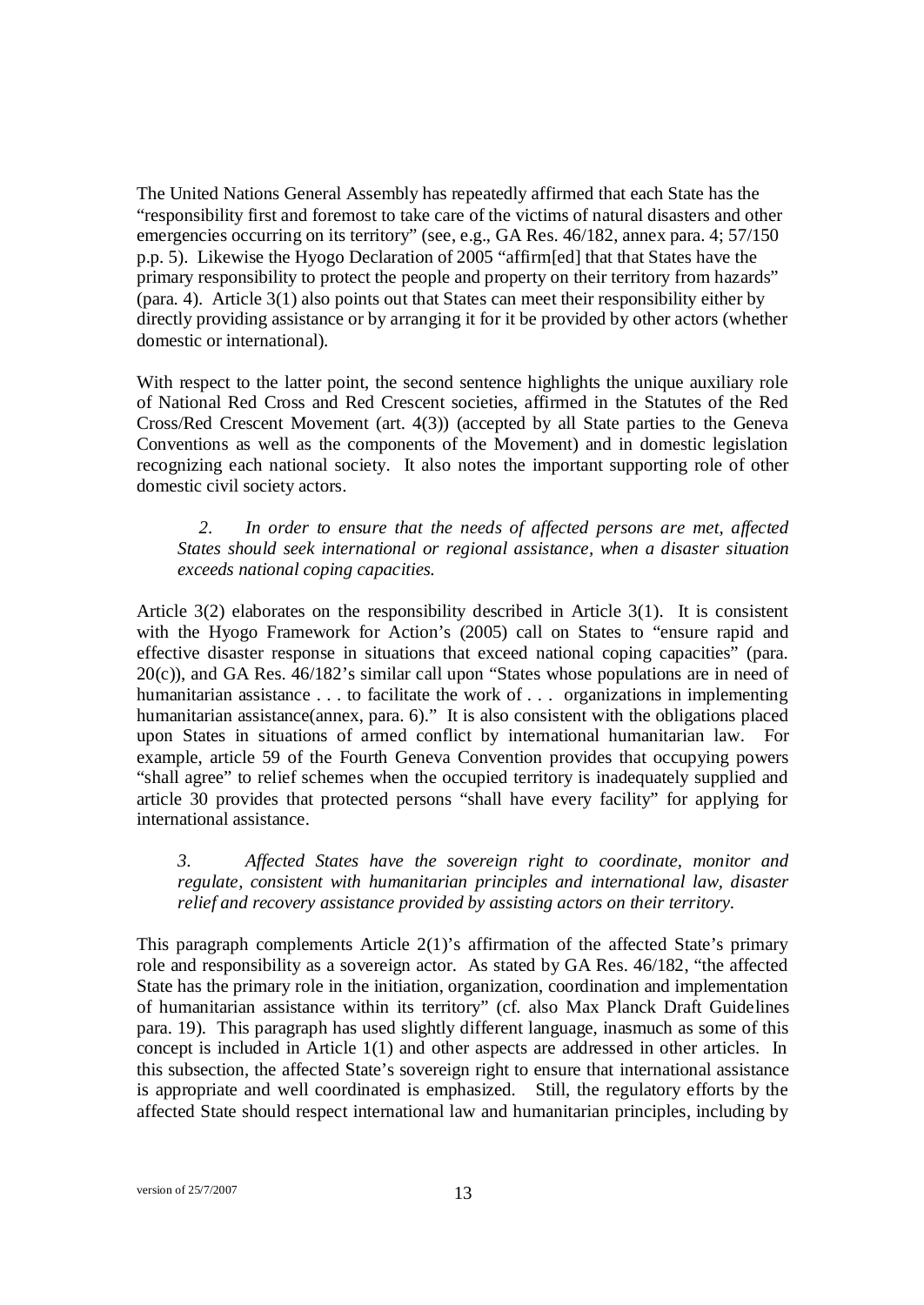ensuring that international humanitarian organizations retain sufficient independence to act according to humanitarian principles as set out, for example, in the RC/NGO Code of Conduct.

## *Article 4 Responsibilities of Assisting Actors*

Article 4 sets out core quality and humanitarian principles that all assisting actors should follow in providing disaster relief and initial recovery assistance. Adherence to these minimum standards should form the basis for eligibility for the legal facilities in Part V (subject to existing rights, as noted in Article 1).

Not all recognized standards are included here – only those that are applicable to all assisting actors and that a state granting legal facilities might be reasonably capable of monitoring. Thus, certain acknowledged responsibilities that are particular to humanitarian organizations (e.g., the responsibility to maintain independence) are not listed. Their omission here in no way implies that they are unimportant.

# *1. Assisting actors and their personnel should abide by applicable national and international law and respect the human dignity of disasteraffected persons at all times.*

Like UN GA Res. 46/182 para. 5, this paragraph expresses an elementary aspect of the supportive relationship between international actors providing disaster relief and recovery and affected States: abiding by applicable national laws while operating within their territories. Likewise, international actors should abide by applicable international law, for example, by ensuring that their programmes do not infringe upon internationallyprotected human rights of disaster affected persons. Most fundamentally, the human dignity of affected persons should be at the centre of operations, as noted in paragraph 20 of the Oslo Guidelines ("[t]he dignity and rights of all victims must be respected and protected") and Principle 1.1 of the Sphere Humanitarian Charter (affirming the "right to life with dignity").

# *2. Assisting actors should ensure that their disaster relief and initial recovery assistance is:*

*(a) Allocated solely in proportion to needs and on the basis of needs assessments;*

This paragraph derives from paragraph 6 of the Principles and Practice of Good Humanitarian Donorship, adopted by a number of major humanitarian donors in 2003. It is also consistent with article VIII (b) and (d) of the Food Aid Convention of 1999 (providing respectively in relevant part that "food aid should be based on an evaluation of needs by the recipient and the members" and "the provision of food aid . . . should respect basic humanitarian principles"). Likewise, it echoes the imperative of paragraph 2 of the RC/NGO Code of Conduct that "aid priorities are calculated on the basis of need alone," the affirmation of UN GA Res. 46/182, annex, para.2, that "[h]umanitarian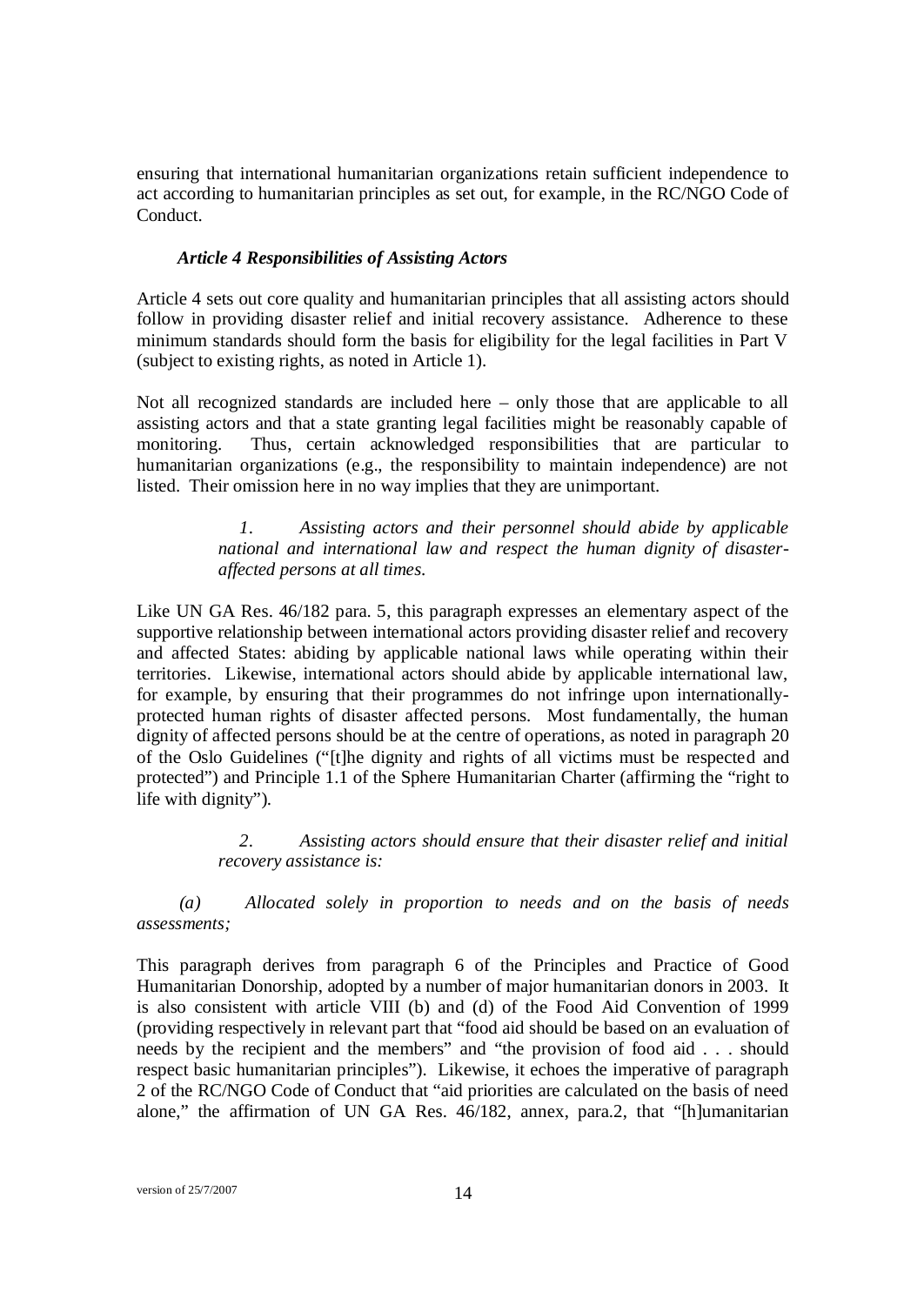assistance must be provided in accordance with the principle[] of humanity," and the descriptions of the principle of humanity provided by the Fundamental Principles of the Red Cross/Red Crescent Movement and paragraph 1 of the Principles and Practice of Good Humanitarian Donorship. It places need as the primary criterion for disaster relief and early recovery assistance.

Common Standard 2 of the Sphere Humanitarian Charter and Minimum Standards emphasizes that need should be objectively measured to ensure that the assistance provided is appropriate. In this regard, the Balkans National Societies Recommended Rules and Practices urge affected States to undertake joint needs assessments with interested assisting humanitarian actors (section B.II.2). In any event, the manner and comprehensiveness of the needs assessment to be undertaken should be appropriate to the circumstances, and the urgency of the situation, and should be appropriately updated.

*(b) Provided without any adverse distinction (such as, in regards to nationality, race, ethnicity, religious beliefs, class, gender and political opinions) to all persons in need;* 

The wording of this paragraph is inspired by paragraph 6(a) of the Max Planck Draft Guidelines. It is also draws from paragraph 2 of the RC/NGO Code of Conduct, and the fundamental principle of impartiality as expressed in the Fundamental Principles of the Red Cross/Red Crescent Movement and described in paragraph 1 of the Principles and Practice of Good Humanitarian Donorship. It provides a non-exhaustive list of prohibited bases for discrimination similar to that provided in the Fundamental Principles of the Red Cross/Red Crescent as articulated in the preamble of the Statutes of the Movement.

*(c) Provided without seeking to further a particular political or religious standpoint or to obtain commercial gain from philanthropic assistance;* 

This paragraph draws from paragraph 3 of the RC/NGO Code of Conduct, the principle of neutrality as provided in the Fundamental Principles of the Red Cross/Red Crescent Movement, and the affirmation of UN General Assembly Resolution 46/182 (annex, para.2) that "[h]umanitarian assistance must be provided in accordance with the principle[] of . . . neutrality[.]" It emphasizes that philanthropic disaster assistance should be not used as a cover for commercial gain, such as the opening of markets. A similar sentiment underlies the Draft Guiding Principles for Philanthropic Private Sector Engagement in Humanitarian Action currently being developed by OCHA and the World Economic Forum in consultation with other partners.

# *(d) Provided by competent and adequately trained personnel;*

It is a common provision of existing bilateral treaties on disaster response that assisting States assign only fully trained and qualified personnel (see, e.g., Agreement between the Federal Republic of Germany and the Kingdom of the Netherlands on Mutual Assistance in the Event of Disasters Including Serious Accidents (1998), art. 4). Competence is also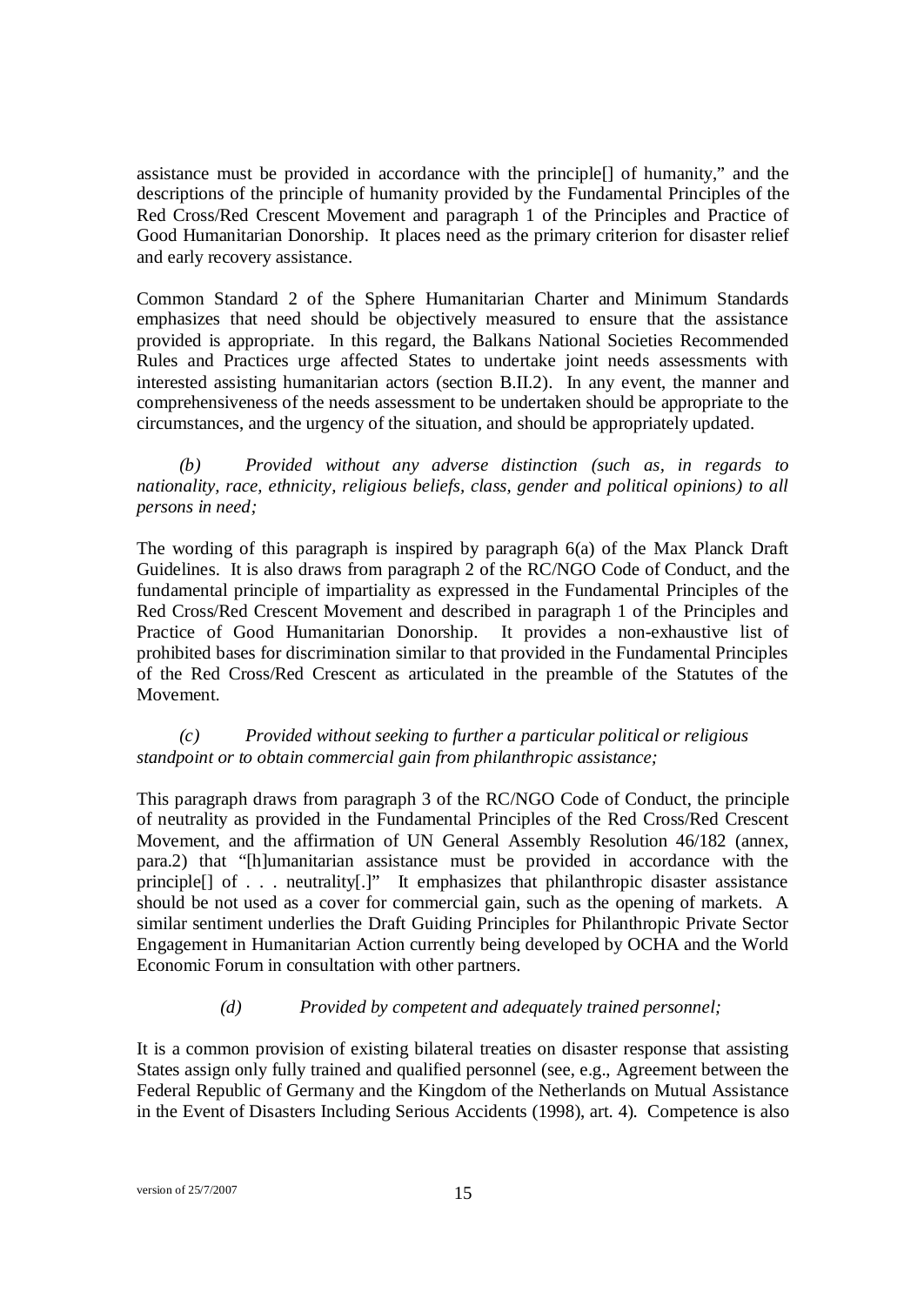highlighted in many humanitarian standard-setting documents, including the Sphere Humanitarian Charter and Minimum Standards, e.g., Common Standard 7, the Compass Quality Method developed by Groupe U.R.D. in 2004 (Criterion I), and the Humanitarian Accountability Partnership International's Quality Management and Accountability Standards (e.g., Benchmark 4). Similarly, the RC/NGO Code of Conduct asserts that "our programmes will be based upon high standards of professionalism and expertise in order to minimize the wasting of valuable resources." Thus, assisting States and assisting humanitarian organizations should respond with the appropriate level of personnel.

#### *(e) Commensurate with their organizational capacities;*

In addition to questions of training and capacity, assisting actors may be limited in resources, mandate and organizational focus in what they are able to achieve in disaster relief and initial recovery situations. Overreaching in this area can lead to gaps in service when tasks are shared through coordination processes. As noted by the Sphere Handbook (p. 34), "[e]ven within the specific limits of an agency's expertise and mandate . . . it is likely that the overall humanitarian need will outstrip organisational resources." Actors should thus aim to do what they can competently and "be prepared to promptly acknowledge gaps in their capacity to meet basic needs" so that other domestic or international actors might be able to fill them.

*(f) Provided in coordination with the responsible authorities of the affected State and, to the greatest extent practicable, with other relevant domestic and foreign actors; and* 

Coordination structures between international actors and affected States are a central element of most bilateral and multilateral treaties in this area. In addition, consistent with paragraph 4 of UN GA Res. 46/182, international actors should remain mindful in their activities of the primary role of the affected State, and therefore cooperate with relevant authorities in their efforts to coordinate, monitor and regulate assistance in a manner consistent with humanitarian principles.

This paragraph also refers to coordination with "other domestic actors", which would include the national Red Cross or Red Crescent society and other domestic relief and/or recovery actors. This is consistent with paragraph 6 of the RC/NGO Code of Conduct, which emphasizes cooperation between international actors and local non-governmental actors.It further refers to "foreign actors". The importance of close cooperation between international actors has been the subject of a great number of UN General Assembly and ECOSOC resolutions (e.g., UN GA Res. 60/124 (2005)**;** ECOSOC Res. 2005/4 (2005)). This would include other assisting humanitarian organizations, assisting States, and also – at least in the initial recovery phase – international development actors not directly involved in disaster response.

Whereas coordination with responsible domestic authorities must be seen as a requirement, it can frequently be difficult in practice to coordinate with all of the varied domestic civil society and international actors who might become involved in a large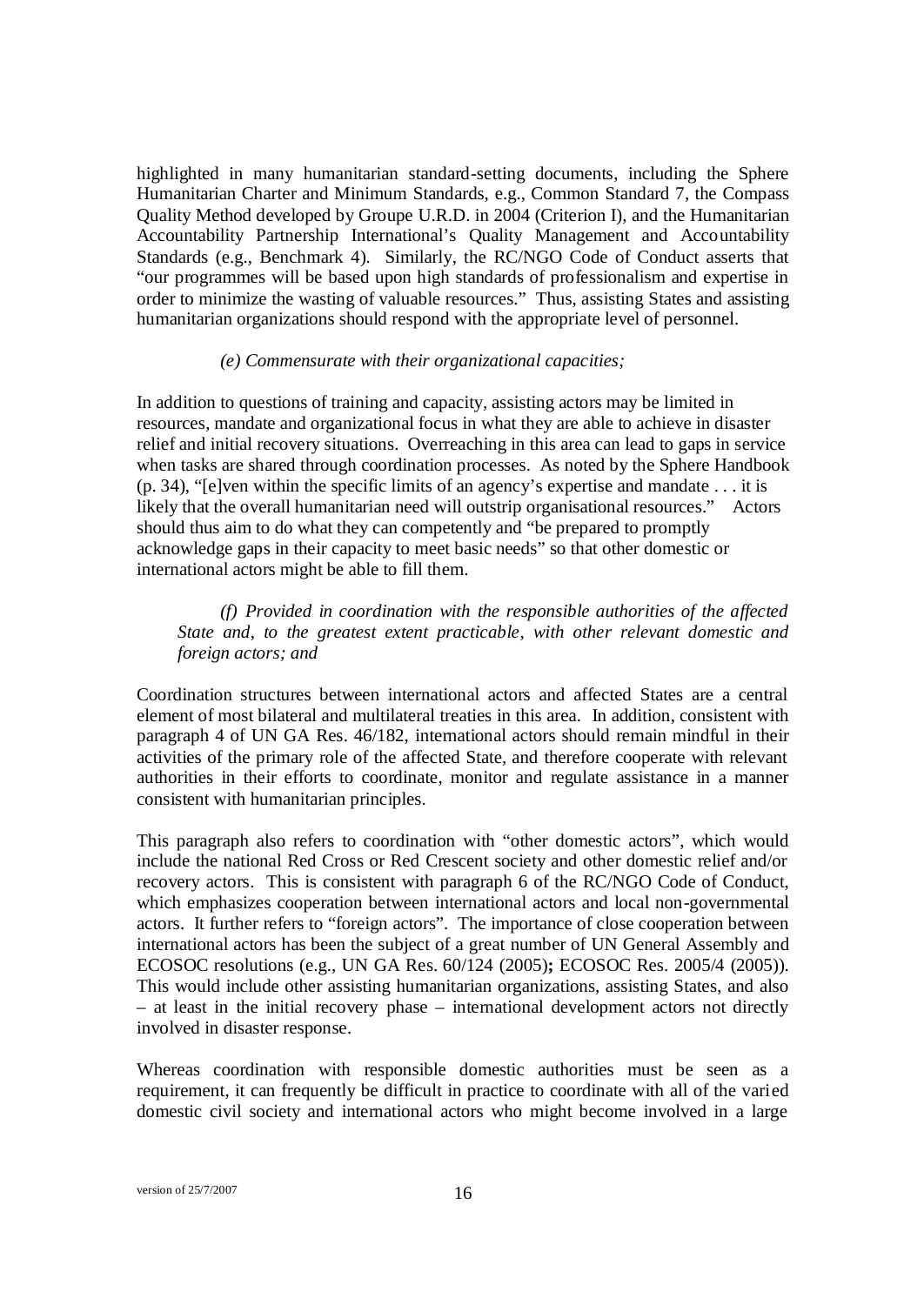operation. Accordingly, assisting actors are called upon here to do so "to the greatest extent practicable."

# *(g) Not used as a means to gather sensitive information of a political, economic or military nature that is irrelevant to disaster relief or initial recovery operations.*

This is similar to language in the RC/NGO Code of Conduct para. 4, where it is discussed as one means to avoid the instrumentalization of humanitarian organizations' activities for governmental foreign policy aims. While the issue of independence is unique to humanitarian organizations, the same duty to refrain from unnecessarily gathering sensitive information should hold true for any assisting actor providing assistance in an affected State.

### *3. To the greatest extent practicable, assisting actors' disaster relief and initial recovery assistance should also be:*

The provisions of Article 4(3) are very important elements of disaster relief and initial recovery activities, but are sometimes difficult to measure and the degree to which they can reasonably be guaranteed may vary depending on the circumstances (cf. Sphere Charter and Minimum Standards in Disaster Response, p. 14, noting that "there will inevitably be situations where it may be difficult, if not impossible, to meet all of the standards"). This subsection therefore calls for good faith efforts by assisting actors with regard to these standards.

# *(a) Responsive to the special needs, if any, of women and particularly vulnerable groups, which may include children, displaced persons, the elderly, persons with disabilities, persons living with HIV and other debilitating illnesses;*

The special needs of vulnerable groups are widely recognized but often insufficiently addressed in disaster situations. International humanitarian law recognizes these needs in the armed conflict context and calls for specific positive measures to ensure relief efforts address them. For instance Article 70(1) of the First Additional Protocol provides that, "[i]n the distribution of relief consignments, priority shall be given to those persons, such as children, expectant mothers, maternity cases and nursing mothers, who, under the Fourth Convention or under this Protocol, are to be accorded privileged treatment or special protection." Moreover, a recently published study by the ICRC on Customary International Humanitarian Law has identified a customary norm for both international and internal conflicts that children, "[t]he elderly, disabled and infirm" are "entitled to special respect and protection" (Rules 135 & 138). The same concerns should extend to disaster settings. Indeed, the Food Aid Convention of 1999 article VIII requires members to "pay attention to meeting the particular nutritional needs of women and children" and to target food aid for free distribution to "vulnerable groups". The special needs of displaced persons are recognized by 1951 Convention relating to the Status of Refugees and the 1998 Guiding Principles on Internal Displacement, among other instruments.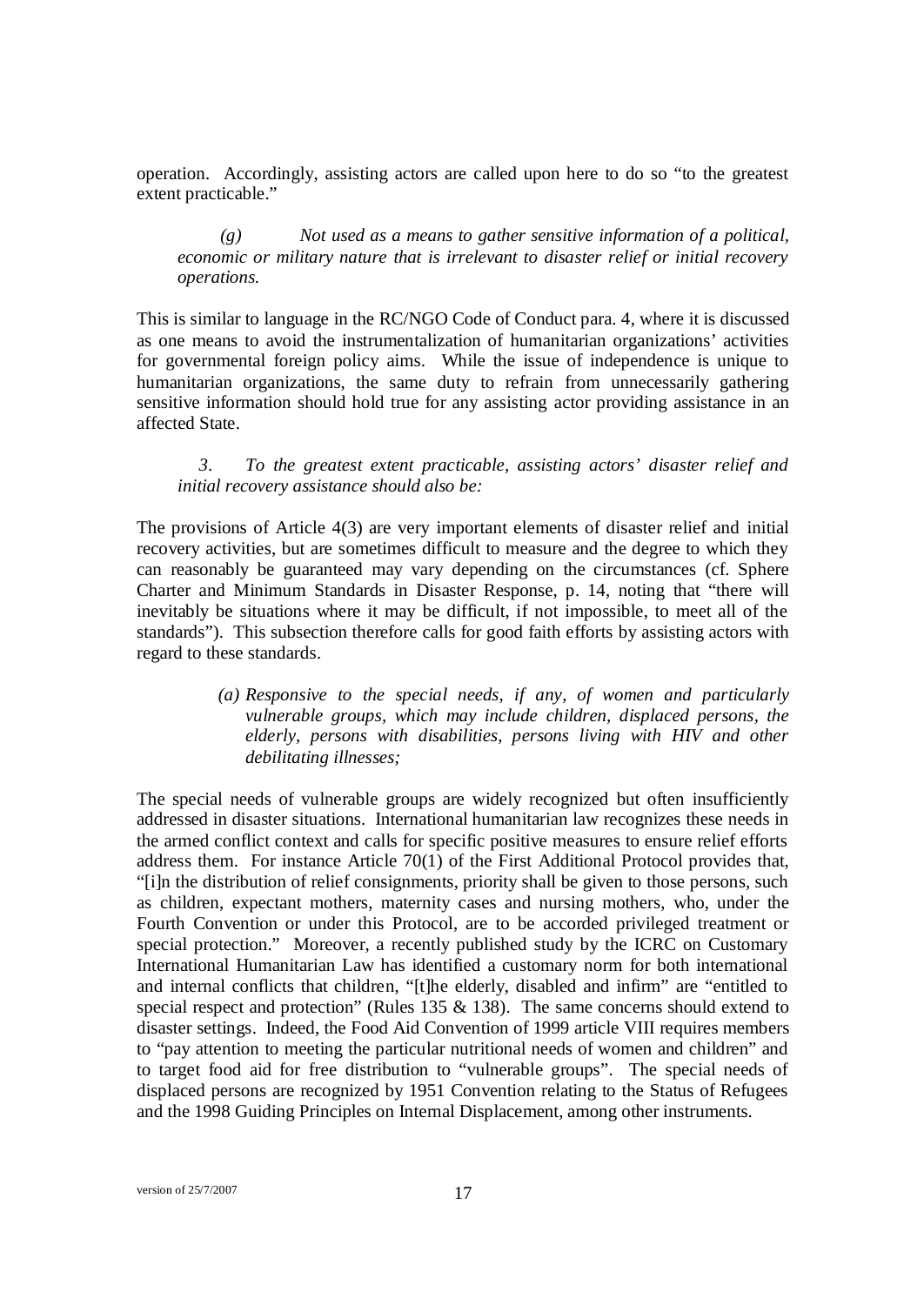*(b) Adequate for the needs of affected persons and consistent with any applicable international standards of quality;* 

This paragraph calls for international actors to make best efforts to ensure that the assistance they provide is adequate and appropriate. The Food Aid Convention of 1999 art. III(j) similarly provides that "all products provided as food aid shall meet international quality standards[and] be consistent with the dietary habits and nutritional needs of recipients[.]" Somewhat similar provisions were proposed in the Max Planck Draft Guidelines, para. 16(c), and the 1984 Draft Convention, art. 10. While there is no single document that defines "international standards of quality" for all actors, there are a number of widely-accepted tools in this area, in particular the Sphere Humanitarian Charter and Minimum Standards in Disaster Response.

> *(c) Provided in a manner that is sensitive to cultural, social and religious customs and traditions;*

This paragraph is consistent with paragraph 5 of the RC/NGO Code of Conduct, which calls for respect for "culture and custom." It is meant to apply to relief goods and services themselves (e.g, food should be provided that is locally acceptable, housing design should account for local traditions and taboos), but also the manner in which they are carried out. Thus, culturally disrespectful behavior by relief staff would also be targeted. Per Article 4(1), however, assisting actors are also bound not to violate international law, including international human rights law. The interest in sensitivity to local norms should not be taken to the extreme of violating human rights.

> *(d) Carried out with adequate involvement of affected persons, including women, youth and the elderly, in their design, implementation, monitoring and evaluation;*

This paragraph is drawn from the Principles and Practice of Good Humanitarian Donorship, para. 7. It is also consistent with RC/NGO Code of Conduct, para.7, the Humanitarian Accountability Partnership International Accountability Principles, and Balkans National Societies Recommended Rules and Practices, section B.III.17. The Food Aid Convention of 1999, article XIII, provides that "members shall pay particular attention to . . . facilitating the participation of women in the decision-making process and in the implementation of food aid operations[.]" Accountability to beneficiaries is a crucial element of ensuring that disaster relief and initial recovery operations are actually providing the assistance needed.

> *(e) Building upon and conducted in a manner that strengthens local disaster relief and recovery capacities and reduces future vulnerabilities to disasters; and*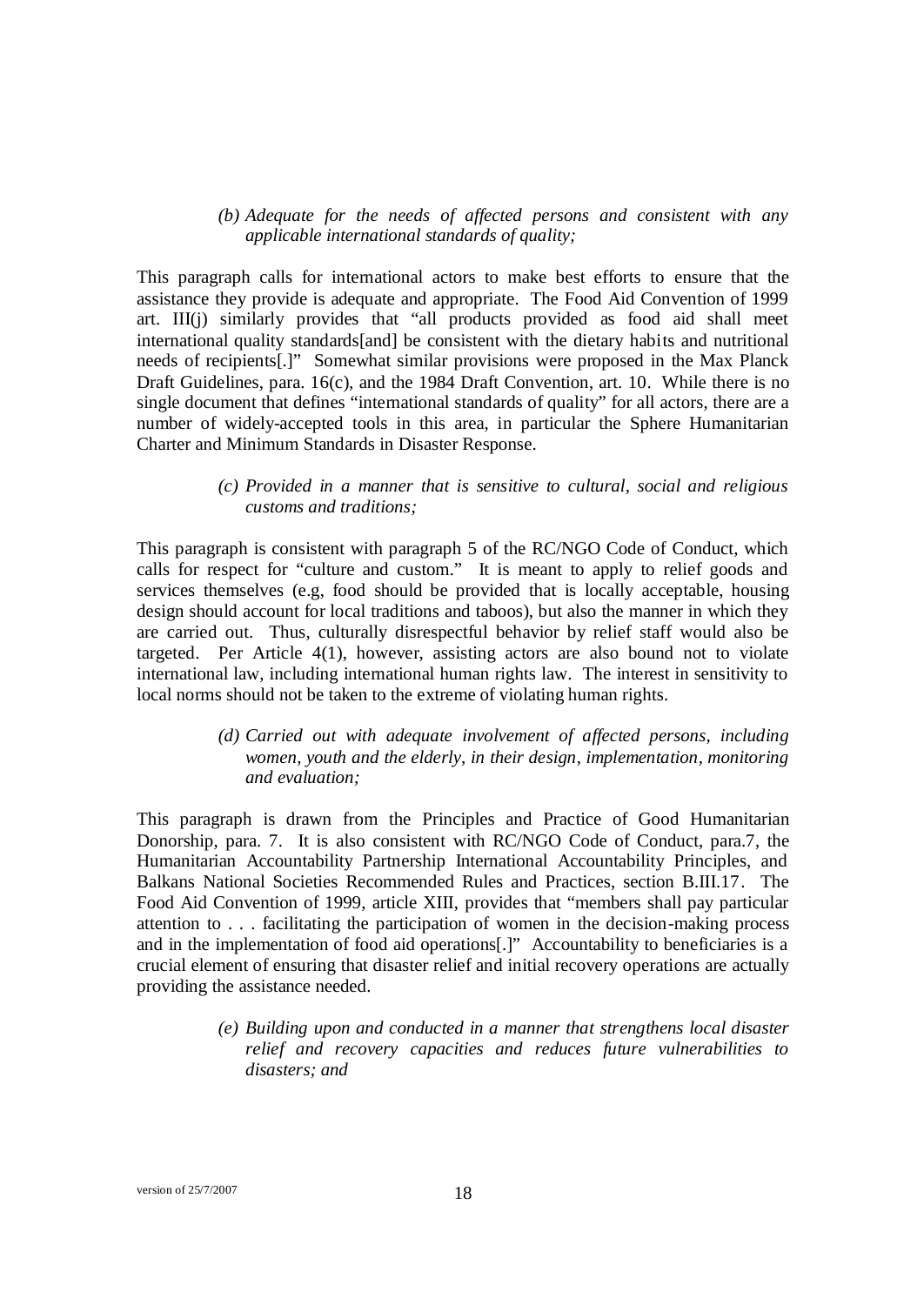This paragraph draws from paragraphs 6 and 8 of the RC/NGO Code of Conduct. It is also consistent with paragraph 8 of the Principles and Practice of Good Humanitarian Donorship of 2003. It recognizes the potential identified in numerous past evaluations of disaster operations, for international assistance to undermine rather than reinforce domestic coping mechanisms and to recreate vulnerabilities to disaster.

### *(f) Carried out so as to minimize negative impacts on the local community, economy, job market and environment; and*

Paragraph 8 of the RC/NGO Code of Conduct commits humanitarian actors to "strive to reduce future vulnerabilities to disaster as well as meeting basic needs." To do so, the explanatory text notes that they should "endeavour to minimize the negative impact of humanitarian assistance[.]" One of the most frequently cited negative impacts of international aid is distortion of community structures and markets for goods, labor and housing. These can be particularly acute in the midst of large operations, when a great deal of funds must be spent quickly, leading to price inflation and other problems. However, this does not mean that local markets should be systematically avoided; on the contrary, local spending by relief and recovery operations can represent a needed stimulus to disaster-impacted economies.

Thus, the Food Aid Convention of 1999 calls on members to "pay particular attention to . . . avoiding harmful effects on local harvests, production and marketing structures, by appropriately timing the distribution of food aid" (art. XIII(a)) and to "avoiding harmful effects on low-income consumers due to price changes resulting from local purchases" (art. XII(d). It also calls on members to "give consideration" to purchasing their food aid from other developing countries or from local purchases (article XII). Similarly, the Balkans National Societies Recommended Rules and Practices, section B.I.7, suggests that relief goods be purchased "on the local market" in the affected State "where this is possible and economically more feasible and where it saves money and time."

Moreover, the signatories to the RC/NGO Code of Conduct pledge "to pay particular attention to environmental concerns in the design and management of relief programmes" (para.8) and environmental impacts of relief operations are identified as a cross cutting issue for all sectors discussed in the Sphere Humanitarian Charter and Minimum Standards in Disaster Relief (p.13).

### *(g) Provided in a transparent manner, sharing appropriate information on activities and funding.*

The RC/NGO Code of Conduct calls on signatories to ensure that "[a]ll our dealings with donors and beneficiaries shall reflect an attitude of openness and transparency" (para. 9). The Principles and Rules for Red Cross and Red Crescent Disaster Relief (1995), the International NGO Accountability Charter (2006) and the Interaction PVO Standards (1992) likewise emphasize transparency, particularly of financial information and donations given and received. The same level of openness should be expected of all assisting actors.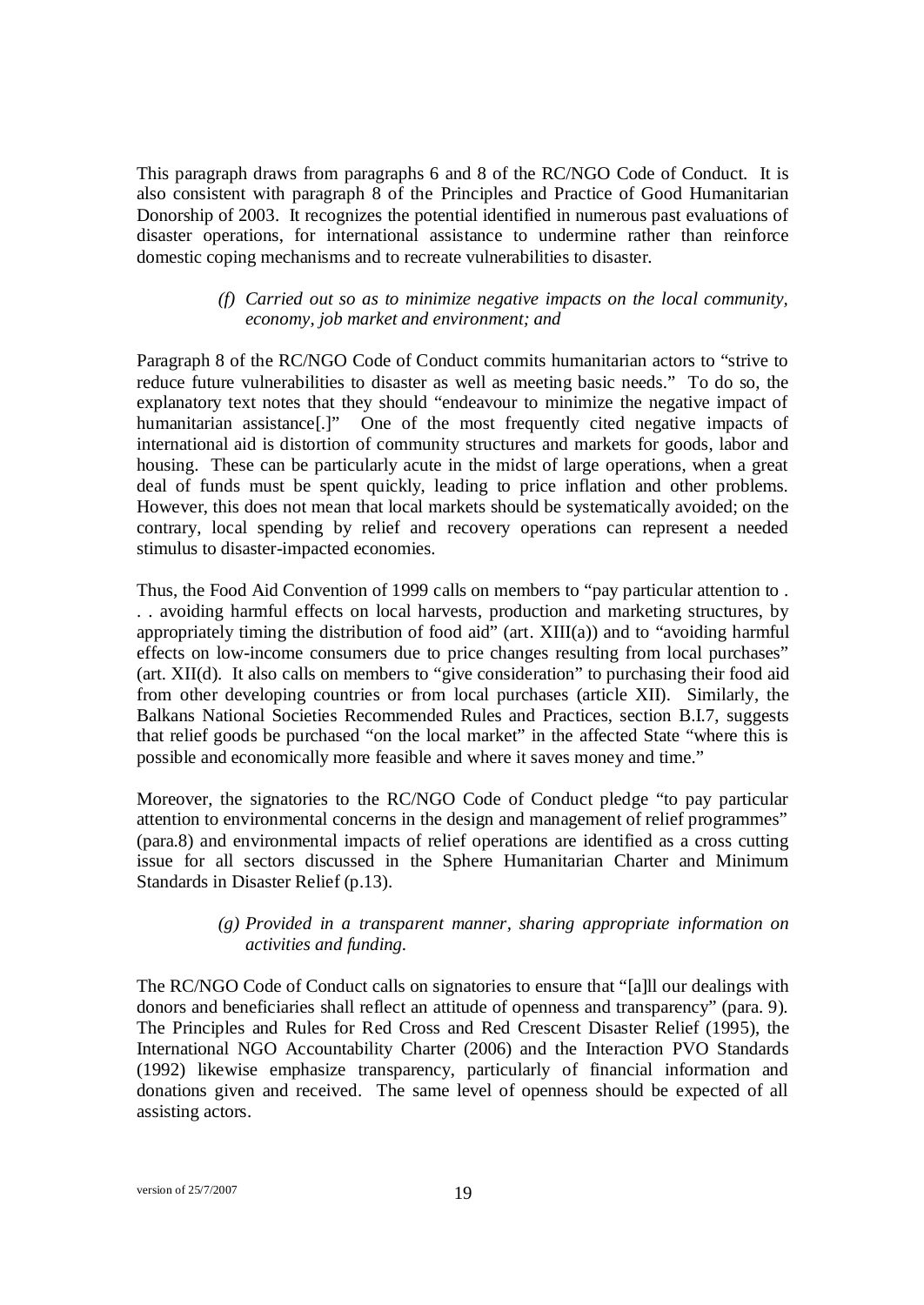#### *Article 5 Additional Responsibilities of All States*

*1. States providing funding to other assisting actors should encourage them to comply with the obligations in Article 4.*

Like the Food Aid Convention (art. 11), this section recognizes that donor states have important responsibilities with regard to how their aid is provided, even when channeled through other actors, such as assisting humanitarian organizations. Some of the responsibilities in article 4 are already expressed in standard grant agreements employed by large donors.

> *2. All States should actively encourage members of the public interested in providing direct disaster relief to send only those relief goods expressly requested by the affected State and discourage them from sending unnecessary or inappropriate goods.*

This section is drawn from recommendation G of the Measures to Expedite International Relief, focusing here on the role of States to take steps to educate their publics about the goods that are needed to respond to disasters abroad and particularly those that are not needed or appropriate. They might do this through public announcements and comments to the media.

#### *Article 6 Responsibilities Concerning Diversion*

*States and assisting humanitarian organizations should cooperate to prevent unlawful diversion, misappropriation, or fraud concerning disaster relief or initial recovery goods, equipment or resources and initiate proceedings as appropriate.*

This language is similar to 1984 Draft Convention art. 17 and UNITAR Model Rules, rule A14. It is also common for bilateral assistance agreements to include provisions to guard against corruption and diversion of aid (see, e.g., Grant Agreement between the Government of the People's Republic of Bangladesh and the United States of America for Relief and Rehabilitation (1972), arts. 3 & 4).

# *Part II: Early Warning and Preparedness*

# *Article 7 Early Warning*

*In order to minimize transboundary impacts and maximize the effectiveness of any international assistance that might be required, all States should ensure that procedures are in place to facilitate the expeditious sharing of information about disasters, including emerging disasters, with other States and assisting*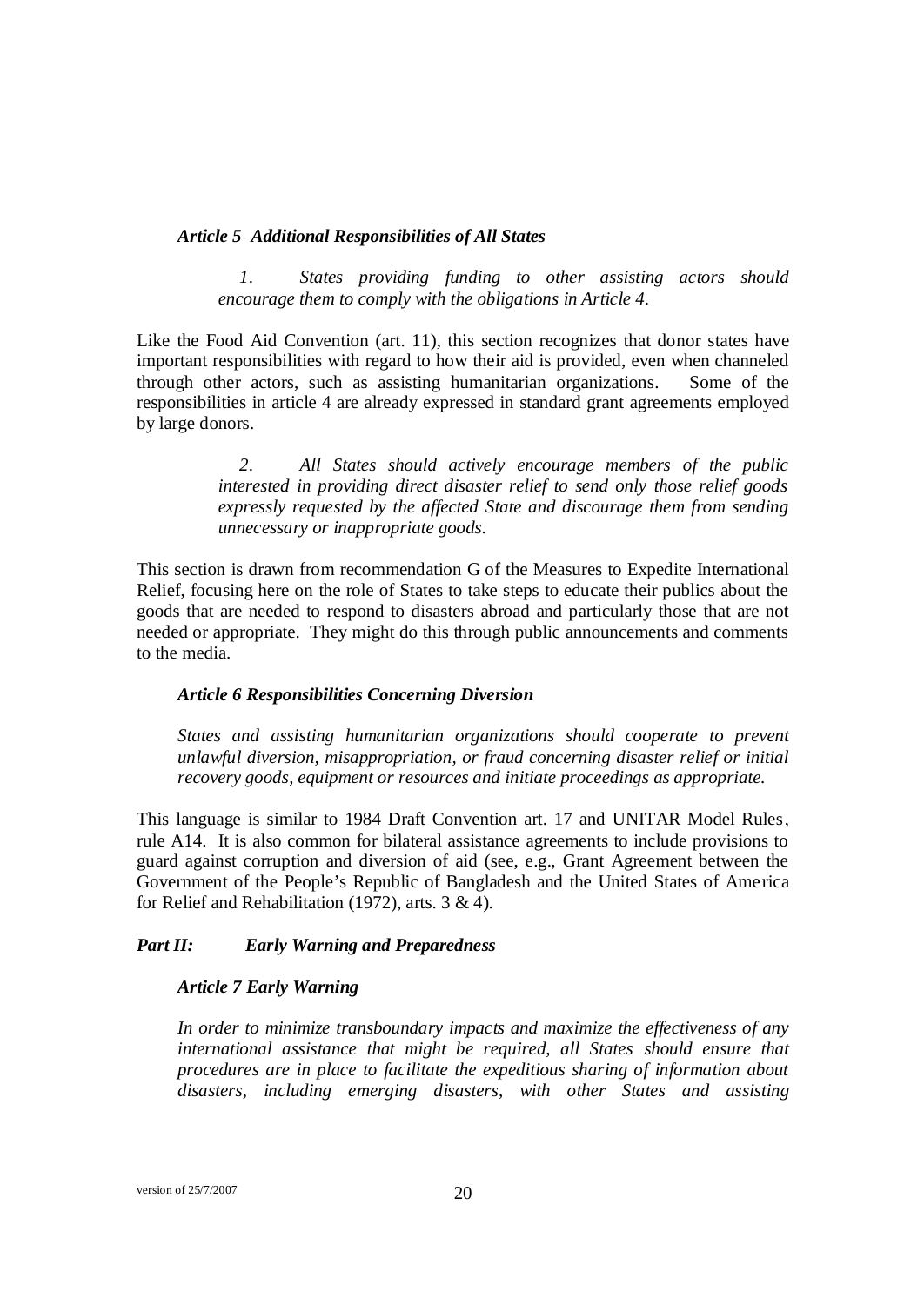*humanitarian organizations as appropriate, including the United Nations' Emergency Relief Coordinator.*

There are a large number of multilateral treaties requiring states to share information about potential cross-border hazards. These include the Convention on Early Notification of a Nuclear Accident (1986), art. 2, the revised International Health Regulations (2005), art. 6; the Convention on Transboundary Effects of Industrial Accidents (2000), art. 4; the Rio Declaration on Environment and Development (1992), principle 18 and the ASEAN Agreement, arts. 4 & 7. The importance of sharing information on developing hazards in order to facilitate international assistance, and the role of the Emergency Relief Coordinator in disseminating that information, has also been underlined in a number of instruments, including UN GA Res. 46/182, the Tampere Convention, art. 3, and the Oslo Guidelines, para. 54. Similar language was proposed in the 1984 Draft Convention, art. 6. Article 3 of the Tampere Convention is remarkable in obligating state parties to share information not only with other states and the UN but with "non-State entities" as well as the general public.

#### *Article 8 Legal, Policy and Institutional Frameworks*

*1. As an essential element of a larger disaster risk reduction programme, States should adopt comprehensive legal, policy, and institutional frameworks for disaster prevention, mitigation, preparedness, relief and recovery which take full account of the auxiliary role of their National Red Cross and Red Crescent Society, are inclusive of domestic civil society, and empowers communities to enhance their own safety and resilience. States, with the support, as appropriate, of relevant regional and international organizations, should devote adequate resources to ensure the effectiveness of these frameworks.*

A first and fundamental step in ensuring legal preparedness for disasters is the development of a comprehensive legal and institutional framework. This is recommended in a number of existing international documents, including the Hyogo Framework and Plan of Action (Priorities 1 and 5), which specifically calls for these frameworks to address not only disaster relief but also risk reduction. In doing so, States should ensure that the role of the national Red Cross and Red Crescent societies are incorporated, pursuant to articles 3 and 4 of the Statutes of the Movement. Such frameworks rarely function effectively without adequate resources.

*2. These frameworks should also adequately address the initiation, facilitation, transit and regulation of international disaster relief and initial recovery assistance consistent with these Guidelines. They should allow for effective coordination of international disaster relief and initial recovery assistance, duly taking into account the role of the United Nations Emergency Relief Coordinator as central focal point with States and assisting humanitarian organizations concerning United Nations emergency relief operations. They should also clearly designate domestic government entities with responsibility and*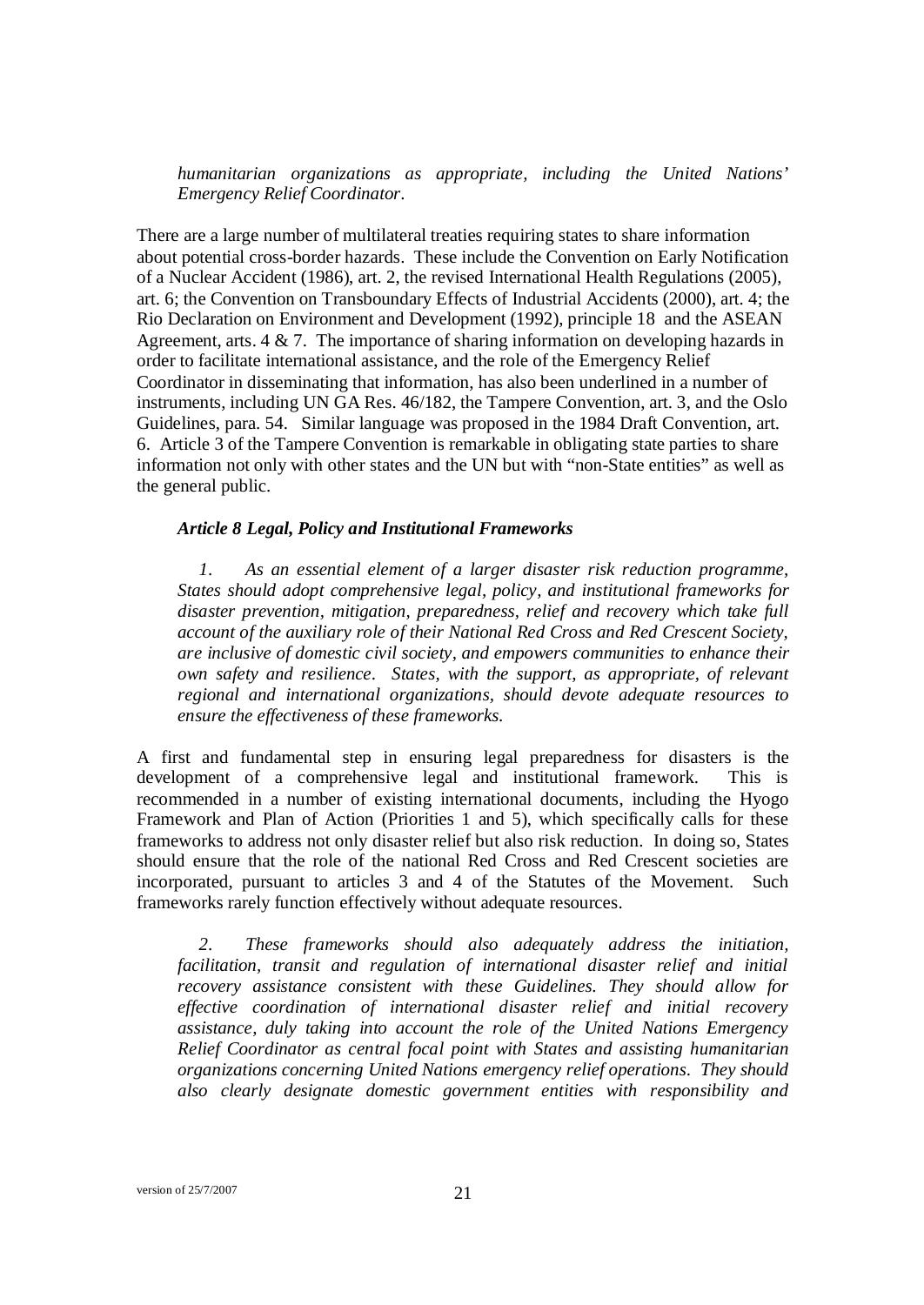*authority in these areas. Consideration should be given to establishing a central focal point to liaise between international and government actors at all levels.*

Few states have clear and complete laws on the initiation, facilitation, transit and regulation of international assistance. In order for the domestic frameworks discussed in Article 6(1) to be truly comprehensive and of maximum use and impact in major disasters, they should also integrate these international issues, including with regard to coordination. On the latter point, consistent with UN GA Res. 46/182 para. 35(f), this paragraph encourages States to ensure that their legal frameworks account for the role of the Emergency Relief Coordinator The suggestion of a national focal point has also frequently been made in international instruments, for instance, UN GA Resolution 2816 (XXVI) of 1971, "invite[d] potential Recipient Governments . . . to appoint a single national disaster relief coordinator to facilitate the receipt of international aid in times of emergency" (para. 8(b)).

*3. Where necessary and appropriate, national governments should encourage other domestic actors with authority over areas of law or policy pertinent to international disaster relief or initial recovery assistance, such as provincial or local governments and private regulatory bodies, to take the necessary steps at their level to implement the Guidelines.*

Particularly in federal States, some of the legal issues in these Guidelines may be considered to be within the jurisdiction of provincial or local governments. Moreover, some questions may be regulated by private or semi-private bodies. For instance, private medical associations may be accorded responsibility over the recognition of foreign medical qualifications. In these cases, national governments (as the level of government most closely associated with international affairs) should take appropriate steps to encourage these entities to make any necessary reforms in order to implement the spirit of these Guidelines.

#### *Article 9 Regional and International Support for Domestic Capacity*

*1. With a view to increasing resilience and reducing the need for international assistance in disaster relief and initial recovery, the international community, including donors, regional organizations and other relevant actors, should support developing States, their national Red Cross and Red Crescent Societies and other domestic civil society actors, where requested, to build their capacities to mitigate, prepare for and respond to disasters domestically.* 

This paragraph is consistent with the commitment of the Hyogo Framework and Plan of Action to support the development of national capacities to ensure disaster risk reduction and preparedness, particularly in developing countries (see, e.g., paras. 13(h), 20, 26, 34(b)), as well as with the Millennium Declaration's (UN GA Res. 55/2 (2000)) commitment to "intensify cooperation to reduce the number and effects of natural and man-made disasters" (para. 23); the Principles and Practice of Good Humanitarian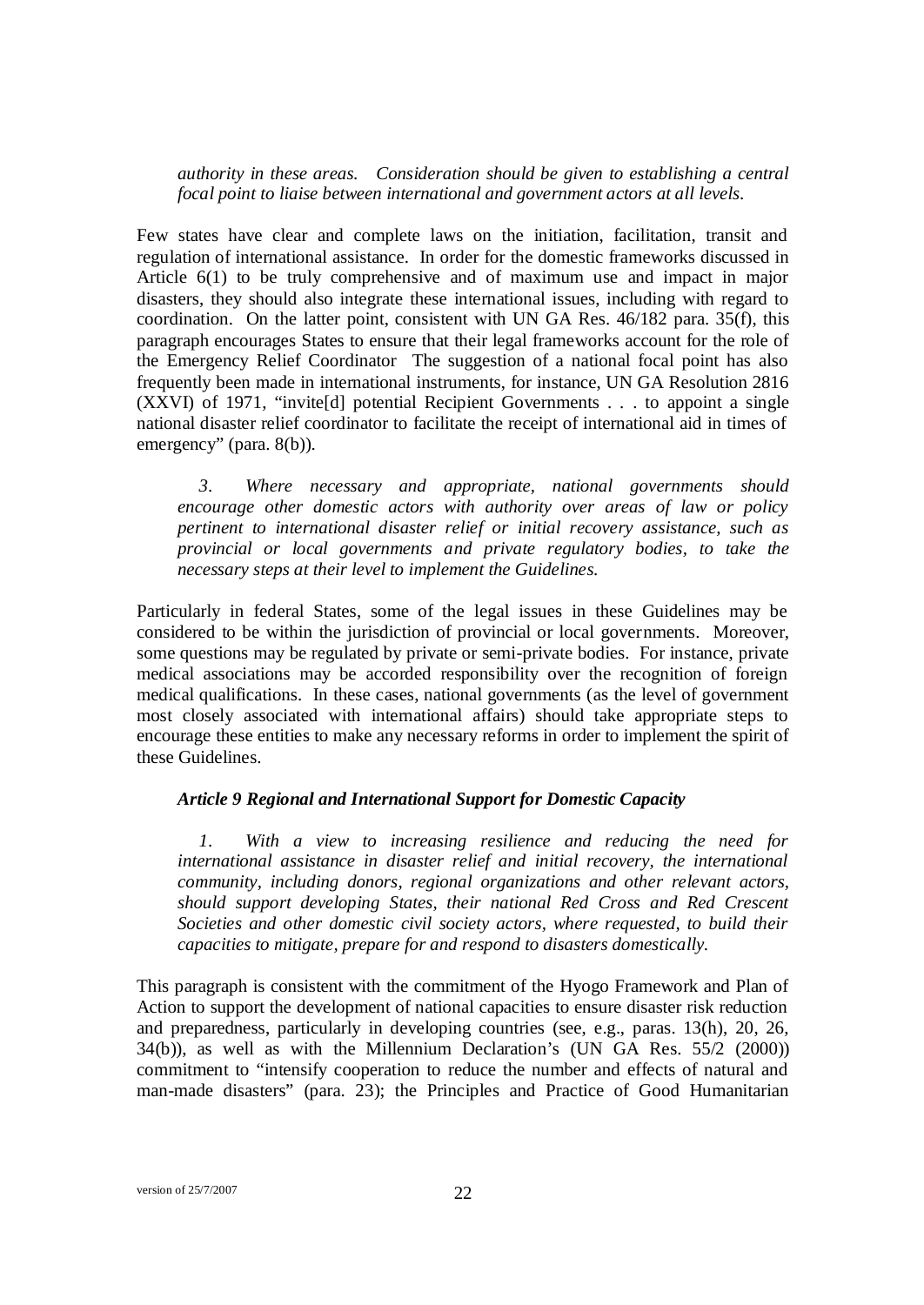Donorship, para.8; and a number of General Assembly resolutions, including Res. 46/182 (1991), (para.13) & 44/236 (1989), (para. 2(a)).

*2. The international community should also support developing States to build the capacity to adequately implement legal, policy and institutional frameworks to facilitate international disaster relief and initial recovery assistance. This support should be provided to States in a coordinated manner among the relevant actors.*

In the IDRL Programme's consultations, a number of stakeholders have pointed out that not only legal but also capacity gaps lead to regulatory problems in international disaster relief and initial recovery operations (see, e.g., Report of the European IDRL Forum of May 2006, page 6). The need for the international community to support States in implementing laws on disaster response has been acknowledged before, for example by the UN General Assembly (see, e.g., UN GA Res. 60/125 (2005), para 4 & 36/255 (1981), para. 17). Developing this capacity has a financial aspect, but it is also a matter of awareness and training. In this latter context, national Red Cross and Red Crescent societies, as auxiliaries to the public authorities in humanitarian affairs, may have an important role.

## **Part III: Initiation and Termination of International Disaster Relief and Recovery Assistance**

#### *Article 10 Initiation*

*1. Disaster relief or initial recovery assistance should be initiated by the affected State either on the basis of its request or through acceptance of an offer from an assisting actor. The affected State should decide in a timely manner whether or not to request or accept offers of disaster relief or initial recovery assistance and communicate its decision promptly. In order to make this decision, the affected State should promptly assess needs. Consideration should be given to undertaking joint needs assessments with the United Nations and other assisting humanitarian organizations.*

Nearly all treaties concerning disaster relief or recovery assistance include provisions concerning how international aid should be initiated. Some contemplate aid commencing only upon the request of the affected State (see, e.g., Nuclear Assistance Convention, art. 2; Convention on the Transboundary Effects of Industrial Accidents (2000), art. 12); others also refer to offers by assisting States or other international actors (see, e.g., Inter-American Convention, art. 2; Framework Convention on Civil Defense Assistance (2000), art. 3)). The UN General Assembly has also stated that "humanitarian assistance should be provided with the consent of the affected country and in principle on the basis of an appeal by the affected country" (Res. 46/182 (1991) annex, para. 2). This article draws on these precedents. It should also be read in connection with Article 3(2) concerning the responsibility of affected States to seek outside assistance when it is needed.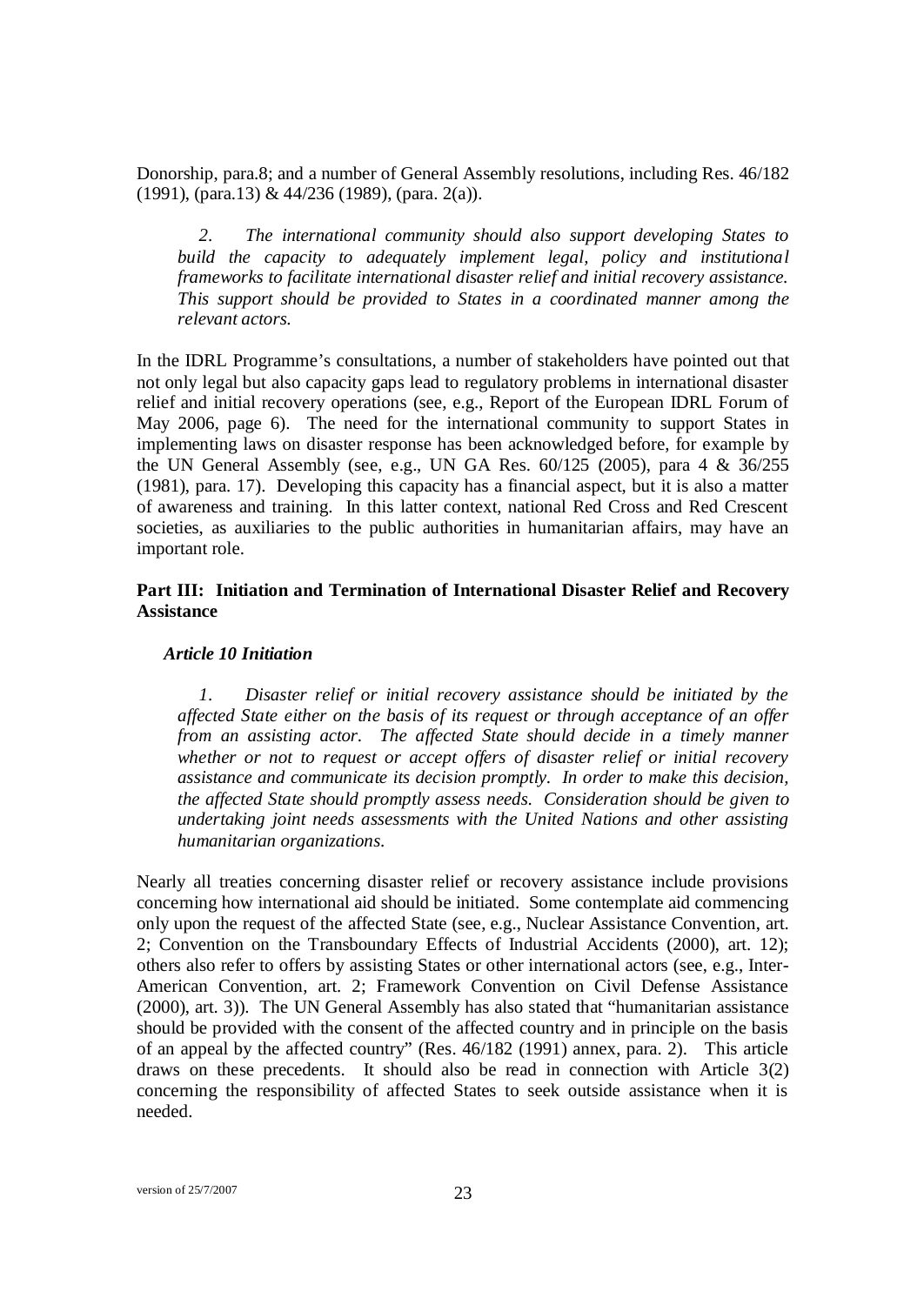The second sentence is similar to provisions in the ASEAN Agreement, art.11(5), and the Oslo Guidelines, para. 58. Delays in the request for international assistance have frequently been cited in the IDRL Programme's consultations with stakeholders as a problem area, particularly in situations when life-saving assistance is immediately required. In some cases, this is related to legal rigidities in declarations of states of emergency or disaster.

Consistent with UN GA Res. 46/182 para. 35(c), the third and fourth sentences underline the importance of needs assessments and the desirability of states undertaking joint assessments, such as with the "United Nations Disaster Assessment and Coordination" (UNDAC) teams.

This paragraph is not intended to suggest that international assistance should be automatically accepted, but rather that systems should be in place for a quick assessment and decision-making in order to heighten the effectiveness of international assistance where it is needed. Moreover, it should be recalled that Article 1 makes clear that these Guidelines are subject to existing international law and agreements, which will obviously have a role to play with regard to the initiation of disaster assistance in situations within their particular scope. For instance, within the Red Cross/Red Crescent Movement, the Statutes, Principles and Rules for Red Cross and Red Crescent Disaster Relief, 1969, "Seville Agreement" on the Organization of International Activities of the Components of the International Red Cross and Red Crescent Movement of 1997, and Supplementary Measures to Enhance the Implementation of the Seville Agreement of 2005 among other agreements establish internationally-accepted ground rules for the initiation of assistance by and between Movement actors.

*2. Both offers and requests should be as specific as possible as to the types and amounts of goods and the services and expertise available or requires, respectively. Affected States may also wish to indicate particular types of goods and services likely to be offered that are not needed.* 

Like a number of other instruments (e.g., Convention on the Transboundary Effects of Industrial Accidents (2000), art. 12; Tampere Convention, art. 4(3); ASEAN Agreement, arts. 4 & 11; BSEC Agreement, art. 4), this paragraph calls upon affected States and assisting actors to be specific about the types of assistance they require or can offer. Consistent with the Measures to Expedite International Relief, para. 14, affected States are also advised to consider including information in their request about what is not needed, in order to avoid irrelevant and unnecessary goods and services being provided.

*3. Affected States should provide assisting States and assisting humanitarian organizations with adequate information about domestic laws and regulations of particular relevance to the entry and operation of disaster relief and initial recovery operations.*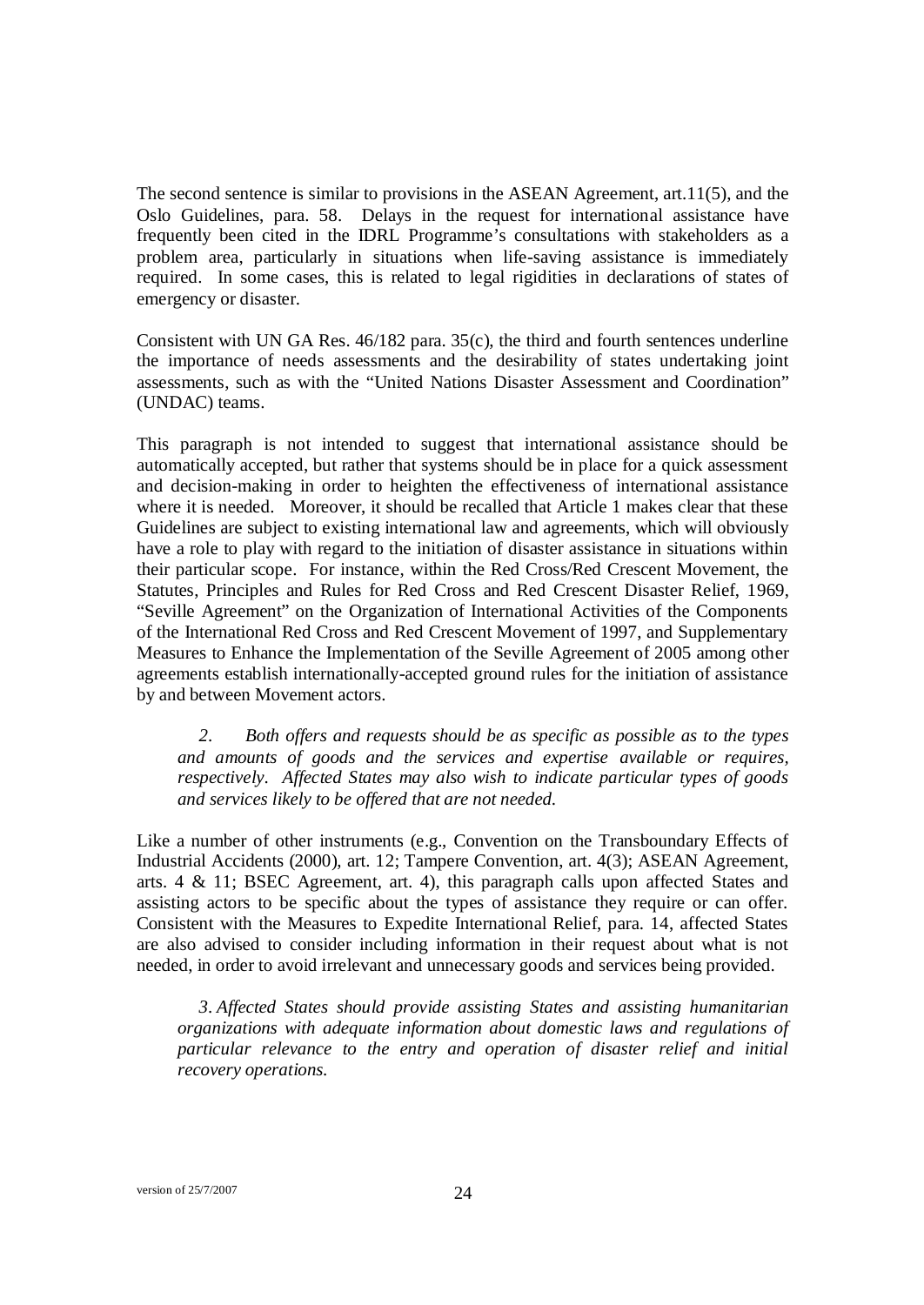Experience indicates that information about national law is rarely immediately available to assisting actors in disaster response settings, and their ignorance of applicable rules frequently leads to unnecessary delays, misunderstandings and expense. As the best expert in its own legal system, the affected State should take steps to ensure that the most relevant rules are communicated to assisting States and assisting humanitarian organizations at the outset of operations.

#### *Article 11 Initiation of Military Relief*

*Military assets should be deployed in disaster relief or initial recovery operations only at the request or with the specific consent of the affected State, on a time-limited basis, as a last resort and as a tool to complement civilian relief mechanisms where the latter are incapable to address the critical needs of affected persons. Military personnel should be unarmed and in national uniforms of the assisting State, unless otherwise agreed with the affected State.*

These provisions are drawn principally from the revised Oslo Guidelines, paras. 24, 28, 29 & 32. A number of other instruments also regulate the provision of foreign assistance by military actors, in particular with regard to their arms and identification (see, e.g., ASEAN Agreement, arts. 12 & 15).

#### *Article 12 Termination*

*When an affected State or an assisting actor wishes to terminate disaster relief or initial recovery assistance, it should provide adequate notification. Upon such notification, the affected State and assisting actor should consult with each other, bearing in mind the impact of such termination on disaster affected persons.* 

This paragraph draws on art. 18 of the 1984 Draft Convention and article 6 of the Tampere Convention, which provides that either the assisting State or affected State may terminate assistance "by providing notification in writing" after which the parties should "consult with each other to provide for the proper and expeditious conclusion of the assistance, bearing in mind the impact of such termination on the risk to human life and ongoing disaster relief and recovery operations."

## *Part IV: Eligibility for Legal Facilities*

#### *Article 13 Facilities for Assisting States*

*Transit and affected States should grant, at minimum, the legal facilities described in Part V to assisting States with respect to their disaster relief and initial recovery assistance.* 

While many States have entered into bilateral treaties concerning disaster assistance, it is still common for assistance to be required where there is no such advance agreement. The facilities provided in Part V are very similar to those that States normally accord to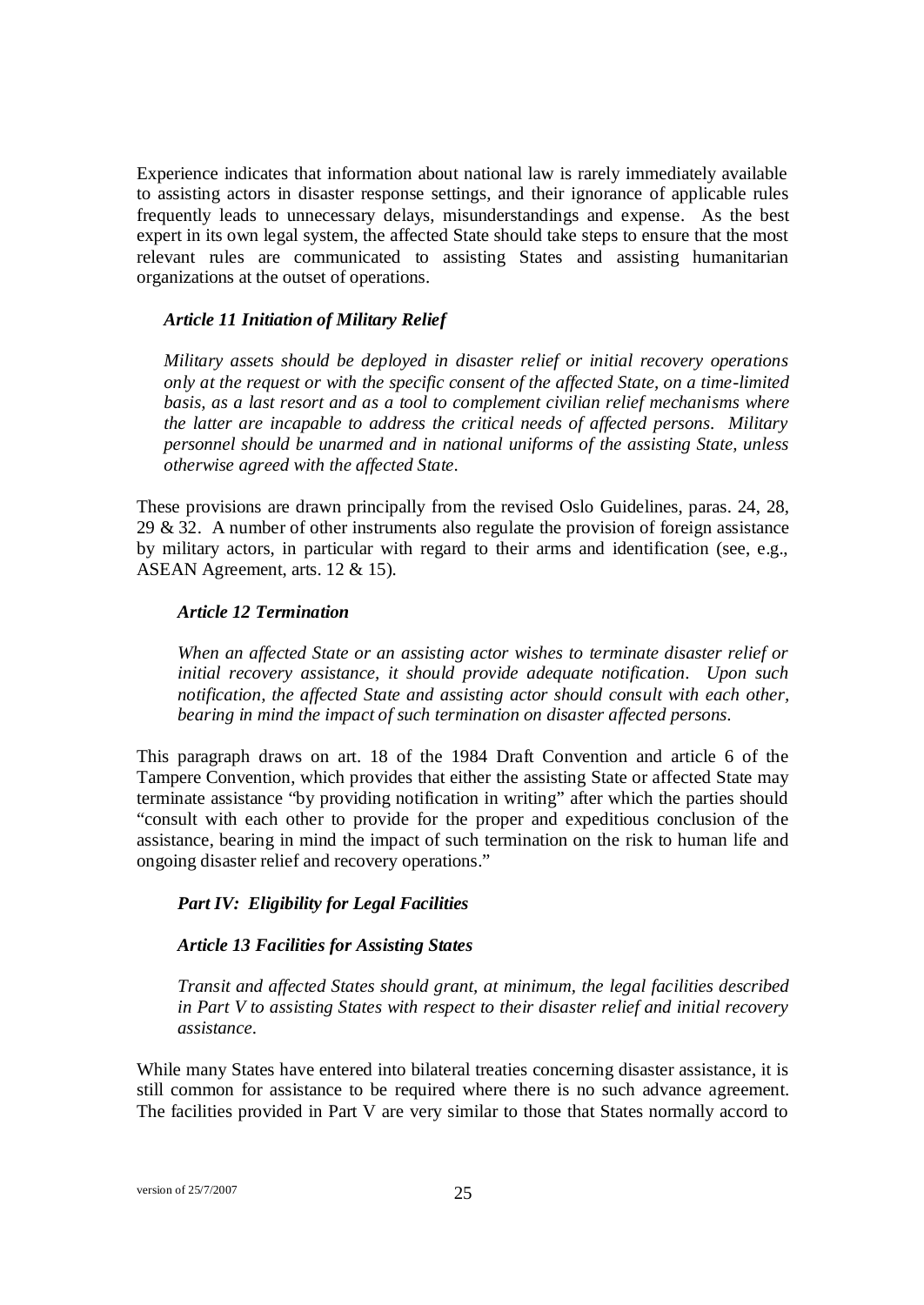each other in such agreements. By incorporating the "package" of Part V into national law, States can lessen the delay or uncertainty in future cases where no previous bilateral agreement exists. Of course, this recommendation is conditioned by the exceptions in Article 16 and any existing international law and agreements, per Article 1(3).

#### *Article 14 Facilities for Assisting Humanitarian Organizations*

*1. Originating, transit and affected States should grant, at a minimum, the legal facilities set out in Part V to eligible assisting humanitarian organizations with respect to their disaster relief and initial recovery assistance.*

*2. In order to be eligible for legal facilities, an assisting humanitarian organization should submit a request to the State concerned and:*

*(i) demonstrate both its willingness and capacity to comply with Article 4 of these Guidelines; and*

*(ii) fulfil any other reasonable requirements of that State, which are not inconsistent with the spirit of these Guidelines.* 

States are urged to implement the provisions for Part V for assisting humanitarian organizations. However, particularly in light of the growing numbers of such organizations (including those formed in the aftermath of a particular disaster), it is understood that States would be hesitant to grant such facilities to just any organization presenting itself as "humanitarian", given the potential for abuse. Moreover, issues of quality, accountability and coordination are being increasingly raised in major international operations. Thus, some decision-making mechanism by which States can choose organizations to be granted the facilities is required. These Guidelines propose that willingness and capacity to comply with the standards in Article 4 are the most efficient and principled means for making this kind of choice. This system is closely akin to the International Search and Rescue Advisory Group (INSARAG) system endorsed by UN General Assembly Resolution 57/150 for international urban search and rescue teams, which links legal facilities for entry and operation with compliance with agreed quality and coordination standards.

States might have additional requirements with regard to some of the facilities – such as reporting requirements or proof of valid incorporation in the organization's headquarters. Any such additional requirements should be as narrow as possible to avoid unnecessary administrative barriers and should not compromise the independence of assisting humanitarian organizations.

3. *Determination of eligibility by the State granting the facilities should be possible in advance of a disaster or as soon as possible after its onset. Applicable procedures and mechanisms should be as simple and expeditious as possible. They should be clearly described and information about them should be made freely*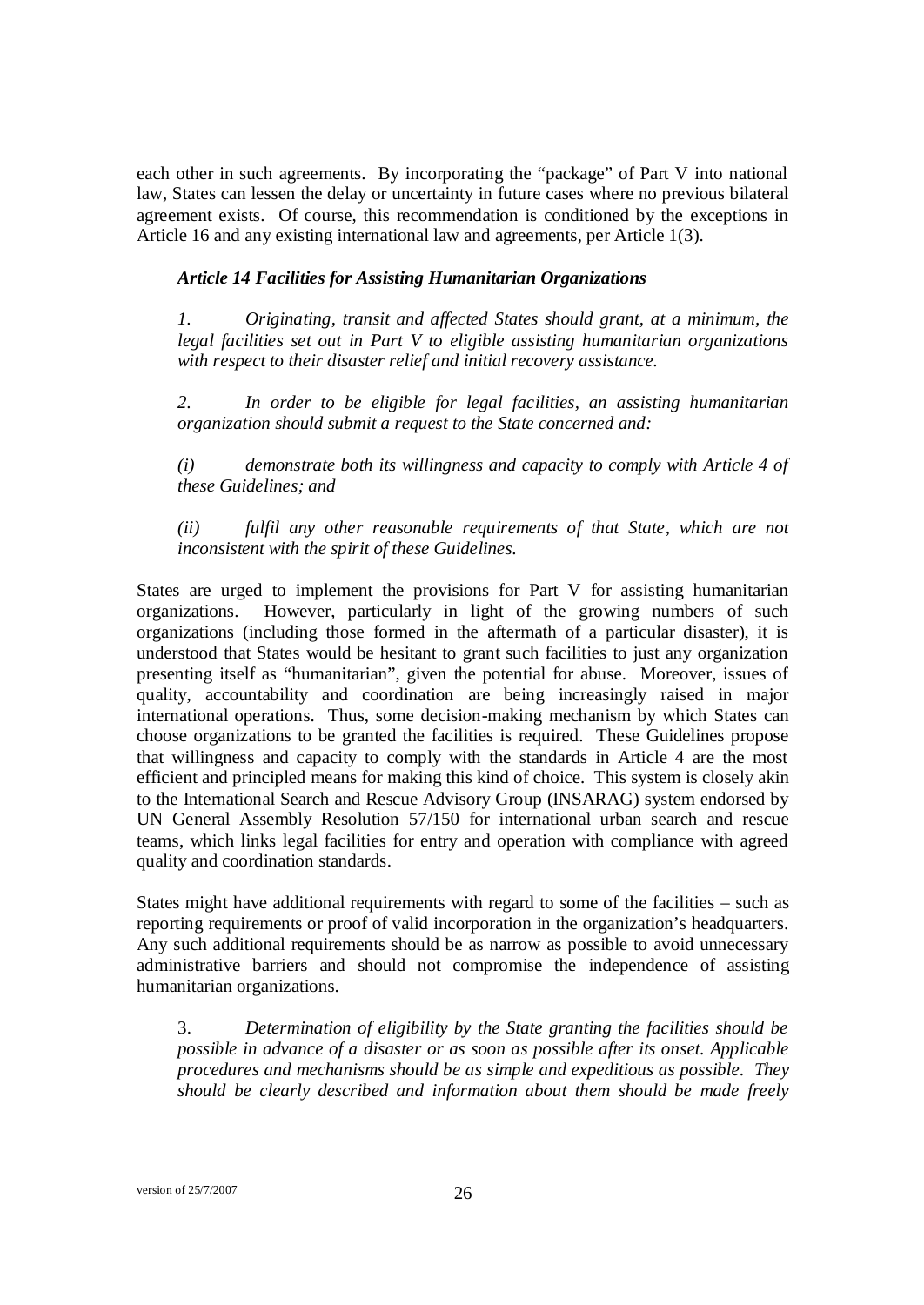*available. They might include the use of a national roster, bilateral agreements or reliance upon international or regional systems of accreditation, if available.*

As a time-saving device, it is recommended that States set up a decision-making system with regard to granting the facilities contained in Part V to the appropriate actors prior to the onset of a disaster. These procedures should not only prepare for situations of accepting outside aid, but also to circumstances where they are acting as originating or transit States for disaster relief or initial recovery assistance. What is envisaged is that the organizations involved would demonstrate that they have policies in place committing them to carry out the elements of Article 4 and also make a showing that they have the expertise and real capacity to carry out the type of work they propose to do (e.g., trained staff, adequate stocks, previous experience (if applicable), etc.). It is not envisaged as an investigative system (as this would be well beyond what most States currently require even for registration as a full national NGO).

Different States may wish to implement such procedures in different ways. A nonexhaustive list of possibilities is included in the text. This list incudes accreditation, which is not widely used at present; however, there have been a number of recent recommendations that the humanitarian community should move in this direction, so this may be an option for States in the future.

Any procedures chosen by States should further the goal of reducing administrative barriers, so they should be simple, expeditious and made easily available to assisting humanitarian actors.

2. *Retention of the legal facilities in Part V should be made dependent on ongoing compliance with the obligations in paragraph 2 of this Article. However, entitlement to legal facilities should not be changed arbitrarily, retroactively or without notice appropriate to the circumstances*.

States can and should insist upon actual compliance with Article 4 in order to justify continued enjoyment of the legal facilities provided consistent with these Guidelines. A reasonable and fair process, consistent with the circumstances, should be followed in the determination whether to end eligibility and provision of facilities.

This Article will mainly concern affected States, as it addresses the actual performance of an assisting humanitarian organization on the ground. However, if an originating or transit State is apprised of a failure of an assisting humanitarian organization to abide by Article 4, it should also review the continued eligibility of that organization for legal facilities recommended in Part V.

#### *Article 15 Facilities for Other Assisting Actors*

*Affected States may also wish to extend some of the legal facilities in Part V to assisting actors other than those covered by articles 14 and 15, such as private companies providing charitable relief, provided it does not negatively affect*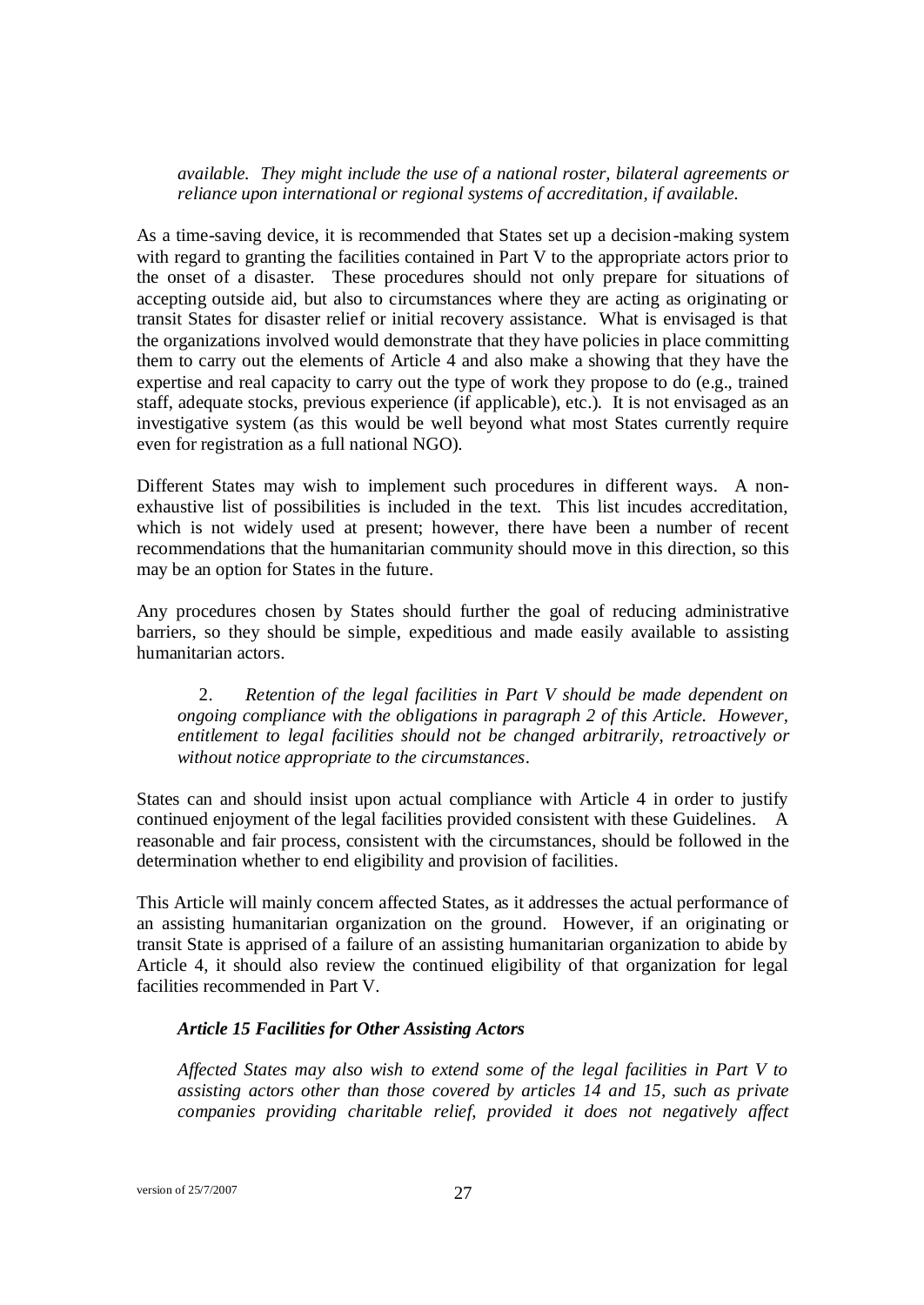*operations of assisting humanitarian organizations or assisting States. Any actor receiving such facilities should be required to abide, at a minimum, by the same conditions described in article 14.2.* 

Many States recognize that the private sector, private individuals, and other "nontraditional" foreign actors can make a valuable contribution to disaster response. However, private sector involvement raises the spectre of a (sometimes not so) hidden profit motive behind "charitable" activities. Moreover, many private individuals lack experience and may deliver inappropriate and uncoordinated "aid". Sometimes, the "assistance" from these and other non-humanitarian actors can so crowd entry points, that the critical assistance items and activities of humanitarian and States actors is blocked.

It is by no means the aim of these Guidelines to block assistance from these actors. However, they do recommend that the specific legal facilities identified in Part V be generally limited to assisting States and eligible assisting humanitarian organizations, as a sort of legal "fast track". Where some facilities are extended to other actors, they should be held to the same high standards listed in Article 4.

#### *Part V: Legal Facilities for Entry and Operations*

### *Article 16 Exceptions*

*The legal facilities in this Part should be subject to the interests in national security, public order, public and environmental health, and public morals of the affected, originating and transit States granting them. Exceptions to any of these facilities designed to protect such interests should be clearly stated, tailored to the exigencies of a disaster setting, and consistent with the imperative of addressing the needs of af ected persons.* 

Part V sets out the minimum legal facilities (with their applicable safeguards) which assisting States and assisting humanitarian organizations generally require to ensure timely and efficient assistance. Where specific activities or situations implicate the critical state interests listed in this paragraph, however, some level of exception to the recommended facilities is both appropriate and inevitable. Thus, for example, state responsibilities to protect their citizens from foreign terrorists, unsafe medicines, or smuggled contraband do not vanish merely because a disaster has occurred. However, a disaster setting does call for any exceptions made for these reasons to be as narrow as possible in order to reduce any unnecessary impediments to the alleviation of human suffering. This approach is analogous to article 43 of the newly revised International Health Regulations (2005), which provides that restrictions on the cross-border entry of persons and goods designed to limit exposure to foreign diseases should not be "more restrictive of international traffic and not more invasive or intrusive to persons than reasonably available alternatives that would achieve the appropriate level of health protection."

#### *Article 17 Personnel*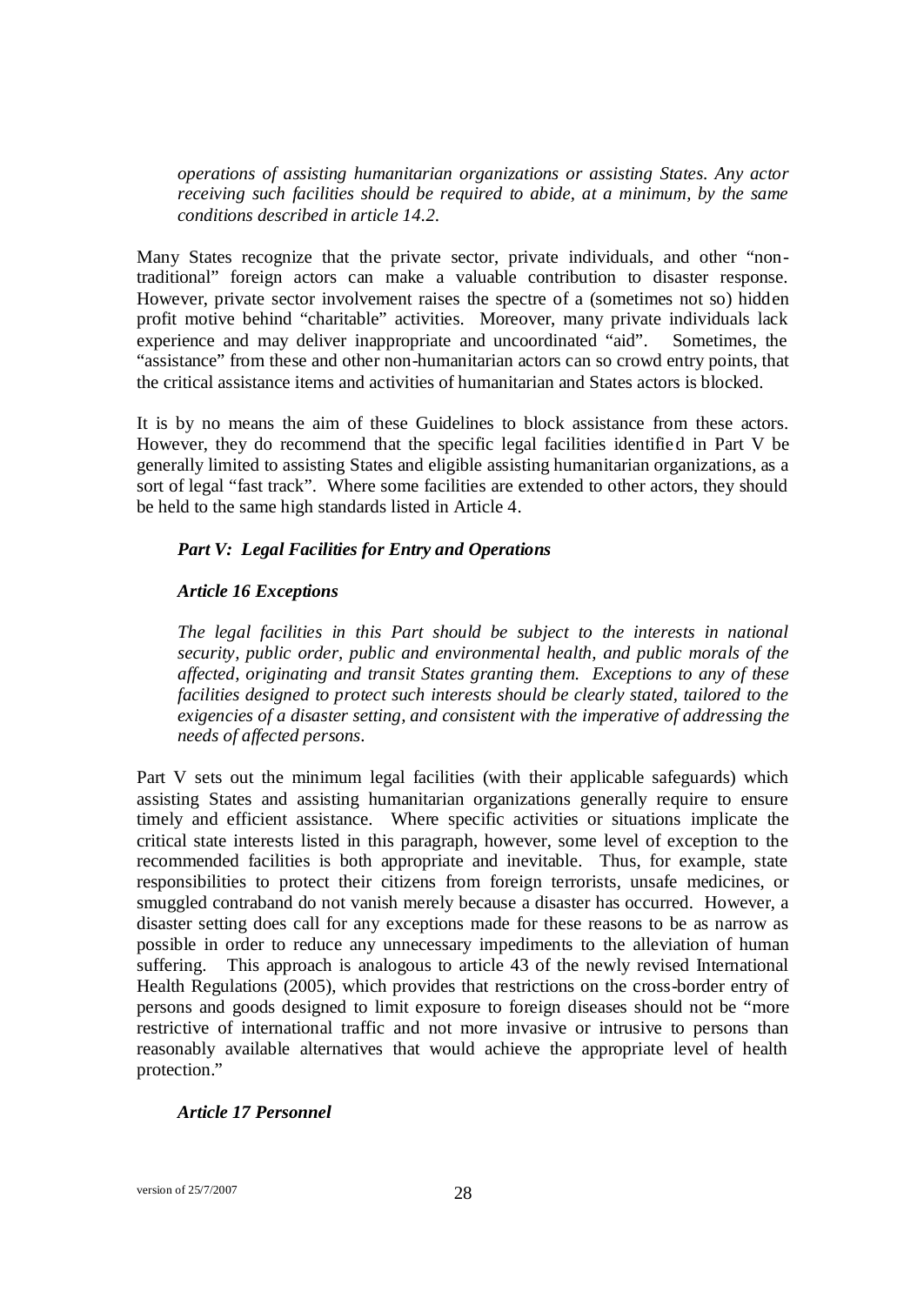*1. With regard to disaster relief and initial recovery personnel of assisting States and assisting humanitarian organizations, affected States should:*

*(a) Grant multiple entry and exit visas and any necessary work permits without cost, renewable within the affected State, for the time necessary to carry out disaster relief or initial recovery activities;*

*(b) In disaster relief operations, waive or significantly expedite the provision of such visas and work permits;*

The language of these paragraphs is similar to article  $7(2)(a)$  from the 1984 Draft Convention. Other like provisions may be found in many existing bilateral agreements and in a number of existing multilateral instruments, including: UN GA Res. 57/150, para. 3; Recommendation E of the Measures to Expedite; Oslo Guidelines, para.60; Inter-American Convention, art. 7; ASEAN Agreement, art. 14(b); UNITAR Model Rules, Rule 15; Max Planck Draft Guidelines, para. 21(d); Balkans National Societies Recommended Rules and Practices, section B.III.12, and Institute of International Law, Resolution on Humanitarian Assistance (2003), art. VI(1). Analogously, international humanitarian law provides that the rapid entry of relief personnel should be facilitated (see e.g. Fourth Geneva Convention arts. 30, 59; First Additional Protocol art. 70).

Here, specific reference is made to the right to renew a visa within the affected States, inasmuch as in several recent disaster relief and recovery operations, assisting humanitarian actors and even assisting State personnel were required to leave the affected State multiple times during operations simply to renew visas. Paragraph (b) specifically notes that visa procedures should be particularly expedited in disaster relief settings, as opposed to initial recovery operations, for which normal processing times are usually not a problem.

> *(c) Establish expedited procedures for temporary recognition of professional qualifications of foreign medical personnel, architects, and engineers, drivers licences and other types of licenses and certificates that are reasonably necessary for the performance of their functions and that have been certified as genuine by the concerned assisting State or assisting humanitarian organization, for the time necessary to carry out relief or initial recovery activities;*

This language draws from article  $7(2)(d)$  of the 1984 Draft Convention. The Oslo Guidelines, para. 60, similarly provide for the "recognition of certificates" and the NATO Status of Forces Agreement (1951), art. 4, provides for the recognition of foreign drivers licenses held by members of NATO forces. The Balkans National Societies Recommended Rules and Practices, section B.III.14, similarly called on assisting States to "see that legal recognition of professional expertise . . . is accorded."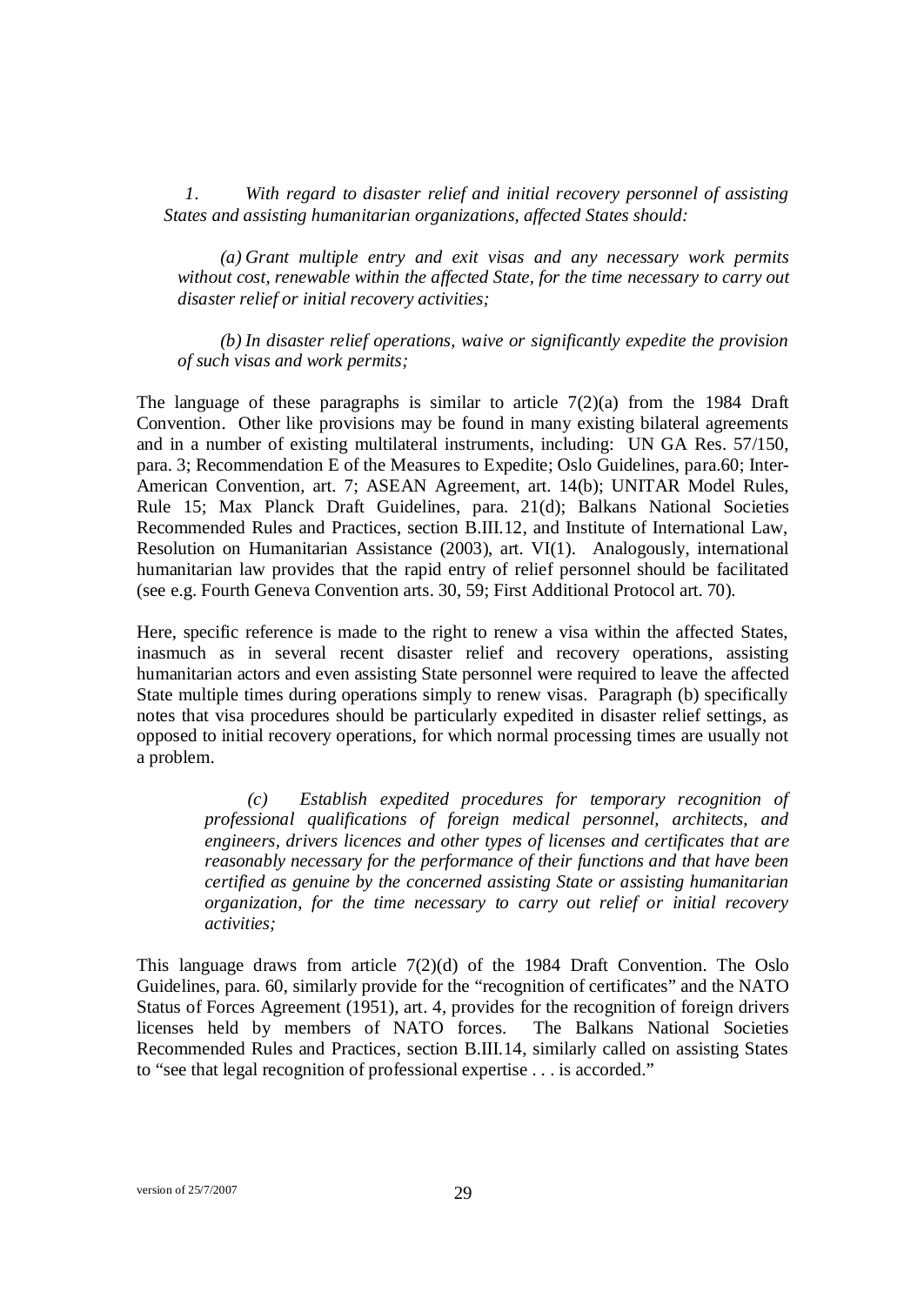The recognition of foreign credentials is particularly important for medical personnel of assisting States and assisting humanitarian actors, who often find themselves operating in a technically illegal status due to the lengthy procedures normally required to be granted permission to practice medicine. The recognition of these credentials is tied to their disaster relief and initial recovery work and should therefore only be temporary. The sponsoring State or assisting humanitarian organizations should be called upon to vouch for the credentials of their staff.

*(d) Facilitate freedom of access to and freedom of movement in the affected area, bearing in mind the safety of relief and initial recovery personnel.*

This language is drawn from article  $7(2)(b)$  of the 1984 Draft Convention. It is also similar to provisions in the Oslo Guidelines, para. 60; UNITAR Model Rules, rule 16; and the Max Planck Draft Guidelines, para. 21(h).

*2. Upon request, originating and transit States should likewise waive or promptly issue, without cost, exit or transit visas, as appropriate, for the disaster relief and initial recovery personnel of assisting humanitarian organizations.*

Visas can sometimes be an issue from the State of departure or transit on the way to an affected State. These types of issues are addressed in a number of existing instruments, including the ASEAN Agreement, art. 16; BSEC Agreement, art. 5; Inter-American Convention, art. 8; and Measures to Expedite, recommendation E.

#### *Article 18 Goods and Equipment*

*1. With regard to the disaster relief and initial recovery goods and equipment exported or imported by, or on behalf of, assisting States and assisting humanitarian organizations, originating, transit and affected States should:*

*(a) Exempt them from all customs duties, taxes, tariffs or charges;*

A number of bilateral and multilateral treaties call for exemptions from customs duties and charges for Assisting States (see, e.g., Convention between the Kingdom of the Netherlands and the Kingdom of Belgium on Mutual Assistance in Combating Disasters and Accidents (1984), art. 7; Inter-American Convention, art. 5). Other instruments also apply more broadly to organizations providing assistance. For instance, the Customs Cooperation Council Recommendation, paras. 1, 5 & 6, called on States to waive any export or import duties or taxes on relief consignments (without regard to who sent them). Similar provisions appear in Specific Annex J.5, Recommended Practice 6, to the Revised Kyoto Convention; the Istanbul Convention, Annex B.9 (for equipment to be reexported); Tampere Convention, art. 5; ASEAN Agreement, art. 14; BSEC Agreement, art. 10(1); UNITAR Model Rules, rule 6, and the Agreement on the Temporary Importation, Free of Duty, of Medical, Surgical and Laboratory Equipment for Use on Free Loan in Hospitals and other Medical Institutions for Purposes of Diagnosis or Treatment (1960), among others.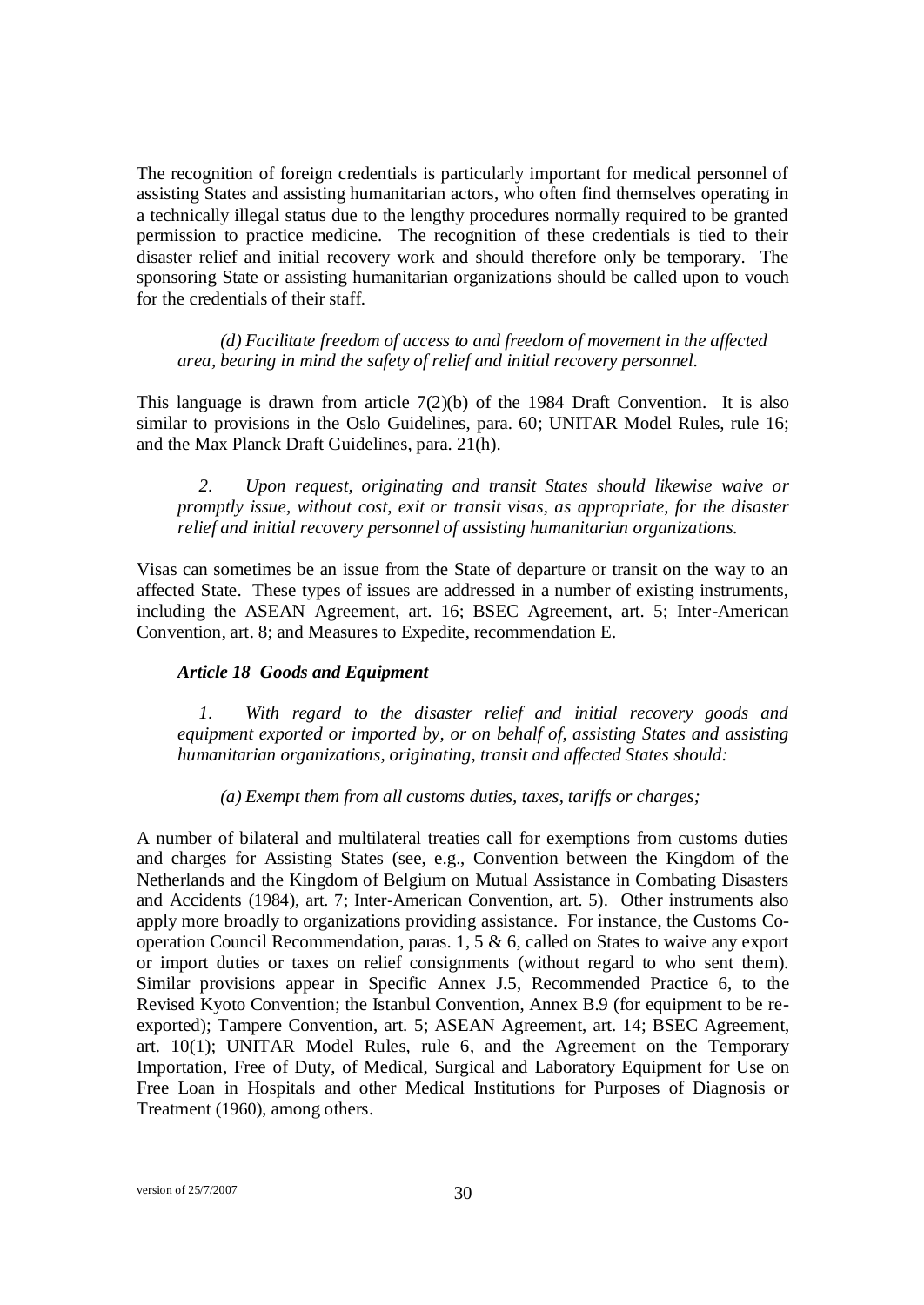#### *(b) Exempt them from all export, transit, and import restrictions;*

Many of the same instruments mentioned just above also call for elimination or reduction of restrictions on export, transit and import. Thus, the Customs Co-operation Council Recommendation, paras. 1  $\&$  5, called on States to waive both import and export restrictions on relief goods and equipment. Specific Annex J.5 to the Revised Kyoto Convention likewise recommended waiver of any restrictions based on country of origin or destination (Recommended Practice 4) and of any export restrictions (Recommended Practice 5). Other instruments with similar provisions include the Tampere Convention (1998), art. 9(2);

## *(c) Simplify and minimize documentation requirements for export, transit and import;*

Many of the above instruments similarly provide for the simplification or reduction of documentation requirements on export, transit or import for disaster relief goods and equipment. For example, the Measures to Expedite, recommendations B-D respectively call for waiver of consular certificates, import/export licenses, and fumigation certificates. Specific Annex J.5 (Standard 3) to the Revised Kyoto Convention calls for States to allow the "lodging of a simplified Goods declaration or of a provisional or incomplete Goods declaration." Annex B9 of the Istanbul Convention stipulates that no customs document or security is required for temporary admission, instead customs authorities may require only a simple inventory of the goods and an undertaking to reexport. Article 9(3)(d) of the Tampere Convention suggests that States recognize foreign type-approval and licenses for telecommunications equipment; and the UNITAR Model Rules, rule 5 recommends that States "waive normal commercial document requirements or use simplified documentation and procedures in regard to designated relief supplies."

*(d) Permit re-exportation of any equipment or unused goods which the assisting State or assisting humanitarian organization wishes to retain.*

Re-exportation of equipment and unused goods is a frequent issue as major disaster operations wind down. In some cases, national regulations impose tax or duties on relief items when re-exported; in others their re-exportation is banned outright. Such an approach encourages inefficiency and waste.

A number of existing instruments address not only the entry but also the exit of relief items. For example, the Istanbul Convention, annex B.9, provides for exemption from duties for relief equipment re-exported after disaster operations and sets a limit of at least 12 months for this to be accomplished. For its part, the Tampere Convention, art. 9(2)(d), calls for reduction or removal of "regulations restricting the transit of telecommunication resources into, out of and through the territory of a State Party." Likewise, the ASEAN Agreement, art. 14(b), binds State parties to "facilitate the entry into, stay in and departure from its territory of personnel and of equipment, facilities and materials involved or used in the assistance"; the CDERA Agreement, art. 16(4) provides that, "[i]n the absence of a contrary agreement, ownership of equipment and materials dispatched to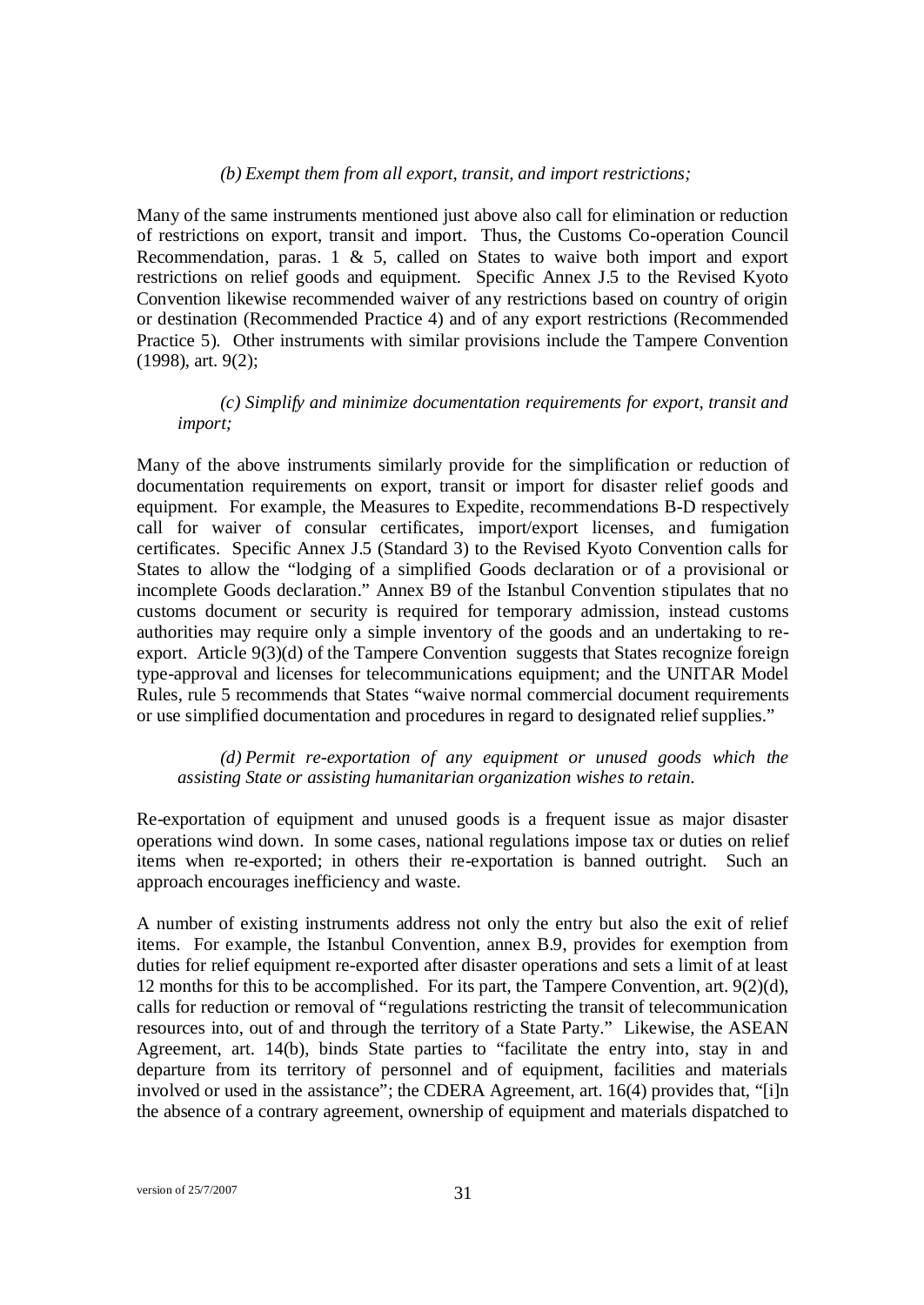the requesting State by a sending State during periods of assistance shall be unaffected and their prompt return shall be ensured"; and the Nordic Mutual Assistance Agreement in Connection with Radiation Accidents (1963), art. I(2), provides that equipment or materials brought in by an assisting entity should be returned upon its request. The 1984 Draft Convention, art. 7(3), also would have called upon states to "return, or authorize and facilitate re-export" of any equipment and unused goods.

> *2. With regard to disaster relief goods and equipment only, originating, transit and affected States should additionally:*

> (a) *Waive or reduce inspection requirements. Where waiver is not possible, clear relief goods and equipment rapidly and as a matter of priority, through a "pre-clearance" process where feasible; and*

> (b) *Arrange for any necessary inspection and release outside business hours, and at a place other than a customs office, as necessa*ry *and in accordance with safety regulations of the affected State, to minimize delay.*

These two types of customs facilities are particularly appropriate to the relief context, where speed is necessary to save lives. While the facilities mentioned in Article 13(1) are also relevant to making customs clearance expeditious, they do not place the same level of stress on normal customs procedures as dispensing with inspections, or arranging for inspections at unusual hours or locations.

These types of facilities are mentioned in a number of existing instruments. The Customs Co-operation Council Recommendation, para. 7, suggested that exporting states "authorize as far as possible, relief consignments to be cleared outside the hours and places normally prescribed, and, in such circumstances, waive, if possible, any charges for Customs attendance[.]" Similarly, Specific Annex J.5, Standard 3, of the Revised Kyoto Convention calls for limiting any examinations to "exceptional cases" and for processing outside of normal office hours. The Measures to Expedite, recommendation I, likewise calls on States to instruct customs officials to expedite the clearance of relief shipments. The 1984 Draft Convention, art. 14(6), would have asked States to clear relief consignments rapidly and as a matter of priority, reducing any examination to the minimum required to abide by national law.

> *3. In order to benefit from the facilities above, assisting States and assisting humanitarian organizations should, in accordance with agreed international standards, appropriately pack, classify and mark disaster relief and initial recovery goods and equipment, and should include detailed manifests with each shipment. They should additionally inspect all such goods and equipment to ensure their quality, appropriateness for the needs in the affected State, and compliance with national law and international standards.*

While documentation and inspection requirements should be simplified and reduced, States can and should insist on appropriate packaging, labelling and the provision of basic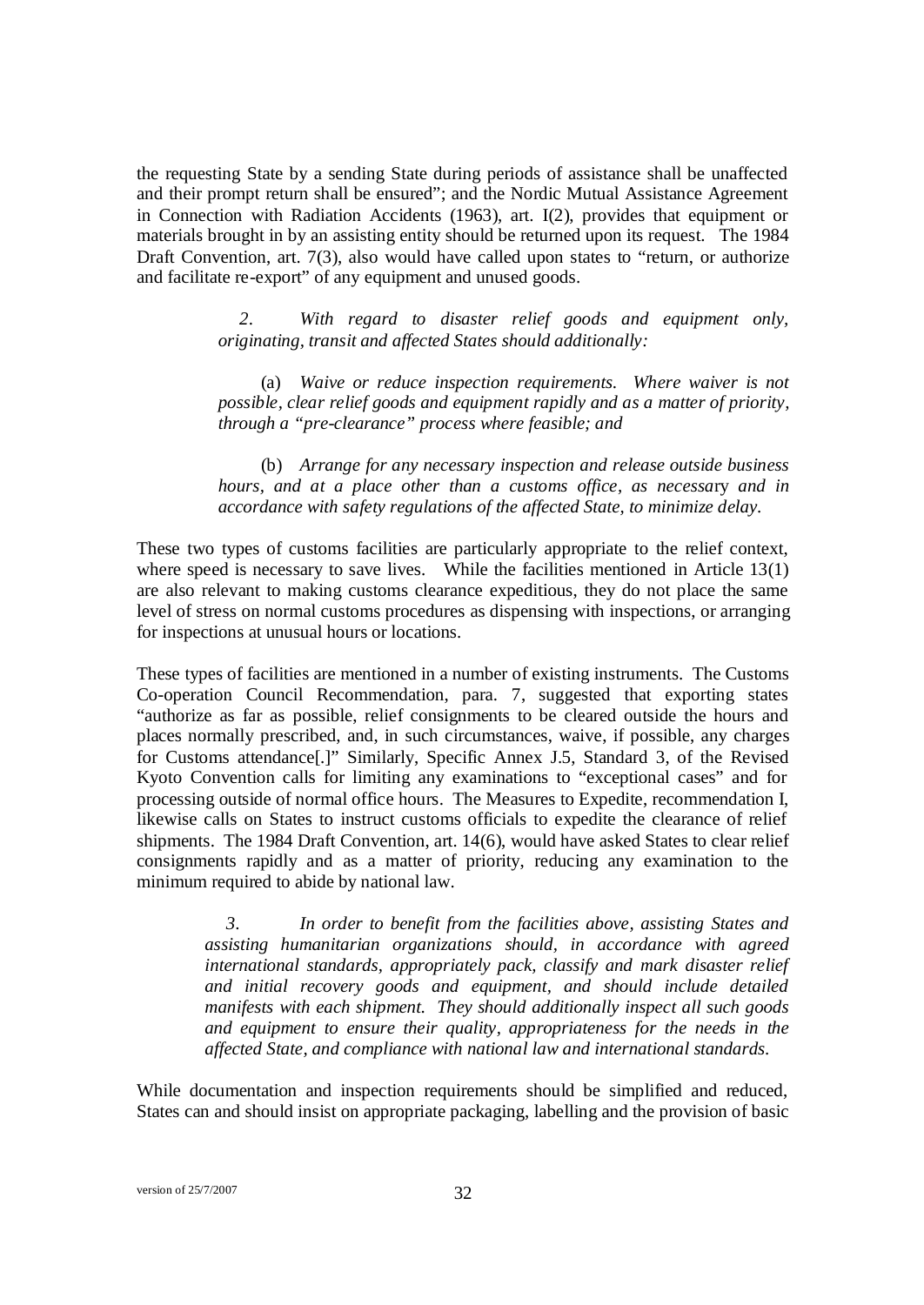information about the contents of relief shipments, in order to guard against abuse of the relaxed customs regime. Similar provisions can be found in the Max Planck Guidelines, para. 16, UNITAR Model Rules, rule 4; and the 1984 Draft Convention, arts. 10-11. The ASEAN Agreement, art. 12(4), likewise provides that goods provided by relief providers under the treaty should "meet the quality and validity requirements of the Parties concerned for consumption and utilization" (art. 12(4)).

> *4. Assisting States and assisting humanitarian organizations should assume responsibility for removing or disposing of any unwanted and unused relief and initial recovery goods, particularly if those goods may pose a threat to human health or safety, or the environment.*

In some disaster settings, domestic authorities and relief actors find themselves burdened with mountains of unwanted "relief" items sent with little regard to actual needs. Particularly when such items are dangerous (like expired medicines), their disposal can generate important expenses that domestic actors can often ill afford. It is thus reasonable to require assisting States and assisting humanitarian organizations to take responsibility for these goods remove them, safely destroy them, or (if appropriate) find some alternative domestic use for them. This is an application of the more general principle described in the RC/NGO Code of Conduct (para. 8) that disaster responders should "minimize the negative impact of humanitarian assistance."

> *5. If an affected State has received direct donations of in-kind goods from assisting States or assisting humanitarian organizations and considers it necessary to sell or exchange all or some of them, it should first consult with the donating assisting actor. Funds or goods thus obtained should only be used for disaster relief or initial recovery, unless otherwise agreed.*

This provision is similar to paragraph 29 of the Principles and Rules for Red Cross and Red Crescent Disaster Relief, and its relevance to other actors is confirmed by the numerous bilateral agreements that place limits on the sale of donated goods by affected States (see, e.g., Agreement between the Government of the United States of America and the Government of the Republic of Belarus Regarding Cooperation to Facilitate the Provision of Assistance, July 18, 1996, art. 4 [providing that "[a]ny commodities, supplies, or other property provided under United States assistance programs will be used for the purposes agreed upon by the Government of the United States of America and the recipient of the assistance in the Republic of Belarus"]). It supports the important principle that donor goods should be used for their intended purpose. However, circumstances may change or be different from those understood by the donor, and thus consultation can often lead to acceptable alternatives. It should be noted that this provision is solely aimed at affected States. It does not mean to impede affected persons from using aid in any way they see fit.

# *Article 19 Special Goods and Equipment*

*In addition to the facilities described in Article 18:*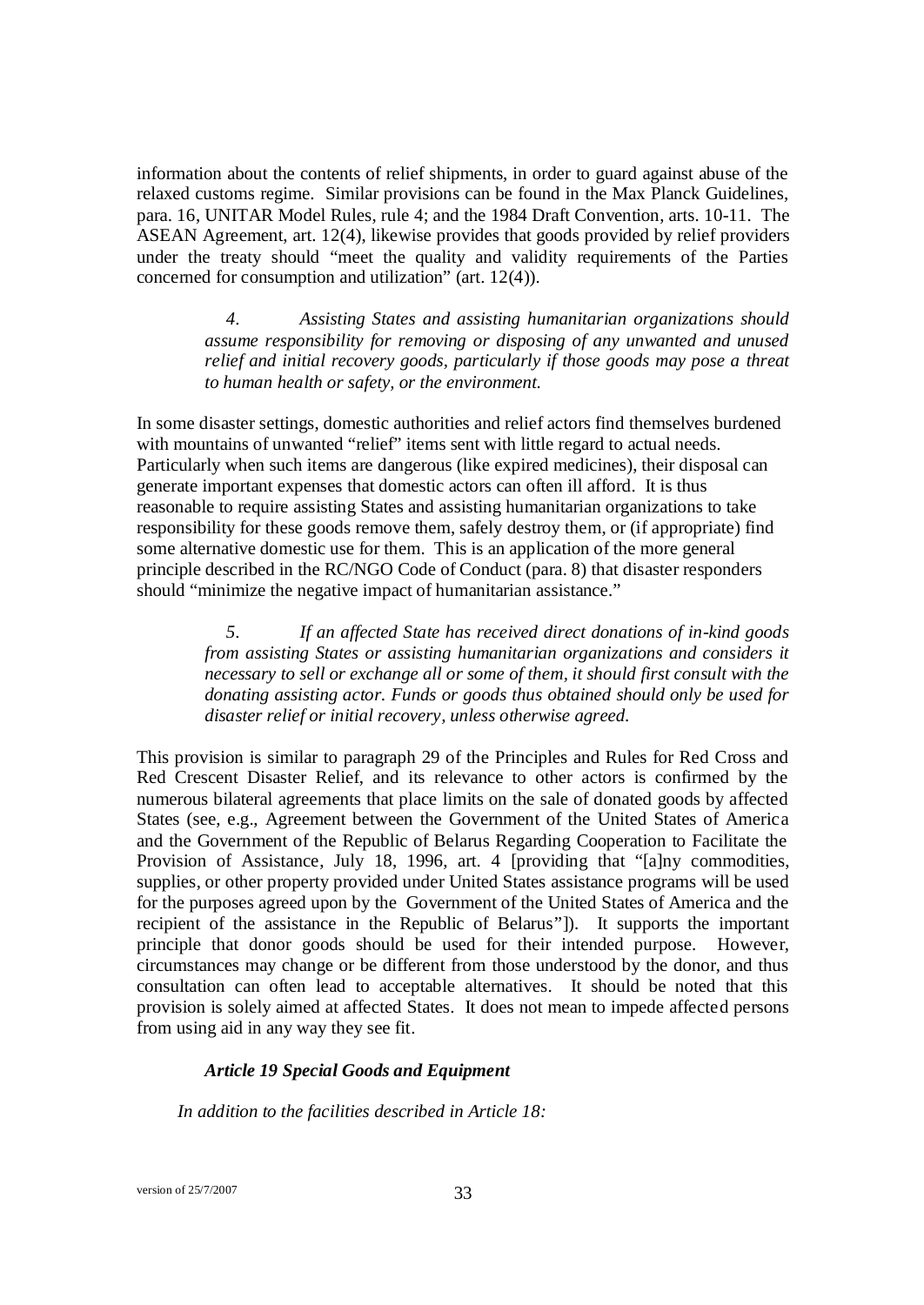*1. Affected States should grant temporary recognition to foreign registration and plates with regard to vehicles imported by assisting States and assisting humanitarian organizations or on their behalf in disaster relief and initial recovery operations.* 

Delays related to the registration of vehicles imported for disaster relief and initial recovery purposes are common and easily avoidable through the means suggested in this paragraph. A similar solution is implemented in the ASEAN Agreement, art. 15(3), which provides that "[a]ircrafts and vessels used by the military personnel and related civilian officials of the Assisting Entity may use its registration and easily identifiable license plate without tax, licenses and/or any other permits."

A number of other existing instruments address vehicle entry and use requirements more generally. For example, the Inter-American Convention , art. 5, provides that "[t]ransport vehicles, equipment, and supplies fully identified and sent by states parties for assistance purposes may enter, move about in, and leave the territory of the assisted state." Council of the European Communities Regulation 881/92 (1992), annex 2, art 5, provides that vehicles transporting medical supplies for emergencies, including disasters, are exempt from carriage requirements. Likewise, the Agreement between Norway and Sweden Concerning the Improvement of Rescue Services in Frontier Areas (1974), art. 1, provides that "[t]he equipment necessary for such search and rescue operations in the territory of the other State, including civilian snow vehicles and motor vehicles, may be introduced even if it does not meet the requirements applicable in the other country for the use of such vehicles." A number of other instruments provide that States should "facilitate transit" (e.g., Framework Convention, art. 4(7)). The 1984 Draft Convention, art. 19, would have called upon states to provide facilities for transport, including allowing international actors to "operate [their] own means of transport."

> *2. Affected States should waive or expedite the granting of any applicable licenses and reduce any other barriers to the use, import or export of telecommunications and information technology equipment by assisting States and assisting humanitarian organizations or on their behalf in disaster relief and initial recovery operations. Without discrimination against domestic relief actors, affected States should also grant assisting States and assisting humanitarian organizations priority access to bandwidth, frequencies and satellite use for telecommunications and data transfer associated with disaster relief operations.*

The use, import and export of telecommunications and information technology equipment tend to pose particular challenges in disaster operations. Building upon a series of resolutions and recommendations adopted by bodies of the International Telecommunications Union (e.g., Resolution 7 of the World Telecommunication Development Conference of 1994 (calling on all governments to remove national regulatory barriers to the use of telecommunications in disaster relief); Resolution 10 of the World Administrative Radio Conference of 1979, urging governments to take account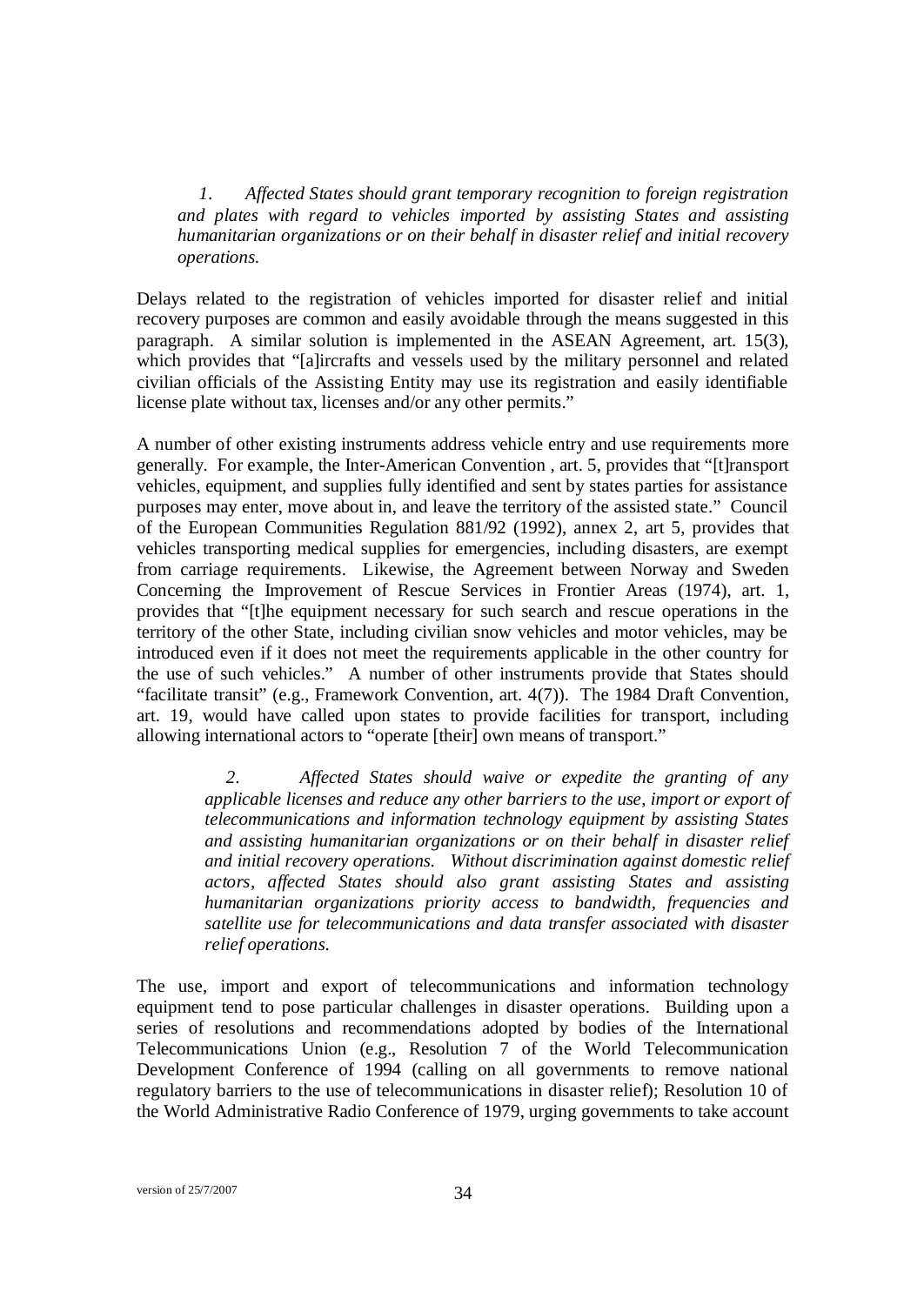of Red Cross Red Crescent needs for radio communications and to assign them specific frequencies for disaster work)), the Tampere Convention, arts. 5 and 9, calls for reduction of licensing barriers and import/export restrictions on telecommunications equipment. Similar provisions can be found in GA Res. 57/150 (2002), para. 3, and the ASEAN Agreement, art. 14(a).

In addition to licensing and import issues, the sudden surge in demand for bandwidth and frequencies that frequently follows major disasters, as well as the common damage to telecommunications infrastructure, can frequently limit the ability of international actors to communicate. This provision follows on a number of prior instruments calling for priority access for disaster relief providers in the use of telecommunications. These include: UNITAR Model Rules, rule 12, Measures to Expedite, recommendation M and ASEAN Agreement, art. 14(a); the Constitution of the International Telecommunications Union (1992), art. 140, Resolution 10 of the World Radiocommunications Conference of 2000, calling on states to assign working frequencies for two-way wireless communication to the components of the International Red Cross Red Crescent Movement; Resolution 645 of that same conference, calling on States to move towards the creation of harmonized spectrums for disaster communications; ITU-R Recommendation S.1001, calling for the facilitation of the use of fixed satellite services in disaster situations; and ITU-T Recommendation E.106 calling for an international emergency preference scheme. At the same time, it is important to emphasize that a priority system for disaster communications should not privilege international over domestic relief actors. This subsection refers only to disaster relief, not early recovery, inasmuch as there is no pressing need for priority access in the longer term.

*3. Originating, transit and affected States should reduce legal and administrative barriers to the exportation, transit, importation and re-exportation of medications and medical equipment by assisting States and assisting humanitarian organizations or on their behalf in disaster relief and initial recovery operations, to the extent consistent with public safety and international law. Assisting States and assisting humanitarian organizations should ensure the quality, appropriateness and safety of any such medications and equipment, and in particular ensure that any medications are:*

- *(i) Neither expired nor near expiration;*
- *(ii) Appropriately labelled in a language understood in the af ected State;*

*(iii) Inspected, and transported and maintained in appropriate conditions, to ensure their quality; and*

(iv) *Guarded against misappropriation and misuse*.

Medications and medical equipment tend to be subject to regulatory restrictions that can impede their use in disaster operations. Some such restrictions can and should be waived or reduced in disasters settings, while others should remain in force in order to ensure that the good intentions of international actors do not threaten public safety or violate international law, for instance with regard to the importation of certain types of proscribed drugs.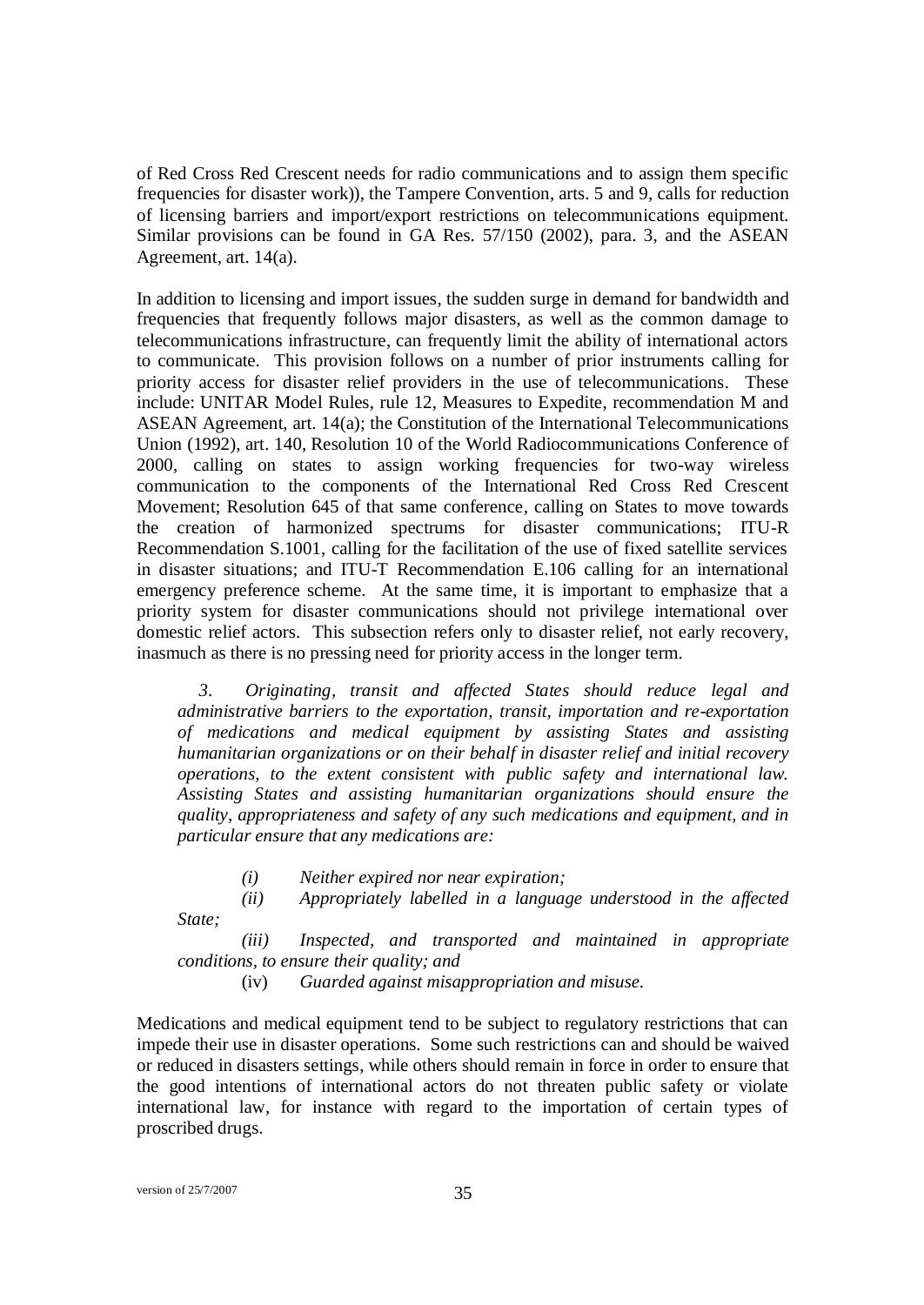The Istanbul Convention and the Council of Europe's Agreement on the temporary importation, free of duty, of medical, surgical and laboratory equipment for use on free loan in hospitals and other medical institutions for purposes of diagnosis or treatment (1960) both provide for exemptions from customs duties for the temporary importation of medical equipment, in the former case specifically for emergency situations.

The WHO has adopted standardized guidelines and packages of medicines and medical equipment that might be useful to States in determining which medications and equipment are essential and which might be of secondary importance. Resolution 19 of the 25<sup>th</sup> International Conference of the Red Cross and Red Crescent (1986) referred to these Guidelines, when it called on national societies to ensure that their donations of medical supplies in international operations be limited to those requested by the International Federation and ICRC and that they conform to guidelines of those organizations and the WHO.

The WHO's Model List of Essential Medicines (as updated in 2006) lists over 300 medications considered to be "minimum medicine needs for a basic health care system" and for priority diseases. The makeup of the WHO's Emergency Health Kit (1998), a standardized package of drugs, supplies and equipment for general medical care of a population of 10,000 for three months, might also serve as a guide. The WHO also promotes a Certification Scheme on the Quality of Pharmaceutical Products Moving in International Commerce, a voluntary programme aimed at enabling countries with limited drug regulatory capacity to obtain partial assurance from exporting countries concerning the safety, quality and efficacy of the products they plan to import.

A number of existing legal instruments include provisions allowing for but controlling the transfer of narcotic drugs for disaster relief purposes (e.g., art. Convention between the Netherlands and Belgium on Mutual Assistance in Combating Disasters and Accidents (1984), art. 7(6); BSEC Agreement, art. 10(3)). At the urging of the United Nations Commission on Narcotic Drugs (Resolution 7 (1996)), the WHO also developed a specific set of Model Guidelines for the International Provision of Controlled Medicines for Emergency Medical Care in 1996.

Furthermore, WHO in consultation with a number of other organizations has developed Guidelines for Drug Donations (1999) from which the numbered precautionary measures listed above are drawn.

*4. Originating, transit and affected States should consider whether normal requirements regarding fumigation and prohibitions and restrictions on food imports and exports by assisting States and assisting humanitarian organizations in disaster relief operations can be modified or reduced.*

This language draws on Recommendation D of the Measures to Expedite, (calling on States to "waive – to the extent compatible with minimum standards of hygiene and animal protection – normal requirements regarding fumigation certificates and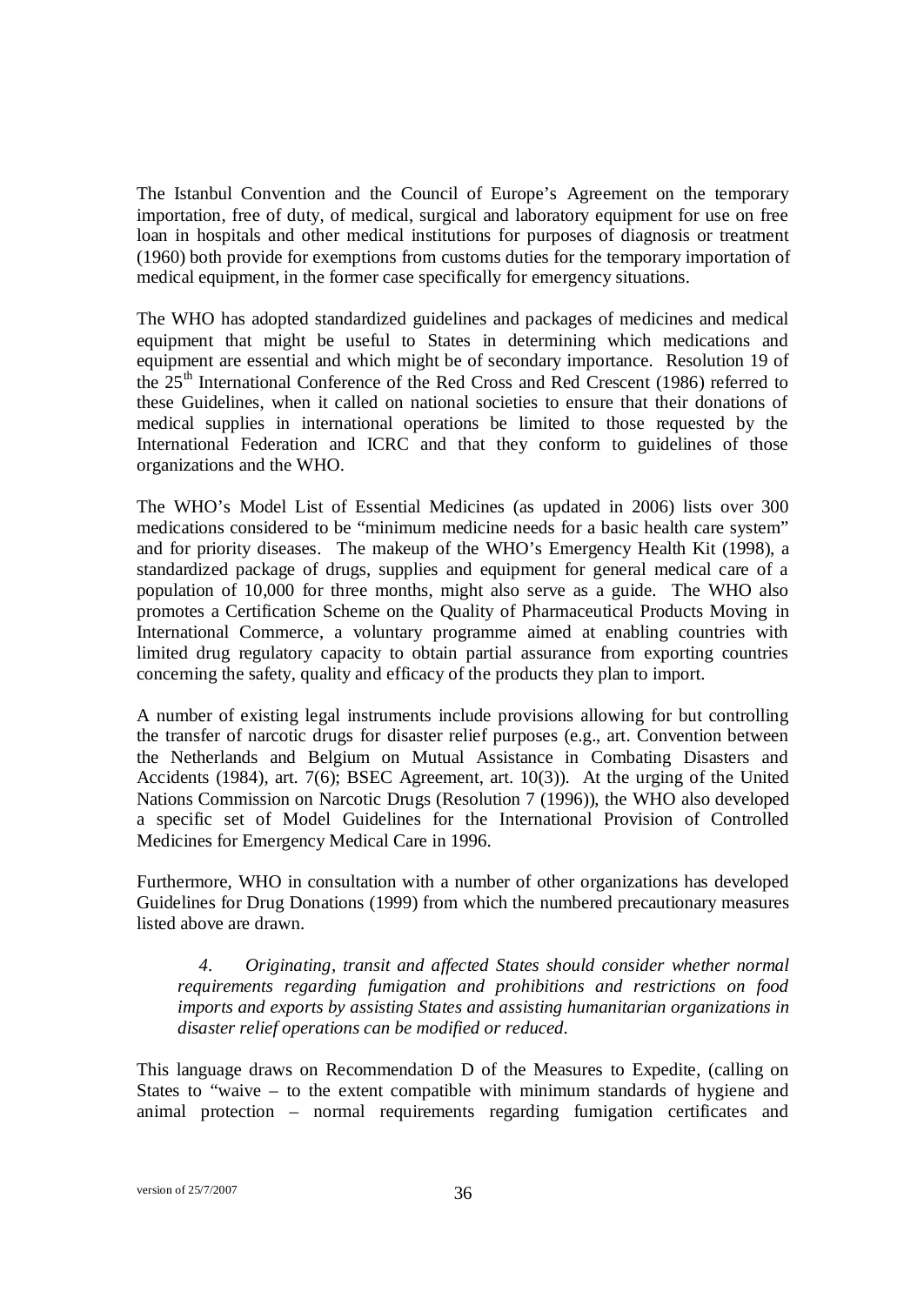restrictions on food imports"). Clearly, many rules concerning fumigation and restrictions on food import or export are directly related to the safety of persons, plants and animals and should not be dropped merely because a disaster has occurred. However, as with medicines there may be rules that can be safely relaxed in light of the circumstances of a disaster. States are simply invited to consider this question in advance.

#### *Article 20 Transport*

*1. Originating, transit and affected States should grant, without undue delay, permission for the speedy passage of land, marine and air vehicles operated by an assisting State or assisting humanitarian organization or on its behalf, for the purpose of transporting disaster relief or initial recovery assistance and waive applicable fees, except fees for reasonable use.* 

This paragraph is drawn from art. 21 of the 1984 Draft Convention. Similar provisions can be found in some bilateral treaties, such as the Agreement between Sweden and Norway concerning the Improvement of Rescue Services in Frontier Areas (1974), art. 1 (providing that "[t]he equipment necessary for such search and rescue operations in the territory of the other State, including civilian snow vehicles and motor vehicles, may be introduced even if it does not meet the requirements applicable in the other country for the use of such vehicles") and the Agreement Between the Government of the Republic of Mozambique and the Government of the Republic of South Africa Regarding the Coordination of Search and Rescue Services (2002), art. 5 (providing that each party should establish agreements to allow for the passage of aircraft and vessels for search and rescue purposes without special authorization). Likewise, the Inter-American Convention, art. 5, provides that "[t]ransport vehicles, equipment, and supplies fully identified and sent by states parties for assistance purposes may enter, move about in, and leave the territory of the assisted state," and Council of the European Communities Regulation 881/92 (1992), annex 2, art 5, provides that vehicles transporting medical supplies for emergencies, including disasters, are exempt from carriage requirements.

*2. In particular, permission should be granted for overflight, landing and departure of aircraft. Such aircraft should also be authorized to operate within the territory of the affected State as required for the delivery of assistance.* 

The particular potential for regulatory problems concerning the use of aircraft for disaster response operations has been recognized by many existing instruments. Annex 9 to the Chicago Convention on Civil Aviation (as updated in 2005) provides that "Contracting States shall facilitate the entry into, departure from and transit through their territories of aircraft engaged in relief flights performed by or on behalf of international organizations recognized by the UN or by or on behalf of States themselves and shall take all possible measures to ensure their safe operation."

More specific provisions on overflight, landing and operation of relief flights are provided in recommendations K-L of the Measures to Expedite; rules 8-10 of the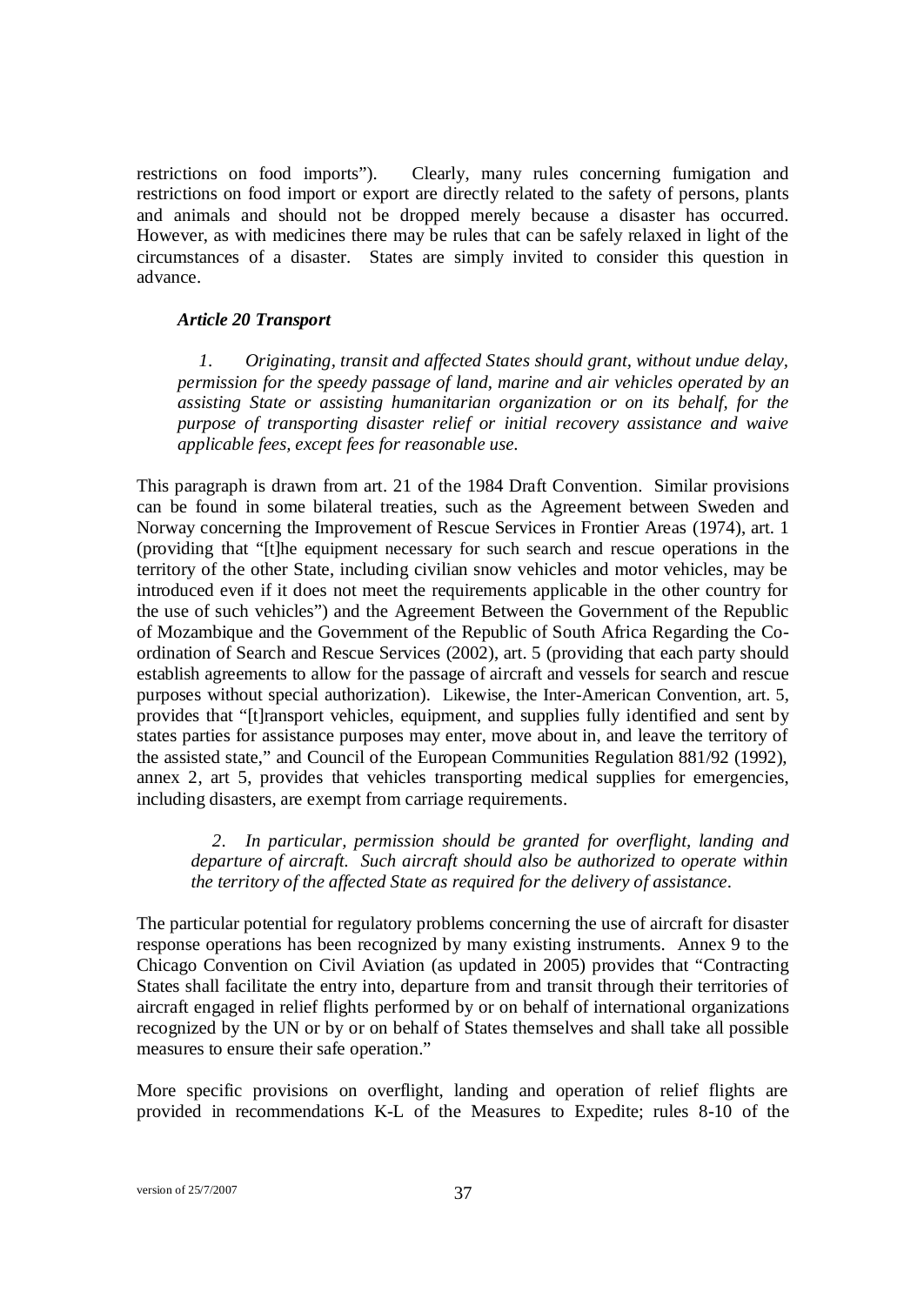UNITAR Model Rules (1984); UN GA Res. 57/150, para. 3; the Oslo Guidelines, para. 60; BSEC Agreement, art. 11; the 1984 Draft Convention, art. 21; and numerous bilateral agreements (e.g., Convention between France and Belgium on Mutual Assistance in Case of Disasters or Serious Accidents (1981), art. 6).

*3. Any applicable exit, transit and entry visas for the operating personnel of such transport vehicles should be promptly issued.* 

Frequently, the shipment of humanitarian relief is handled by private sector actors under contract. Their personnel would not be covered by the provisions of Principle 11(1) addressed to relief personnel, yet delays in the approval of transport personnel visas can also serve to delay relief. Thus, for example, the Convention on Facilitation of Maritime Traffic (1965), annex 1, art. 5.11 provides that "[p]ublic authorities shall to the greatest extent possible facilitate the entry and clearance of persons and cargo arriving in vessels" transporting disaster relief assistance.

#### *Article 21 Domestic Legal Personality*

*1. Affected States should ensure that assisting States and assisting humanitarian organizations are granted, immediately upon entry or as soon as possible thereafter, at least a temporary form of domestic legal personality as appropriate under national law so as to enjoy the rights, inter alia, to open bank accounts, enter into contracts and leases, acquire and dispose of property and instigate legal proceedings, for the duration of the disaster relief and initial recovery operations.*

Domestic legal personality is a frequent issue in disaster relief and particularly intial recovery operations. For UN agencies, this issue is addressed in the Convention on the Privileges and Immunities of the United Nations (1946), art. 1; Convention on the Privileges and Immunities of the Specialized Agencies (1947), art. 2. Similar conventions cover the status of other inter-governmental organizations. Some other international organizations, notably the IFRC, have headquarters agreements with States that also address these issues. The only roughly comparable international legal standard on point for NGOs is the European Convention on the Recognition of the Legal Personality of International Non-Governmental Organizations of 1986, which provides, with limited exceptions, that the legal personality and capacity of an international NGO acquired in one state party will be recognized by the others, and the UNITAR Model Rules, rule 13, which recommended that States accord assisting organizations the right to maintain bank accounts. In practice, many international NGOs acquire domestic legal personality by officially registering as a domestic NGO or entering into ad hoc bilateral agreements with governments, both of which can be time-consuming processes. In light of the selective process recommended in Part IV, affected States should be able to provide at least a temporary status allowing assisting States and assisting humanitarian actors sufficient domestic legal personality to carry out their operations.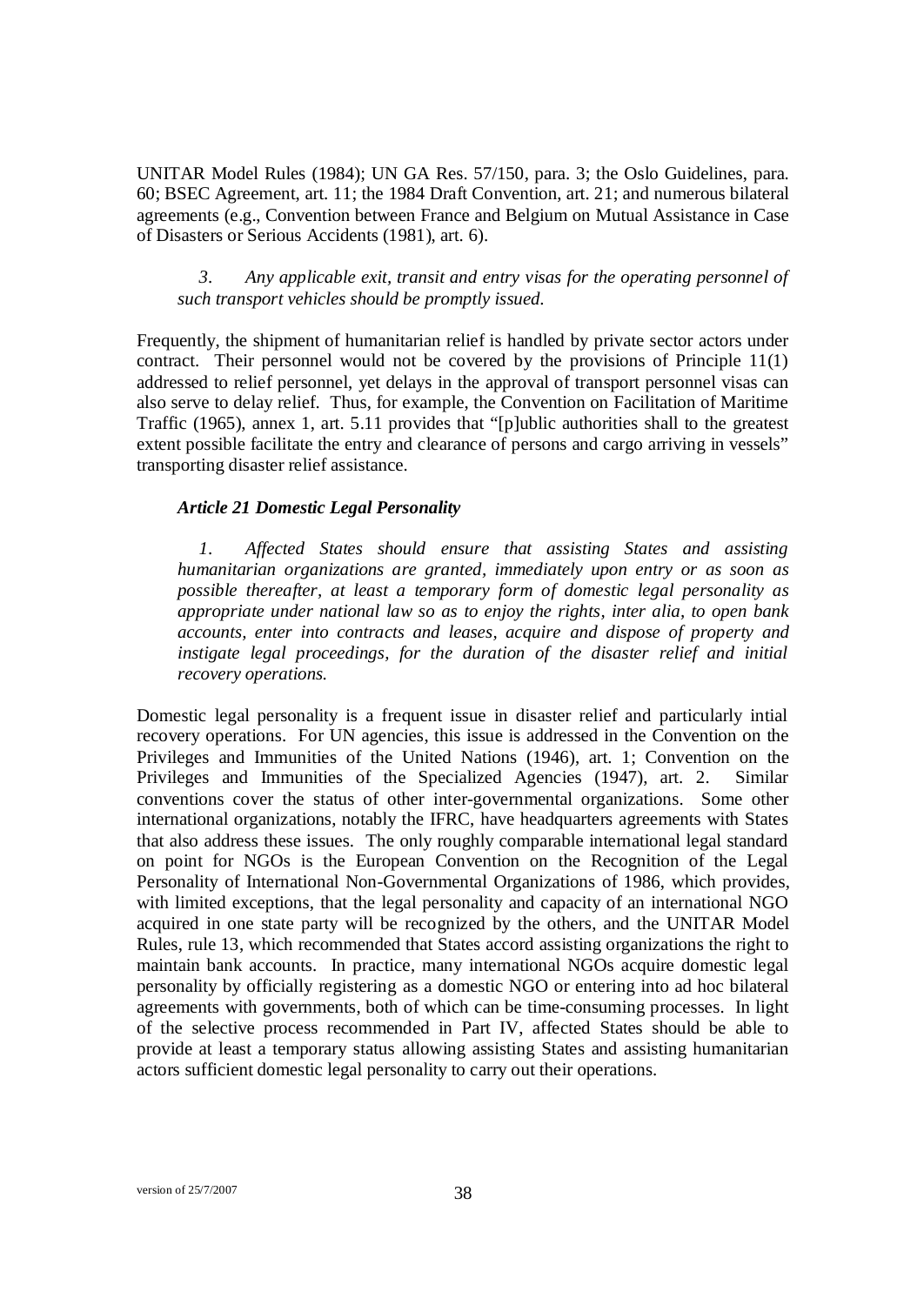*2. Assisting States and assisting humanitarian organizations should also be granted the right to freely bring funds and currencies in or out of the country through legal means and to obtain the most favourable legal rates at the time of exchange in connection with disaster or initial recovery operations.* 

The ability to import and use funds in an affected State can be just as important as personnel, goods and equipment for effective operations. This issue is also addressed for IGOs in conventions on privileges and immunities (see, e.g., Convention on the Privileges and Immunities of the United Nations (1946), art. IV(11)(e)). The UNITAR Model Rules, rule 13, recommend that Affected States allow for the conversion of currency at favourable rates of exchange.

*3. Affected States should ensure that assisting States and assisting humanitarian organizations may legally hire and terminate the contracts of local personnel in accordance with domestic labour laws.*

Hiring local staff has been recommended (see, e.g., Key Factors for Developmental Relief, International Conference of the Red Cross (1995), para. 5) as it helps to reduce costs associated with international personnel, allows international actors to benefit from local knowledge, and builds local capacity. Thus, the "Model Agreement" proposed as an annex to the Oslo Guidelines, paragraph 19, provides that "The MCDA operation may recruit locally such personnel as it requires. Upon the request of the Head of the MCDA operation, the Government of the Receiving state undertakes to facilitate the recruitment of qualified local staff by the MCDA operation and to accelerate the process of such recruitment." The right to hire is normally made possible for NGOs through domestic registration, which, as noted above, can be very time-consuming. Moreover, since disaster relief and initial recovery operations are designed to be temporary, assisting States and assisting humanitarian organizations should be able to terminate local personnel without undue administrative burden.

#### *Article 22 Taxation*

*Affected States should provide exemptions to assisting States and assisting humanitarian organizations from value-added and other taxes or duties associated with disaster relief and initial recovery operations, with the exception of reasonable usage fees*.

While certain other provisions of these Guidelines relate to specific issues of taxation (such as customs duties and transport fees), this provision is meant to address the full range of any remaining taxes that might be imposed on disaster relief and initial recovery operations, including VAT. It is a common provision of bilateral treaties for Assisting States to be exempted from taxation for their relief activities (see, e.g., Agreement between the Government of the United States of America and the Government of the Republic of Belarus Regarding Cooperation to Facilitate the Provision of Assistance (1996), art. 1). Similarly, the Nuclear Assistance Convention, art. 8 provides that "[t]he requesting State shall afford to personnel of the assisting party or personnel acting on its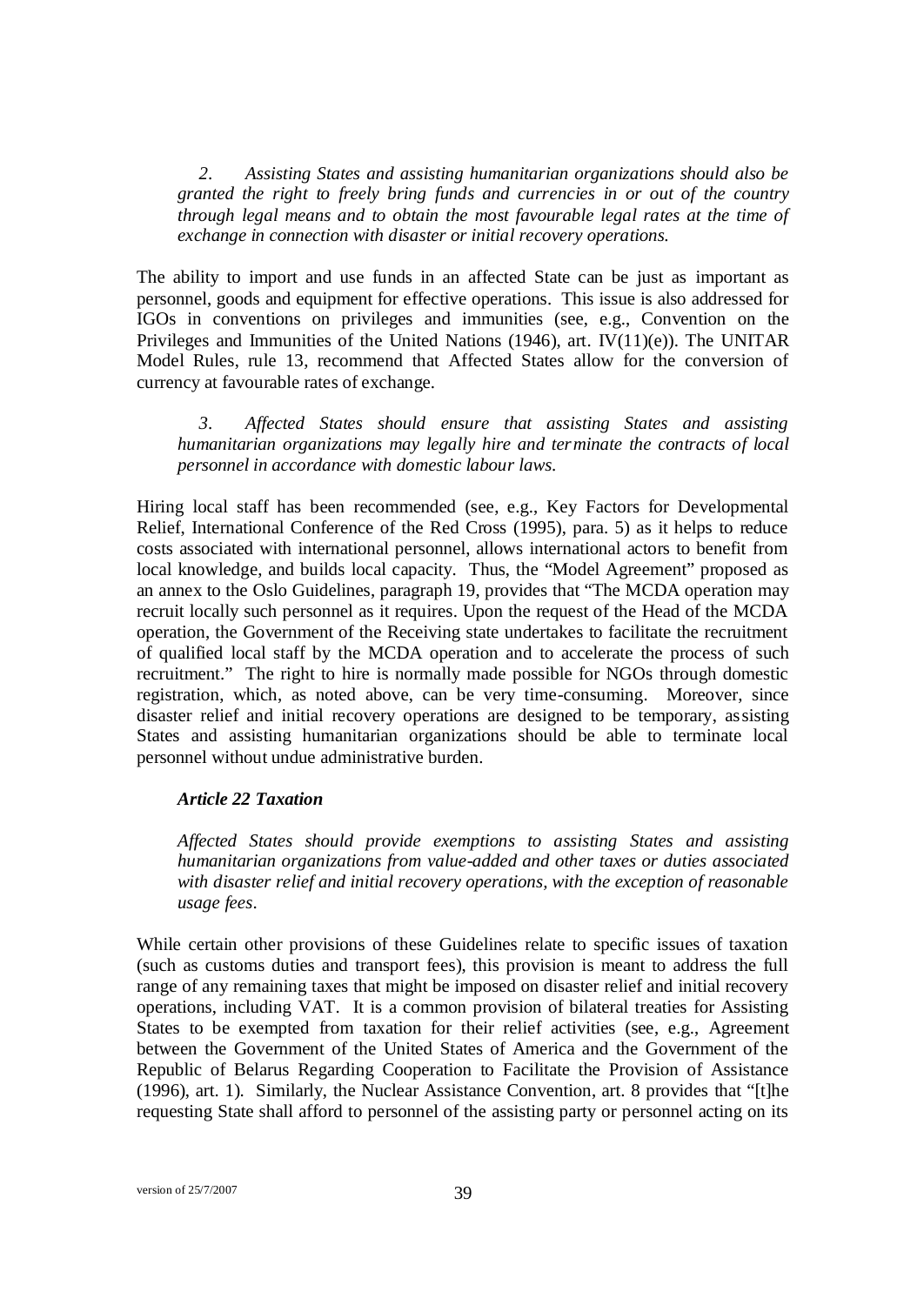behalf exemption from taxation, duties or other charges, except those which are normally incorporated in the price of goods or paid for services rendered" and the Tampere Convention art. 5 provides that relief organizations and personnel are to be provided "exemption from taxation, duties or other charges, except for those which are normally incorporated in the price of goods or services, in respect of the performance of their assistance functions or on the equipment, materials and other property brought into or purchased in the territory of the request State Party for the purpose of providing telecommunication assistance[.]"

This paragraph is also consistent with the recommendations discussed by the UN Committee of Experts on International Cooperation in Tax Matters in December 2005 (U.N. Doc. E/C.18/2005/11) and by the International Tax Dialogue (Tax Treatment of Donor-Financed Projects Discussion Paper (2 July 2006), p.13) (whose steering group includes the IMF, IDB, OECD and World Bank and the UN as an observer) that humanitarian actors should be exempt from taxation for disaster relief activities.

#### *Article 23 Security*

*Affected States should take necessary measures to ensure the security of disaster relief and initial recovery personnel and of assisting States and assisting humanitarian organizations and of the premises, facilities, means of transport and equipment used in connection with their disaster relief or initial recovery operations.*

A large number of existing instruments stress the responsibility of the affected State to take necessary measures to protect the personnel and property of disaster assistance providers. These include the Optional Protocol to the Convention on the Safety of United Nations and Associated Personnel (2005), art. 2; the Nuclear Assistance Convention, art. 3(b); Tampere Convention, art. 5(2); UN GA Res. 57/150, para. 4; Inter-American Convention, art. 4(c); CDERA Agreement, art 16(5); and bilateral treaties such as Agreement between the Government of the Hellenic Republic and the Government of the Russian Federation on Co-operation in the Field of Prevention and Response to Natural and Man-Made Disasters (2000), art. 8. Similar language is likewise included in the UNITAR Model Rules, rule 17; Max Planck Draft Guidelines, para. 20(c); Draft 1984 Convention, art. 7(1), and Balkans National Societies Recommended Rules and Practices, section III.6.

#### *Article 24 Extended Hours*

*Affected States should endeavour to ensure, when necessary, that State-operated offices and services that are essential to the timely delivery of international disaster relief function outside of normal business hours*.

Permissions, support and assistance from a number of government offices are required for international relief operations. Ensuring that any such offices are available for the hours needed can make an important contribution to speeding the arrival and distribution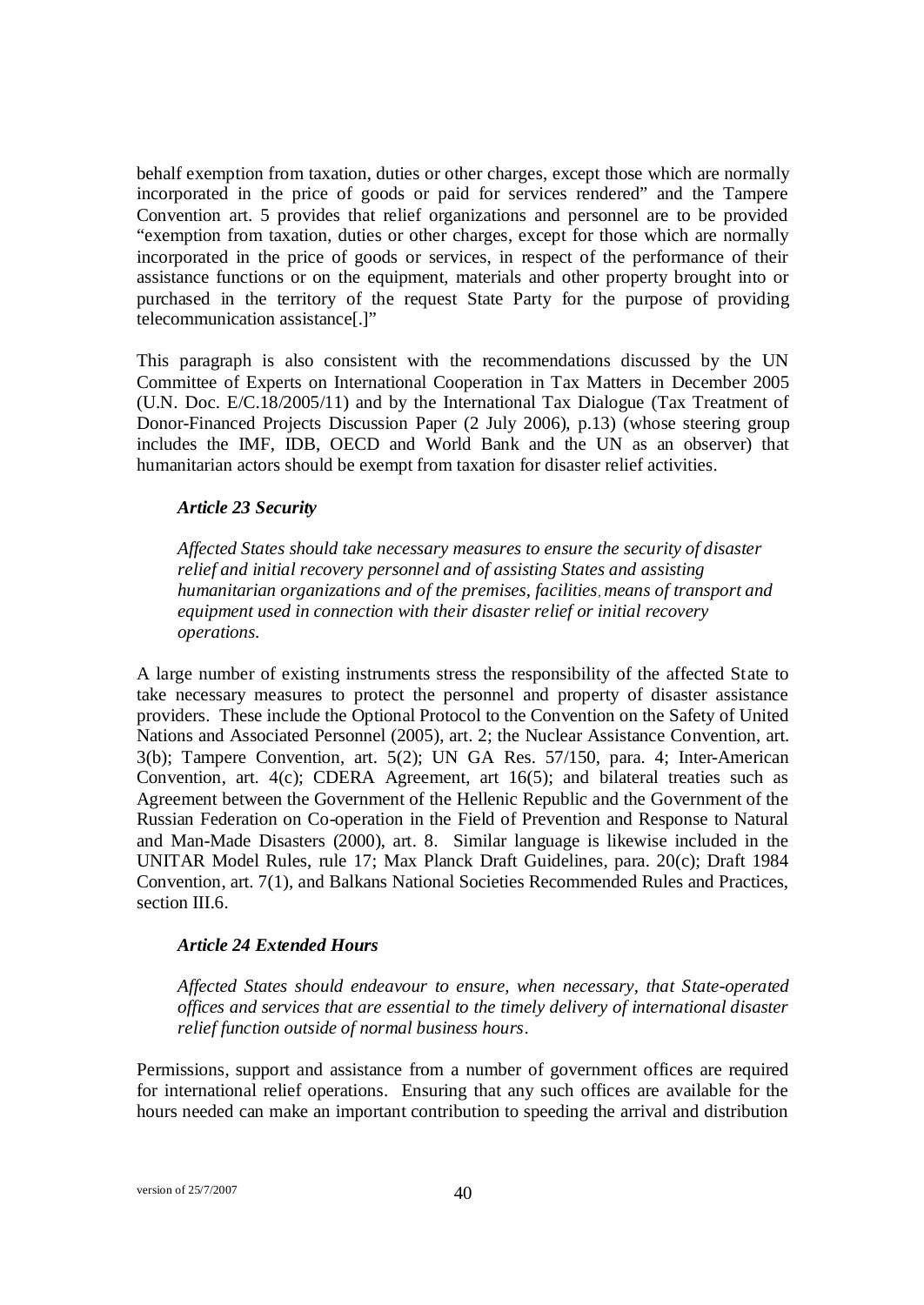of assistance. Past IDRL instruments have recommended a similar rule with regard to customs administrations (see note above for Article 18(2)).

#### *Article 25 Costs*

*1. The costs of providing international disaster relief or initial recovery assistance pursuant to these Guidelines should normally be borne by the assisting State or assisting humanitarian organization. However, assisting States may agree in advance with the af ected State for the reimbursement of certain costs and fees.* 

This language is similar to the provisions of a number of existing instruments that generally provide that the affected State is not responsible for the costs of assisting States absent an agreement to the contrary (see e.g., Tampere Convention, art. 7; Nuclear Assistance Convention, art. 7; Inter-American Convention, art. 14; BSEC Agreement art. 3; Convention between the Kingdom of the Netherlands and the Kingdom of Belgium on Mutual Assistance in Combating Disasters and Accidents (1984), art. 9(1); Oslo Guidelines, para. 27).

This provision only applies to assisting States. Assisting humanitarian organizations are presumed to offer their assistance free of cost.

*2. Affected States should consider, to the extent possible under the circumstances, providing certain services at reduced or no cost to assisting States and assisting humanitarian organizations, including:* 

- *a. In-country transport, including by national airlines;*
- *b. Use of buildings and land for office and warehouse space; and*
- *c. Use of cargo handling equipment and logistic support.*

While affected States are not generally responsible for the overall costs of international disaster relief and early recovery operations, they are encouraged to provide support where possible. Provisions similar to this one can be found in the Tampere Convention, art. 5(2); ASEAN Agreement, art. 12(2); Inter-American Convention, art. 4(c) & 9; UNITAR Model Rules, Rules 8 & 11; Max Planck Draft Guidelines, para 21(g) among others.

#### *Article 26 Protection from Liability for Assisting States*

*Affected States should hold harmless, defend and indemnify assisting States and their personnel from civil liability for acts or omissions related to disaster relief or initial recovery operations in the territory of the affected State, with the exception of wilful misconduct and gross negligence.* 

One of the most common provisions in bilateral disaster assistance treaties between States is a clause similar to this one limiting the liability of the assisting State (see, e.g., Convention between France and Germany on Mutual Assistance in the Event of Disasters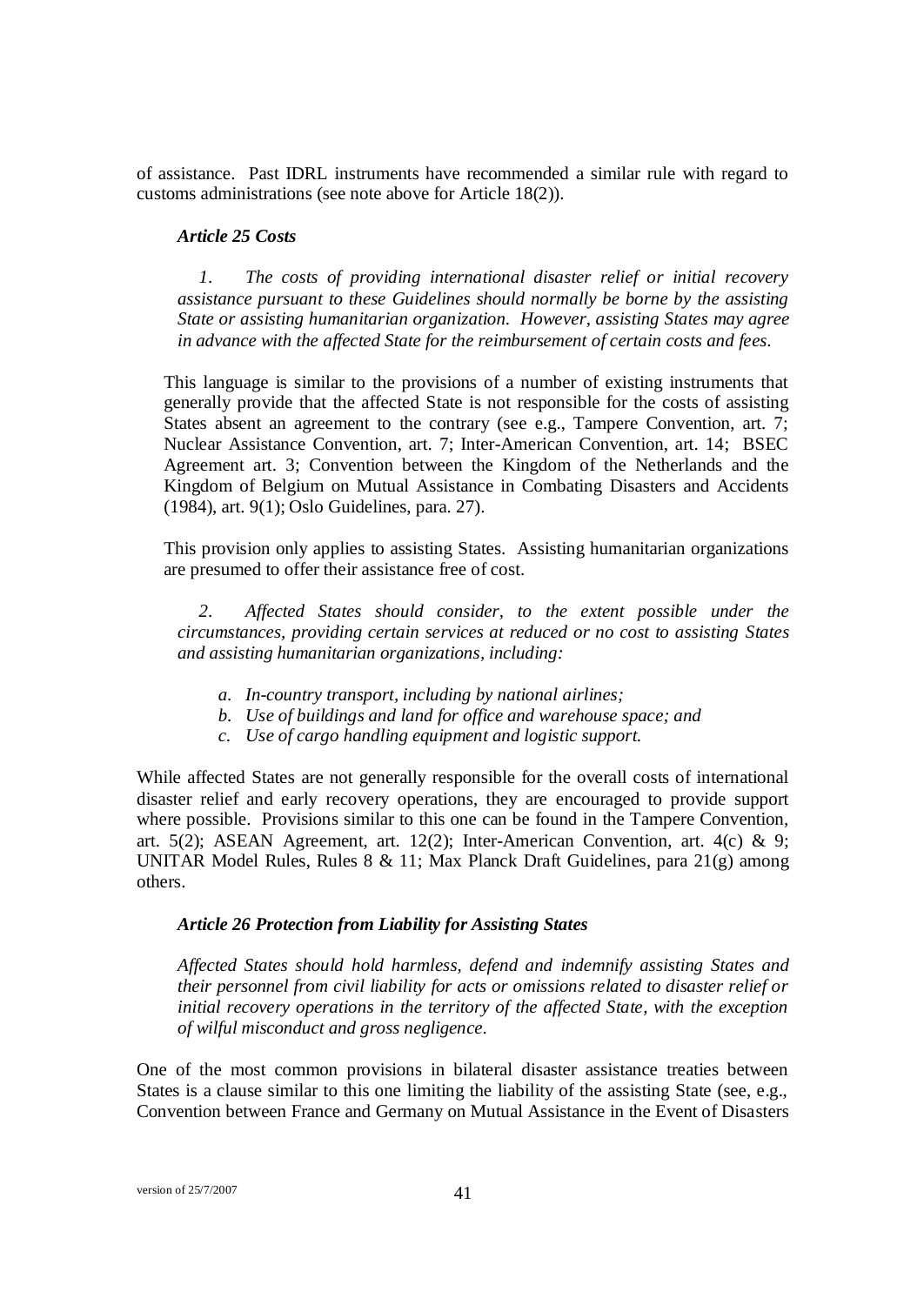or Serious Accidents (1977), art. 9). Such clauses also appear in a number of multilateral instruments, including the Nuclear Assistance Convention, art. 10; the Inter-American Convention, art. 12; the Agreement Establishing the Carribbean Disaster Emergency Response Agency (1991), art. 23; and the Max Planck Draft Guidelines, para. 25. It is still very rare for international instruments to provide for protections from liability of non-State actors and this article does not do so.

#### **Abbreviations**

**1969 Declaration of Principles:** Declaration of Principles for International Humanitarian Relief to the Civilian Population in Disaster Situations,  $21<sup>st</sup>$  International Conference of the Red Cross, 1969

**1984 Draft Convention:** Draft Convention on Expediting the Delivery of Emergency Assistance, 1984

**ASEAN Agreement:** ASEAN Agreement on Disaster Management and Emergency Response, 2005 (not yet in force)

**Balkans National Societies Recommended Rules and Practices:** Implementation of International Response Laws, Rules and Principles in the Balkans: Recommended Rules and Practices, 2004

**BSEC Agreement:** Agreement among the Governments of the Participating States of the Black Sea Economic Cooperation (BSEC) on Collaboration in Emergency Assistance and Emergency Response to Natural and Man-Made Disasters, 1998

**CDERA Agreement:** Agreement Establishing the Caribbean Disaster Emergency Response Agency, 1991

**Customs Co-operation Council Recommendation**: Recommendation of the Customs Co-operation Council to expedite the forwarding of relief consignments in the event of disasters, 1970

**Framework Convention:** Framework Convention on Civil Defence Assistance, 2000

**Principles and Rules:** Principles and Rules for Red Cross and Red Crescent Disaster Relief, 1969, and as amended as of 1995

**Inter-American Convention:** Inter-American Convention to Facilitate Disaster Assistance, 1984

**Istanbul Convention:** Istanbul Convention on Temporary Admission, 1990